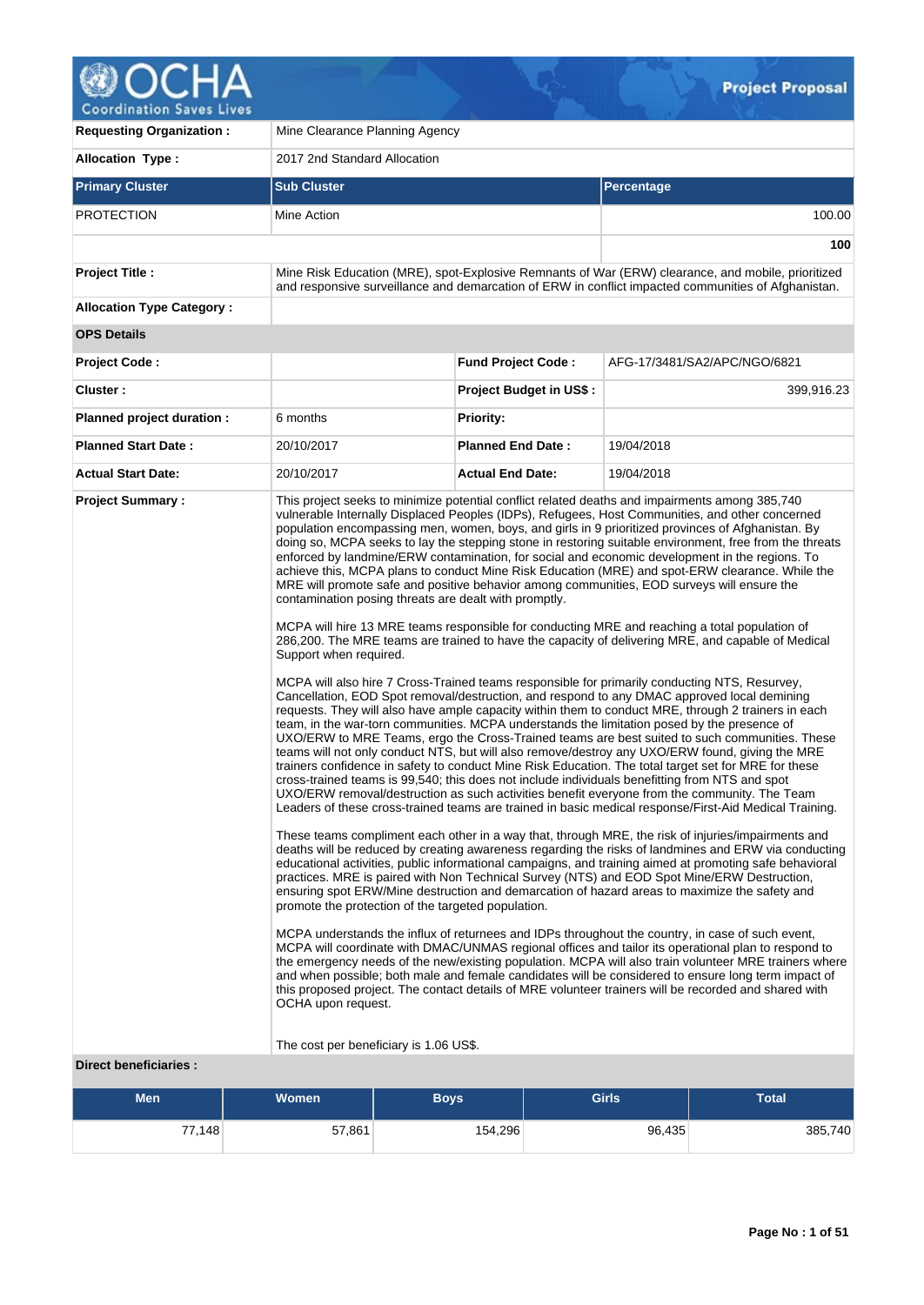# **Other Beneficiaries :**

| <b>Beneficiary name</b>     | <b>Men</b> | Women  | <b>Boys</b> | <b>Girls</b> | <b>Total</b> |
|-----------------------------|------------|--------|-------------|--------------|--------------|
| <b>Host Communities</b>     | 46,289     | 34,717 | 92,578      | 57,860       | 231,444      |
| Internally Displaced People | 19.287     | 14.465 | 38,574      | 24.109       | 96,435       |
| Refugees                    | 7,715      | 5,786  | 15.429      | 9,644        | 38,574       |
| Other                       | 3,857      | 2,893  | 7.715       | 4.822        | 19,287       |

# **Indirect Beneficiaries :**

The Indirect Beneficiaries are not included in the calculation of the targeted population. Indirect Beneficiaries include those who will not directly benefit from this project but will, in the future, be using the lands cleared from ERW, or benefit the MRE provided during the project through volunteer trainers within the prioritized provinces.

### **Catchment Population:**

Catchment Population for this proposed project extends to the regions in vicinity of the areas targeted in terms of providing safety for the possible reasons in transportation and travel.

The proposed project also targets 'Others' as the beneficiary of a safe environment post NTS and EOD and are likely to receive MRE. Such population includes Nomads and other ephemeral settlers.

# **Link with allocation strategy :**

This project contributes to the realization of the Protection Cluster needs related to the protection of affected IDPs and vulnerable populations through MRE, EOD Spot Mine/ERW destruction, and NTS; resulting in reduction of conflict related deaths and impairments. Through this project MCPA will also ensure that the targeted vulnerable populations are well equipped with essential information and a safe environment to better cope with potential exposure to hazard areas.

# **Sub-Grants to Implementing Partners :**

| <b>Partner Name</b> | <b>Partner Type</b> | <b>Budget in US\$</b> |
|---------------------|---------------------|-----------------------|
|                     |                     |                       |

# **Other funding secured for the same project (to date) :**

| <b>Other Funding Source</b> | <b>Other Funding Amount</b> |
|-----------------------------|-----------------------------|
|                             |                             |

### **Organization focal point :**

| <b>Name</b>     | <b>Title</b>                            | <b>Email</b>             | Phone           |
|-----------------|-----------------------------------------|--------------------------|-----------------|
| Shafi Ullah     | <b>Executive Project</b><br>Manager     | su954@uowmail.edu.au     | +93 70 3200 822 |
| Haji Attiqullah | Director                                | hajiattiqullah@gmail.com | +93 70 0276 006 |
| Amir Mohammad   | <b>Executive Operations</b><br>Manager  | mir.mohammad32@gmail.com | +93 79 9329 084 |
| Yousuf Totakhel | Admin/Finance/Logisitics<br>Coordinator | yousuftot@gmail.com      | +93 70 0298 158 |

# **BACKGROUND**

# **1. Humanitarian context analysis**

The regions targeted for this project hold a large number of IDPs and other vulnerable population. MCPA, upon the announcement of the CHF allocation paper, identified and collected information about each location and found that currently food, shelter, basic health, and hygiene aspects are being taken care of by DoRR, UNHCR, NRC, GIZ, ARCS/ICRC, ERM, and WFP. The population has access to toilets, basic health care facilities, and shelter. However, Mines/ERWs pose an indirect threat to the security of the targeted population, rendering them vulnerable to potential impairment/death, because of their high mobility and bare minimum awareness of the threats ERW and Landmines pose.

This creates an environment that is conducive of potential life-threatening incidents with a on-going mental trauma.

#### **2. Needs assessment**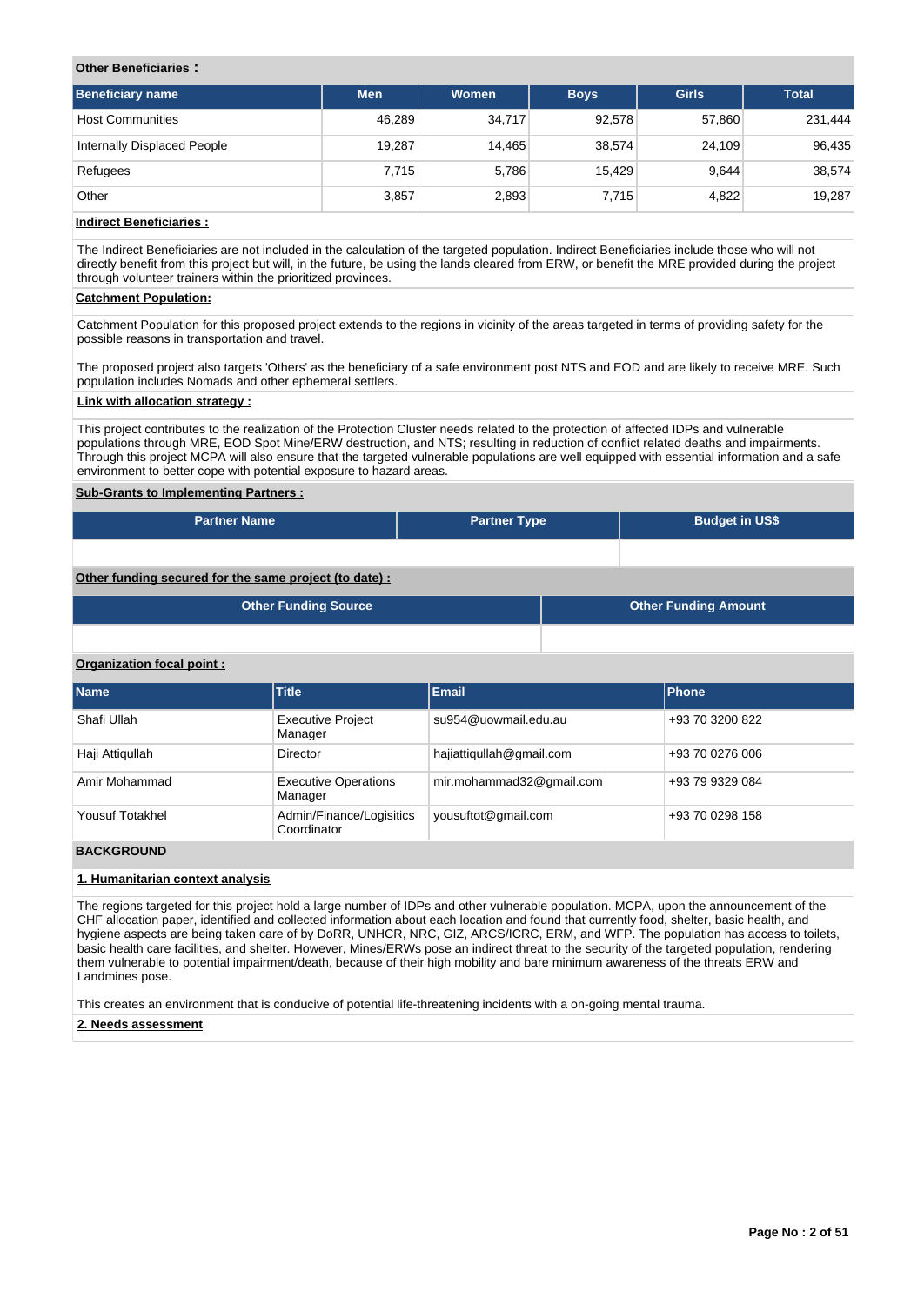The Mine Action Update document from December 2016 shows 25,371-recorded casualties since beginning of the program. The number of victims has decreased 76.96% in 2016 (483 casualties) in comparison to 2001 (2,097 casualties). This metric is misleading in its representation of the level of threat landmines and ERW pose currently in Afghanistan; the number of victims, as presented in the Mine Action Update of December 2016, have not dropped in the past five years but instead risen. In 2012, 423 casualties were recorded, the figure rose to 513 in 2015, exposing the uncertain fluctuation.

MCPA coordinated with regional DMAC/UNMAS offices to develop a list of the potential beneficiaries. The data was gathered from the IOM and UNHCR, and the beneficiaries were targeted in a way that it proves to be both cost-effective and with maximum potential reach.

Given the fact the proposed project stretches in 9 provinces of Afghanistan, and the time allotted, conducting independent Needs Assessment of all communities was not possible. Therefore, MCPA relied heavily on the inputs from UNMAS/DMAC regional offices for most part of the data gathered. However, where possible MCPA sent assessment teams to understand the needs and ensure the involvement of the community in this proposed project.

MCPA employs a need-based work-plan sequence; where initially the prioritization of locations/targets is based on coordination with DMAC/UNMAS Regional Offices and Community Liaison. This however, is subject to change for instance, should provinces initially rendered inaccessible by war and low security become accessible, MCPA, in coordination with DMAC/UNMAS will seek OCHA's approval and deploy as many teams as required to the province in order to address the needs of the targeted population in that region. Such approach maximizes service delivery to the emergency areas while at the same time meets the initial target of the proposed project.

MCPA will routinely seek any changes in the environment (political, conflict-related, community-related) and will promptly modify its working dynamics. MCPA, in the light of initial assessment and information received from DMAC regional offices, has designed its project to best meet the actual needs of the communities targeted. 10 cross-trained teams are planned to be deployed in 127 war-torn communities to conduct NTS, spot UXO/ERW removal/destruction, and Mine Risk Education. These communities, being victim to war and conflict are more likely to have UXO/ERW contamination as per the data from IMSMA. 20 MRE Teams will be deployed to an approximate of 994 communities, these communities are a result of calculation based on the target set for each MRE Team i.e. 50 communities per team. The assessment was conducted by consulting with DMAC/UNMAS (including regional offices) and community counsels where possible due to the shortage of time and Eid al Adha holidays.

-Reaching Females, Elderly, Disabled and Other such individuals:

MCPA understands that due to the ongoing conflicts for over 2 decades and the cultural restrictions, data collection in most provinces of Afghanistan, regarding females specifically, has proven to be very difficult and there are no detailed records concerning them. However, MCPA tailors its activities with a view to reach the females, elderly, disabled and other such individuals through,

\* Hiring female trainers to reach the female population

\* Employing a multi-layered approach that involves the male trainers encouraging the male population to facilitate the female trainer in order to deliver MRE at homes

\* Modifying class structure to accommodate the elderly and disabled; wheelchairs will be provided for the disabled where required

\* Using community spaces like Mosques to deliver key MRE messages through loudspeakers and encourage participation in classes

\* Training volunteers (both male and female) from within the community to extend the project's impact beyond its timeline

# **3. Description Of Beneficiaries**

This project will target the vulnerable population in North, North-East, East, South and South-East regions of Afghanistan. Majority of the population are IDPs and Refugees/Returnees with a larger portion being children (154,296 boys and 96,435 girls). This information was collected through the DMAC/UNMAS regional offices.The threats ERWs and mines pose are significant enough to ring alarm bells in a humanitarian context with their effects ranging from maiming, injuring, and killing innocent population of the affected communities. There's a need to address this issue in order to minimize the threat level of mines/ERW, for this reason MCPA has designed this project in a way that it targets the most vulnerable as high priority. The vulnerability is assessed through previous incidents and their distance from the community dwellers, distance of known hazards, distance of suspected hazards, travel routes most employed and the existence of threats in their vicinity,

The segregation of beneficiary in terms of host community, refugees/IDPs, and Others is based on the aforementioned criteria as well as availability.

This proposed project also aims to conduct Non-Technical Survey (NTS) and spot-ERW clearance, thereby creating a safe environment for them and assisting in free movement.

The beneficiaries (IDPs, Refugees/Returnees, Others) are identified in coordination with DMAC/UNMAS Regional Offices. Refugees/Returnees are the populations who have returned from Pakistan, Iran, Uzbekistan and other countries/regions. 'Others' encompass the vast portion of population including nomads, and those traveling and staying temporarily in the regions targeted.

Refugees/Returnees: This includes Afghan citizens who escaped the terrors of war during the Soviet Invasion of Afghanistan, seeking refuge in Pakistan.

The beneficiaries have been selected based on previous experience in the regions as per availability and interest levels. Since boys are keen on activities outside of home and are the most mobile, they make 40% of the total population targeted. Similarly girls are not easily accessible, but based on previous experience, the Female trainers can reach around 25% of the total population targeted. The selection of male and female is based on mobility which dictates the probability of exposure to mines/ERWs i.e. a total of 20% population is composed of males while the total population encompasses 15% females. Community Volunteers will be trained to reach and maintain a good understanding and awareness of mines/ERWs risks in the targeted communities.

The proposed project targets a total of 385,740 beneficiaries; out of which, 286,200 will receive MRE, and 99,540 will benefit from EOD/NTS.

# **4. Grant Request Justification**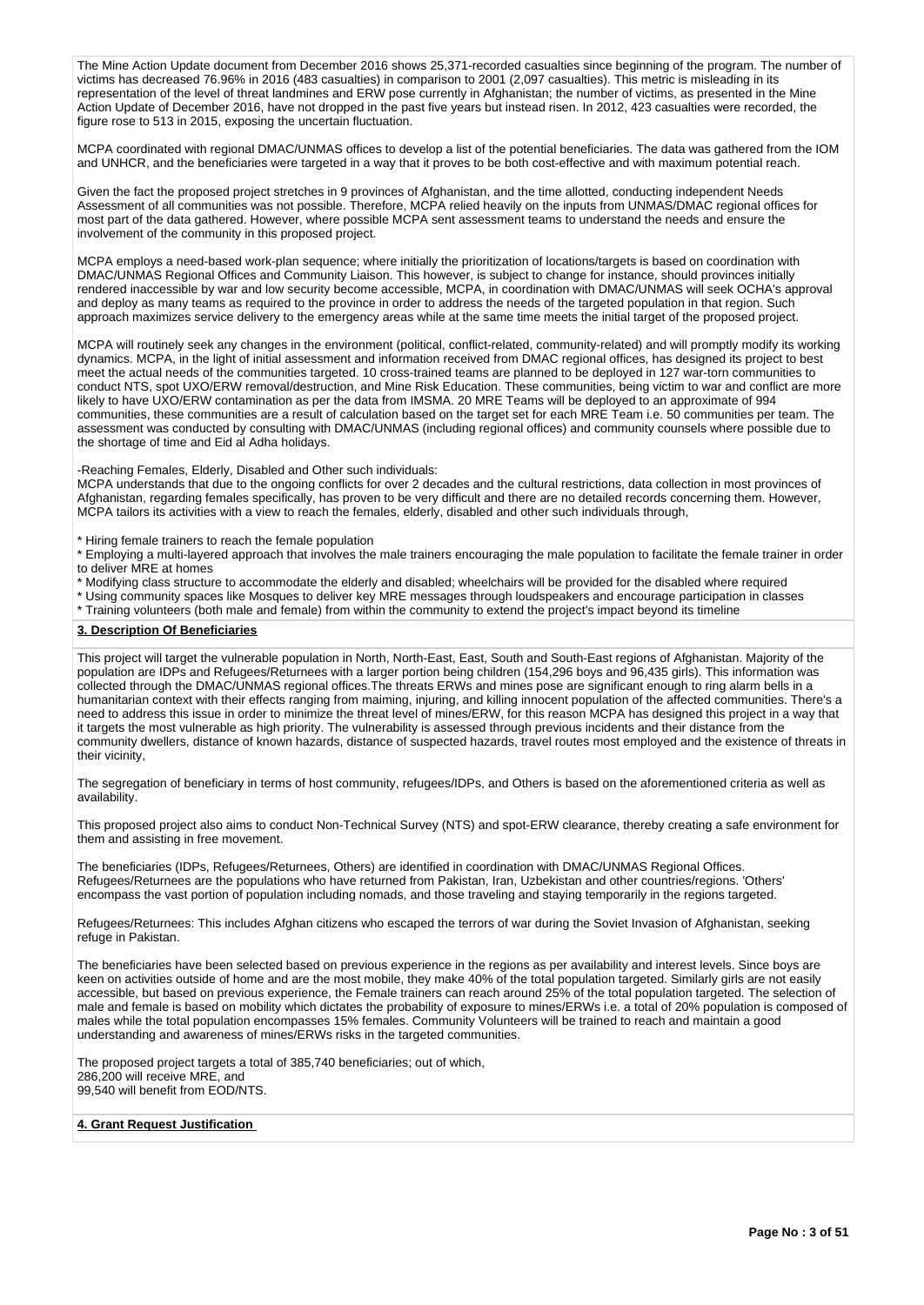The presence of mines and Explosive Remnants of War (ERW) remained a serious and life threatening issue since the Russian Invasion and of more than three decades of conflict in Afghanistan. Despite of the clearance of more than 2,144.6 Sq. Km mines and ERW contaminated area by the Mine Action Program for Afghanistan (MAPA) from 1989-2016, Afghanistan still remains the most heavily mines and ERW affected country in the world, according to DMAC/UNMAS, there is still a remaining of 498.5 Sq. Km of Minefield and 89.2 Sq. Km of Battlefield contaminated land that needs to be cleared and released.

Afghanistan is facing a complex humanitarian situation. Over two decades of war and conflict in Afghanistan has, and continues to, destroy lives and affect the security, public health, and infrastructure in the worst possible manner. These wars and conflicts gave way to the landmine/ERW contamination as a defense mechanism in order to restrict mobility of the enemy. According to the Afghanistan Landmine Impact Survey, conducted by MCPA in 2004; landmines impact 7% of more than 33,000 communities in Afghanistan and 18% of landmine/UXO victims are children between 5 and 14 years of age which is a very high percentage, and the beneficiaries targeted for this project are also mostly children. Furthermore, the recent data from DMAC/UNMAS December 2016 Update shows that on average 127 are victim to Landmines/ERWs each month, this rise in the accident rates is caused by the growing conflicts in Afghanistan in recent years. Although many victims of the enemy in landmines/ERW are left wounded are dead; in 2009, the Afghan Ministry of Public Health reported that fully two-thirds of Afghans suffer from mental health problems.

The proposed project aims to protect 568,800 individuals exposed to the threats ERW/Mine pose; these threats come in the form of threat to limb and life, and mental trauma while also ensuring safe environment by destroying/remove any spot UXO/ERW found during the NTS.

# **5. Complementarity**

MCPA has over 27 years of experience in conducting demining operations/activities in all regions of Afghanistan, implementation of projects like the General Survey/Non-Technical Survey of Afghanistan, Socio-Economic Impact Study, and Afghanistan Landmine Impact Survey being the prime examples of its excellent success throughout the country. Presenting the past success as evidence, MCPA has the operational experience in all regions identified and prioritized for this proposed project.

This project complements the aforementioned demining operations and the MRE Project implemented by MCPA and funded by OCHA in 2015, by making aware the affected populations about the dangers and risks involved in being exposed to mines/ERWs, and destruction of any spot Mine/ERW identified during the NTS survey. This enables the marriage of the idea behind the previous demining operations of MCPA in the regions, and the idea and purpose behind this proposed project which is; handing over the safe land to the affected populations, enabling free movement, and creating awareness among the Affected Populations (AP); thereby, promoting an environment where the population knows the dangers associated with mines, and enjoys a mine/ERW free surrounding. As a result the accidents, deaths, and impairments related to Mine/ERW contamination is reduced.

# **LOGICAL FRAMEWORK**

#### **Overall project objective**

- To reduce conflicted related deaths and impairments/injuries in the conflict affected targeted population of 385,740 in North, North-East, South-East and South regions of Afghanistan by educating them on Mine Risks (MRE) and conducting NTS
- To destroy any spot ERW/Mine identified during the survey or reported by population
- To survey, resurvey, cancel, mark, and report the large hazards areas identified during the Non Technical Survey in the targeted
- communities for further action by DMAC/UNMAS
- Conduct the assessment of DMAC approved locally requested hazards

# **PROTECTION**

| <b>Cluster objectives</b>                                                                                                                                                                          | <b>Strategic Response Plan (SRP) objectives</b>                                                                                                                                                     | <b>Percentage of activities</b> |
|----------------------------------------------------------------------------------------------------------------------------------------------------------------------------------------------------|-----------------------------------------------------------------------------------------------------------------------------------------------------------------------------------------------------|---------------------------------|
| Objective 3: Support the creation of a<br>protection-conducive environment to prevent<br>and mitigate protection risks, as well as<br>facilitate an effective response to protection<br>violations | SO1: Immediate humanitarian needs of<br>shock affected populations are met -<br>including conflict and natural disaster<br>affected and IDPs, refugees and returning<br>Afghans from armed conflict | 100                             |

**Contribution to Cluster/Sector Objectives :** This project will contribute to the protection of vulnerable IDPs, Refugees/Returnees and other concerned population of war-torn communities by educating them on Mine Risks (MRE) and creating a safe environment for them by destroying spot ERW/Mines in and around their living areas both upon identification of the population and the survey teams. Following the implementation of the project the number of deaths caused by Mines/ERW will be reduced and the targeted population will have their basic human right in having a safe environment to live in with the essential information on the threats imposed by ERW/Mines, creating a protection-conducive environment in the targeted provinces.

### **Outcome 1**

286,200 vulnerable population receive Mine Risk Education out of which 154,296 are females and girls.

# **Output 1.1**

#### **Description**

Deliver Mine Risk Education to 286,200 vulnerable population in North, East, North-East, South-East, and South regions of Afghanistan using Mobile MRE teams.

# **Assumptions & Risks**

- Security can be an issue and might hinder the progress, but the probability of it happening is considered to be low for this proposed project. - Availability of individuals eager to attend MRE classes is also key; MCPA employs several approaches including but not limited to MRE classes in proper facilities, in schools, mosques, community gathering places etc.

-Although not very probable, but should a community become inaccessible due to conflict, MCPA will promptly coordinate the issue with OCHA, DMAC/UNMAS and their regional office to replace the community. (This usually does not affect the beneficiaries receiving MRE) -There are no foreseeable weather constraints for the activities highlighted in the proposed project for Outcome 1.

-Reaching females in some communities may prove to be challenging based on MCPA's previous experience. To respond, MCPA will, alongside routine activities, use the female trainers to establish links with strong, independent, and influential females from the community to train them on delivering informal Mine Risk Education; this ensures that the capacity of sharing safe behavioral practices remains in the community beyond the project life.

#### **Indicators**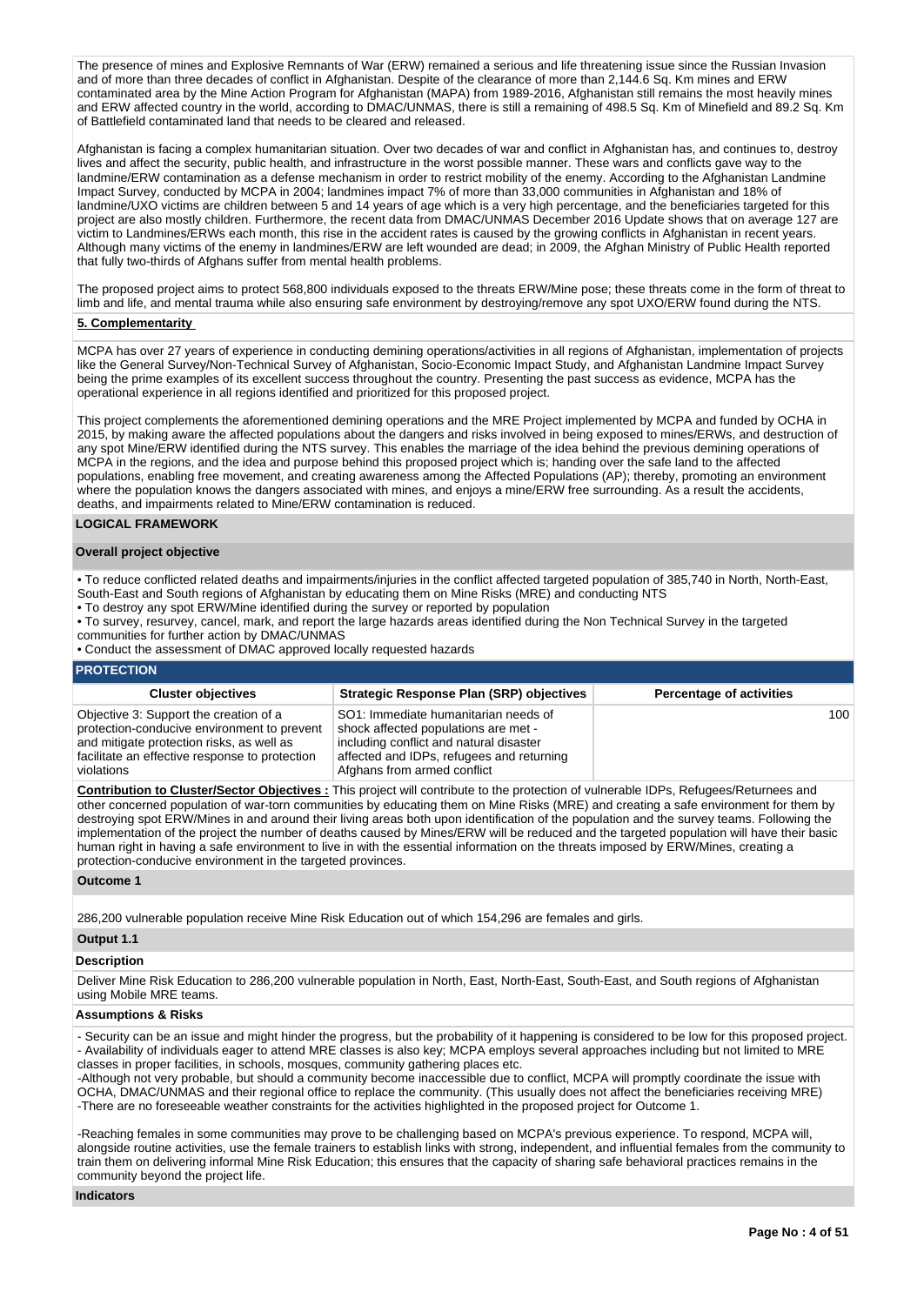|                                                                                                                                                                                                                                                                                                                            |                                                                                                                                                                                                                                                                                                                                                                                       |                                                                                                                                                                                                                                                                                                                                                                                                                          |            | <b>End cycle beneficiaries</b> |             |              | <b>End</b><br>cycle |  |  |  |  |  |
|----------------------------------------------------------------------------------------------------------------------------------------------------------------------------------------------------------------------------------------------------------------------------------------------------------------------------|---------------------------------------------------------------------------------------------------------------------------------------------------------------------------------------------------------------------------------------------------------------------------------------------------------------------------------------------------------------------------------------|--------------------------------------------------------------------------------------------------------------------------------------------------------------------------------------------------------------------------------------------------------------------------------------------------------------------------------------------------------------------------------------------------------------------------|------------|--------------------------------|-------------|--------------|---------------------|--|--|--|--|--|
| Code                                                                                                                                                                                                                                                                                                                       | <b>Cluster</b>                                                                                                                                                                                                                                                                                                                                                                        | <b>Indicator</b>                                                                                                                                                                                                                                                                                                                                                                                                         | Men        | <b>Women</b>                   | <b>Boys</b> | <b>Girls</b> | <b>Target</b>       |  |  |  |  |  |
| Indicator 1.1.1                                                                                                                                                                                                                                                                                                            | <b>PROTECTION</b>                                                                                                                                                                                                                                                                                                                                                                     | SA2- Number of prioritised mine/ERW impacted<br>individuals provided with Mine Risk Education                                                                                                                                                                                                                                                                                                                            | 57,24<br>0 | 42,930                         | 114,<br>480 | 71,5<br>50   | 286,200             |  |  |  |  |  |
|                                                                                                                                                                                                                                                                                                                            | Means of Verification: - Monthly, Quarterly, and Annual Reports                                                                                                                                                                                                                                                                                                                       |                                                                                                                                                                                                                                                                                                                                                                                                                          |            |                                |             |              |                     |  |  |  |  |  |
| -Case Study Reports<br>-Notes from field<br>-Community feedbacks<br>-Pictures                                                                                                                                                                                                                                              |                                                                                                                                                                                                                                                                                                                                                                                       |                                                                                                                                                                                                                                                                                                                                                                                                                          |            |                                |             |              |                     |  |  |  |  |  |
| <b>Activities</b>                                                                                                                                                                                                                                                                                                          |                                                                                                                                                                                                                                                                                                                                                                                       |                                                                                                                                                                                                                                                                                                                                                                                                                          |            |                                |             |              |                     |  |  |  |  |  |
| Activity 1.1.1                                                                                                                                                                                                                                                                                                             |                                                                                                                                                                                                                                                                                                                                                                                       |                                                                                                                                                                                                                                                                                                                                                                                                                          |            |                                |             |              |                     |  |  |  |  |  |
|                                                                                                                                                                                                                                                                                                                            | conflict impacted communities and spot-ERW clearance;                                                                                                                                                                                                                                                                                                                                 | Standard Activity: SA2- Mine risk education and mobile, prioritised and responsive surveyance and demarcation of ERW in                                                                                                                                                                                                                                                                                                  |            |                                |             |              |                     |  |  |  |  |  |
|                                                                                                                                                                                                                                                                                                                            | Hiring and Training of required staff and trainers.                                                                                                                                                                                                                                                                                                                                   |                                                                                                                                                                                                                                                                                                                                                                                                                          |            |                                |             |              |                     |  |  |  |  |  |
|                                                                                                                                                                                                                                                                                                                            | ensuring the Human Resource support to the project.                                                                                                                                                                                                                                                                                                                                   | MCPA will ensure to hire the required staff based on their experience and expertise in the required fields. It is the preliminary activity                                                                                                                                                                                                                                                                               |            |                                |             |              |                     |  |  |  |  |  |
|                                                                                                                                                                                                                                                                                                                            |                                                                                                                                                                                                                                                                                                                                                                                       | A total of 13 MRE Teams will be hired. The team composition is as follows:                                                                                                                                                                                                                                                                                                                                               |            |                                |             |              |                     |  |  |  |  |  |
|                                                                                                                                                                                                                                                                                                                            | 13x Female Trainer for MRE provision<br>13x Male Trainer for MRE provision                                                                                                                                                                                                                                                                                                            |                                                                                                                                                                                                                                                                                                                                                                                                                          |            |                                |             |              |                     |  |  |  |  |  |
| Supporting Staff:<br>4x Supervisors (1x Supervisor for each region) for both Mobile MRE and Cross Trained Teams.<br>1x Project Officer (Female) for both MRE and Cross Trained Teams<br>1x Data Processor (Female) for both Mobile MRE and Cross Trained Teams.<br>16x Guards for both Mobile MRE and Cross Trained Teams. |                                                                                                                                                                                                                                                                                                                                                                                       |                                                                                                                                                                                                                                                                                                                                                                                                                          |            |                                |             |              |                     |  |  |  |  |  |
|                                                                                                                                                                                                                                                                                                                            | - Conducting of Training/Refreshers Training for the project staff:                                                                                                                                                                                                                                                                                                                   |                                                                                                                                                                                                                                                                                                                                                                                                                          |            |                                |             |              |                     |  |  |  |  |  |
|                                                                                                                                                                                                                                                                                                                            |                                                                                                                                                                                                                                                                                                                                                                                       | The hired staff will have prior experience and the qualification to provide MRE, however they will undergo refreshers training to bridge the<br>gaps between the required skill and expertise and any lack of recent involvement of the staff in terms of field operations and MRE training.<br>The staff responsible for delivering MRE will be trained in line with the standard MAPA Training-of-Trainers guidelines. |            |                                |             |              |                     |  |  |  |  |  |
| Activity 1.1.2                                                                                                                                                                                                                                                                                                             |                                                                                                                                                                                                                                                                                                                                                                                       |                                                                                                                                                                                                                                                                                                                                                                                                                          |            |                                |             |              |                     |  |  |  |  |  |
|                                                                                                                                                                                                                                                                                                                            | conflict impacted communities and spot-ERW clearance;                                                                                                                                                                                                                                                                                                                                 | Standard Activity: SA2- Mine risk education and mobile, prioritised and responsive surveyance and demarcation of ERW in                                                                                                                                                                                                                                                                                                  |            |                                |             |              |                     |  |  |  |  |  |
|                                                                                                                                                                                                                                                                                                                            | Establish required office set-up: Basecamp Locations attached as annex.                                                                                                                                                                                                                                                                                                               |                                                                                                                                                                                                                                                                                                                                                                                                                          |            |                                |             |              |                     |  |  |  |  |  |
| Activity 1.1.3                                                                                                                                                                                                                                                                                                             |                                                                                                                                                                                                                                                                                                                                                                                       |                                                                                                                                                                                                                                                                                                                                                                                                                          |            |                                |             |              |                     |  |  |  |  |  |
|                                                                                                                                                                                                                                                                                                                            | conflict impacted communities and spot-ERW clearance;                                                                                                                                                                                                                                                                                                                                 | Standard Activity: SA2- Mine risk education and mobile, prioritised and responsive surveyance and demarcation of ERW in                                                                                                                                                                                                                                                                                                  |            |                                |             |              |                     |  |  |  |  |  |
|                                                                                                                                                                                                                                                                                                                            | Community Liaison & Prioritization of tasks:                                                                                                                                                                                                                                                                                                                                          |                                                                                                                                                                                                                                                                                                                                                                                                                          |            |                                |             |              |                     |  |  |  |  |  |
|                                                                                                                                                                                                                                                                                                                            | to prioritize tasks and areas of operation.                                                                                                                                                                                                                                                                                                                                           | MCPA will liaise with the relevant community elders, Shura (Community Council) and Government authorities to understand their problems<br>and identify key contacts in order to establish a focal point from the community for the day-to-day communication preceding operations, and                                                                                                                                    |            |                                |             |              |                     |  |  |  |  |  |
|                                                                                                                                                                                                                                                                                                                            | Community Liaison also helps with ensuring security within communities through communities; this is done by instilling in them a sense of<br>belonging by including them in project design and using their inputs to tailor unique approaches towards each community. Furthermore, the<br>vehicles will be rented from within communities; this practice enhances security manifolds. |                                                                                                                                                                                                                                                                                                                                                                                                                          |            |                                |             |              |                     |  |  |  |  |  |
| Additionally, MCPA is well-known as a credible and transparent organization throughout Afghanistan, this is a result of evidence-based<br>honest implementation of similar mine action projects throughout Afghanistan for over 27 years.                                                                                  |                                                                                                                                                                                                                                                                                                                                                                                       |                                                                                                                                                                                                                                                                                                                                                                                                                          |            |                                |             |              |                     |  |  |  |  |  |
| Activity 1.1.4                                                                                                                                                                                                                                                                                                             |                                                                                                                                                                                                                                                                                                                                                                                       |                                                                                                                                                                                                                                                                                                                                                                                                                          |            |                                |             |              |                     |  |  |  |  |  |
|                                                                                                                                                                                                                                                                                                                            | conflict impacted communities and spot-ERW clearance;                                                                                                                                                                                                                                                                                                                                 | Standard Activity: SA2- Mine risk education and mobile, prioritised and responsive surveyance and demarcation of ERW in                                                                                                                                                                                                                                                                                                  |            |                                |             |              |                     |  |  |  |  |  |
|                                                                                                                                                                                                                                                                                                                            |                                                                                                                                                                                                                                                                                                                                                                                       |                                                                                                                                                                                                                                                                                                                                                                                                                          |            |                                |             |              |                     |  |  |  |  |  |
|                                                                                                                                                                                                                                                                                                                            |                                                                                                                                                                                                                                                                                                                                                                                       |                                                                                                                                                                                                                                                                                                                                                                                                                          |            |                                |             |              |                     |  |  |  |  |  |
|                                                                                                                                                                                                                                                                                                                            |                                                                                                                                                                                                                                                                                                                                                                                       |                                                                                                                                                                                                                                                                                                                                                                                                                          |            |                                |             |              |                     |  |  |  |  |  |
|                                                                                                                                                                                                                                                                                                                            |                                                                                                                                                                                                                                                                                                                                                                                       |                                                                                                                                                                                                                                                                                                                                                                                                                          |            |                                |             |              |                     |  |  |  |  |  |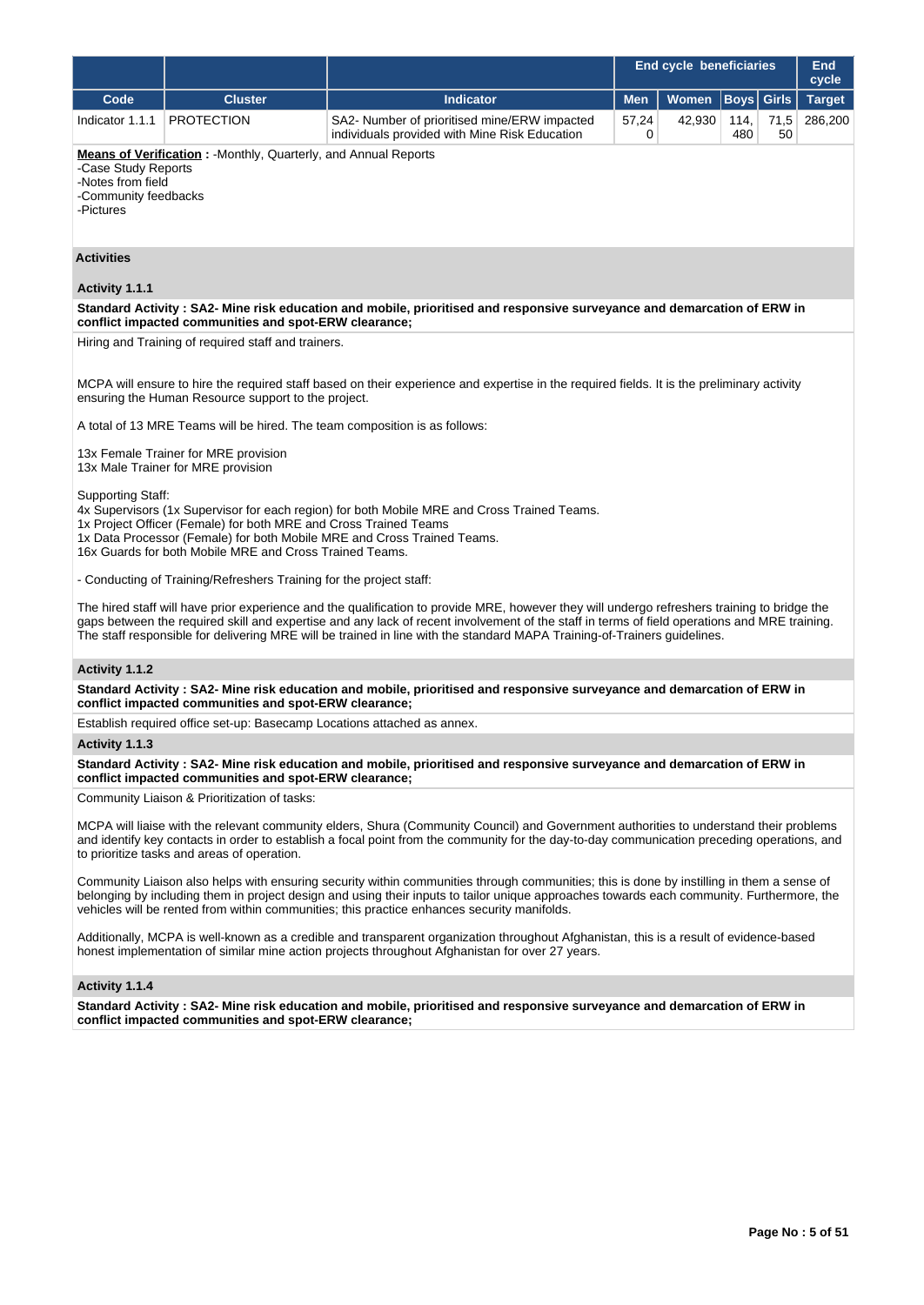- Conducting of MRE activities for the targeted population: reaching a total of 286,200 individuals.

MCPA is accredited to conduct MRE provision by DMAC/UNMAS. The MRE provision will be conducted in line with Afghanistan Mine Action Standards (AMAS), and will include the standard MAPA MRE packages. MCPA will coordinate with DMAC/UNMAS at each stage of the process to ensure proper structure and operational validity.

MCPA will ensure to accommodate gender mainstreaming prior to, during, and upon completion of this proposed project. Activities ensuring involvement of female MRE recipients will be stressed, and contemporary approaches such as access to female schools, facilities, and gatherings will be used to reach the vulnerable population of both genders equally.

MRE will not be limited to a classroom setting, the teams are trained to look for activities beyond the classroom involvement to ensure maximum awareness regarding mine/ERW risks and promote positive behavior.

MCPA will train Community Volunteers (both male and female). Community Volunteers will be trained on how to deliver MRE messages informally; this will help in reaching vulnerable population beyond the scope of the proposed project making it a sustainable activity.

### **Activity 1.1.5**

**Standard Activity : SA2- Mine risk education and mobile, prioritised and responsive surveyance and demarcation of ERW in conflict impacted communities and spot-ERW clearance;**

Monitoring and Reporting.

-Monitoring of the deployed teams and their activities:

MCPA's Quality Management System is designed to coordinate activities aimed at directing and controlling the quality process and procedures. MCPA employs applied monitoring standards, in accordance with the organizational SOPs, and AMAS/IMAS; this is to ensure safe, effective and efficient demining activities and processes during field operations.

- Reporting of project outputs:

MCPA ensures on-time reports of its operations and activities and is liable to produce; Mobilization Report, Training Report, Monthly Progress Report (MRE), Monthly Monitoring (QA/QC) Report, Quarterly Narrative, Financial and Case Study Reports, and Final Narrative and Financial Reports.

# **Activity 1.1.6**

**Standard Activity : SA2- Mine risk education and mobile, prioritised and responsive surveyance and demarcation of ERW in conflict impacted communities and spot-ERW clearance;**

Demobilization and Closing of the Project

Upon completion of the project objectives, the teams will be called back and the reports will be shared with relevant authorities.

#### **Output 1.2**

#### **Description**

SA1-Envelope Three: Number of individuals in prioritised mine/ERW impacted communities visited by EOD teams conducting surveyance, demarcation, and spot-clearance

### **Assumptions & Risks**

- Security can be an issue and might hinder the progress, but the probability of it happening is considered to be low for this proposed project. -Although not very probable, but should a community become inaccessible due to conflict, MCPA will promptly coordinate the issue with OCHA, DMAC/UNMAS and their regional office to replace the community.

-There are no foreseeable weather constraints for the activities highlighted in the proposed project for Outcome 2.

# **Indicators**

|                 |                                                                        |                                                                                                                                                              |            | <b>End cycle beneficiaries</b> |            |            | End<br>cycle  |
|-----------------|------------------------------------------------------------------------|--------------------------------------------------------------------------------------------------------------------------------------------------------------|------------|--------------------------------|------------|------------|---------------|
| Code            | <b>Cluster</b>                                                         | Indicator                                                                                                                                                    | <b>Men</b> | Women   Boys   Girls           |            |            | <b>Target</b> |
| Indicator 1.2.1 | <b>PROTECTION</b>                                                      | SA2- Number of individuals in prioritised<br>mine/ERW impacted communities visited by EOD<br>teams conducting surveyance, demarcation, and<br>spot-clearance | 16.92      | 17,917                         | 31,8<br>53 | 32,8<br>48 | 99.540        |
| -Pictures       | <b>Means of Verification:</b> -Monthly, Quarterly, and Annual Reports. |                                                                                                                                                              |            |                                |            |            |               |

-Community feedback

-Weekly location reports

# **Activities**

### **Activity 1.2.1**

**Standard Activity : SA2- Mine risk education and mobile, prioritised and responsive surveyance and demarcation of ERW in conflict impacted communities and spot-ERW clearance;**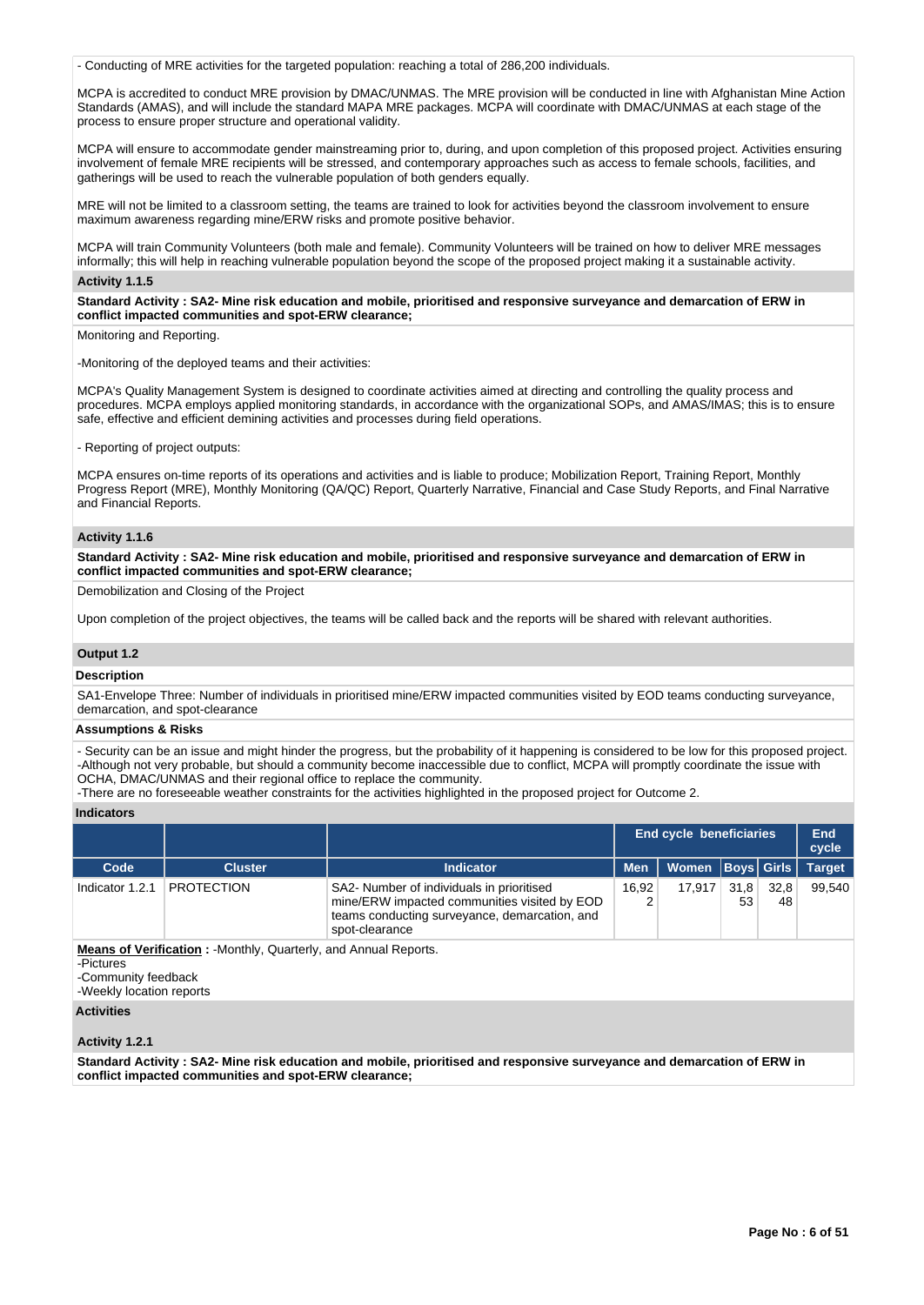MCPA will ensure to hire the required staff based on their experience and expertise in the required fields. It is the preliminary activity ensuring the Human Resource support to the project.

A total of 7 cross-trained Teams will be hired. The team composition for both MRE and NTS/EOD Survey is as follows:

7x Team Leader cross trained in NTS/EOD Survey 7x EOD Operator cross trained in NTS 7x Female Trainers for MRE provision

7x Male Trainers for MRE provision

Supporting Staff:

4x Supervisors (1x Supervisor for each region) for both Mobile MRE and Cross Trained Teams.

1x Project Officer (Female) for both MRE and Cross Trained Teams

1x Data Processor (Female) for both Mobile MRE and Cross Trained Teams.

16x Guards both Mobile MRE and Cross Trained Teams.

- Conducting of Training/Refreshers Training for the project staff:

The hired staff will have prior experience and the qualification to provide MRE and conduct NTS/EOD, however they will undergo refreshers training to bridge the gaps between the required skill and expertise and any lack of recent involvement of the staff in terms of field operations and MRE training. The staff responsible for delivering MRE will be trained in line with the standard MAPA Training-of-Trainers guidelines.

# **Activity 1.2.2**

**Standard Activity : SA2- Mine risk education and mobile, prioritised and responsive surveyance and demarcation of ERW in conflict impacted communities and spot-ERW clearance;**

Establish required office set-up: Basecamp locations attached as annex.

### **Activity 1.2.3**

**Standard Activity : SA2- Mine risk education and mobile, prioritised and responsive surveyance and demarcation of ERW in conflict impacted communities and spot-ERW clearance;**

- Community Liaison & Prioritization of tasks:

MCPA will liaise with the relevant community elders, Shura (Community Council) and Government authorities to understand their problems and identify key contacts in order to establish a focal point from the community for the day-to-day communication preceding operations, and to prioritize tasks and areas of operation.

Community Liaison also helps with ensuring security within communities through communities; this is done by instilling in them a sense of belonging by including them in project design and using their inputs to tailor unique approaches towards each community. Furthermore, the vehicles will be rented from within communities; this practice enhances security manifolds.

Additionally, MCPA is well-known as a credible and transparent organization throughout Afghanistan, this is a result of evidence-based honest implementation of similar mine action projects throughout Afghanistan for over 27 years.

# **Activity 1.2.4**

**Standard Activity : SA2- Mine risk education and mobile, prioritised and responsive surveyance and demarcation of ERW in conflict impacted communities and spot-ERW clearance;**

- Conducting of MRE activities and NTS/EOD for the targeted population: reaching a total of 99,540 individuals.

MCPA is accredited to conduct MRE provision by DMAC/UNMAS. The MRE and NTS/EOD will be conducted in line with Afghanistan Mine Action Standards (AMAS), and will include the standard MAPA MRE packages. MCPA will coordinate with DMAC/UNMAS at each stage of the process to ensure proper structure and operational validity.

- Conducting EOD Spot Mine/ERW destruction in the targeted provinces:

7 cross-trained teams with EOD Spot ERW/Mine destruction qualification will destroy any Spot Mine/ERW identified in targeted regions (South, South-East ,North, North-East, East).

MCPA is well-experienced in conducting mine action surveys especially using cross-trained EOD teams. MCPA has conducted a project of the similar nature before under OCHA funds.

# **Activity 1.2.5**

**Standard Activity : SA2- Mine risk education and mobile, prioritised and responsive surveyance and demarcation of ERW in conflict impacted communities and spot-ERW clearance;**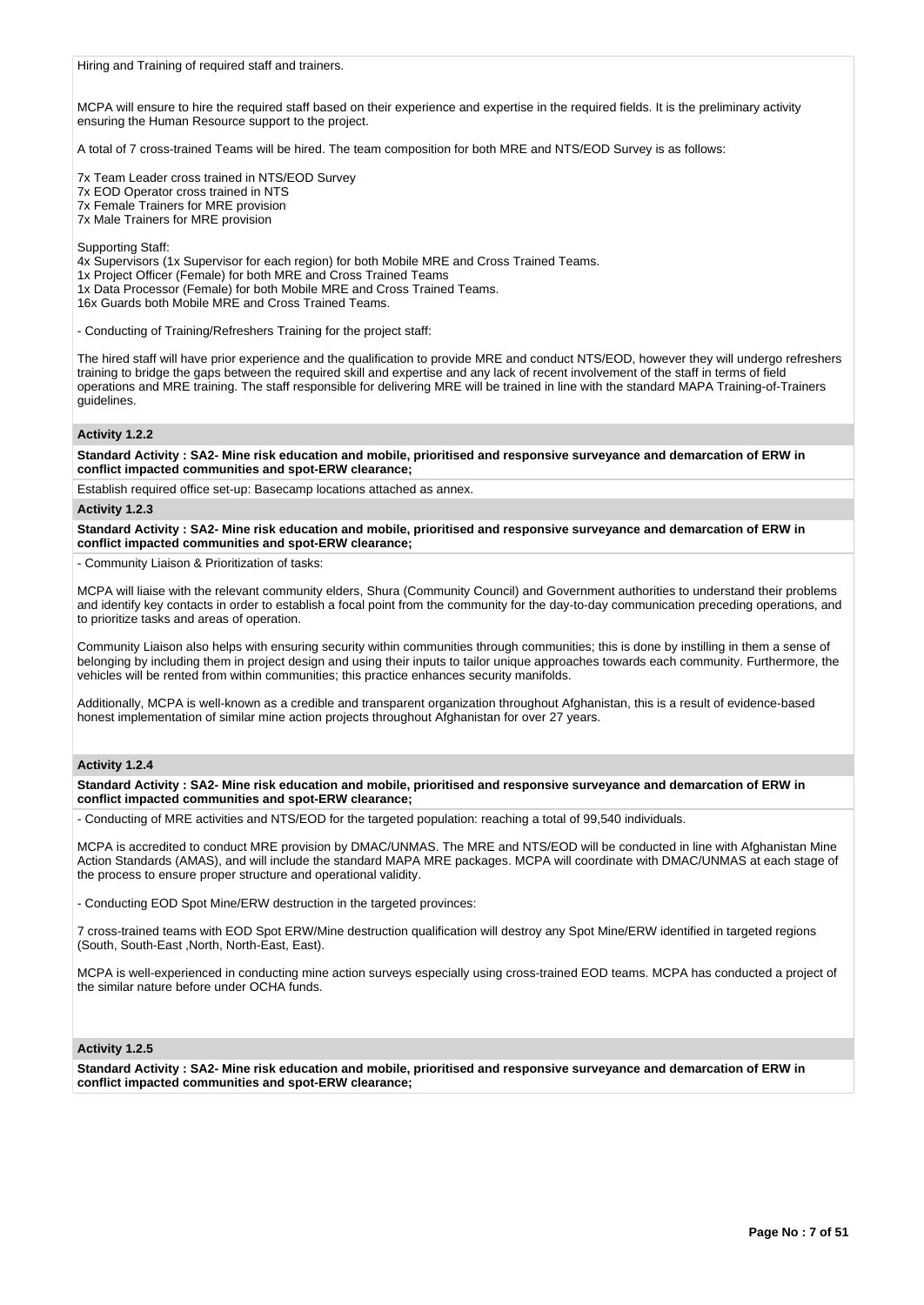Monitoring and Reporting.

-Monitoring of the deployed teams and their activities:

MCPA's Quality Management System is designed to coordinate activities aimed at directing and controlling the quality process and procedures. MCPA employs applied monitoring standards, in accordance with the organizational SOPs, and AMAS/IMAS; this is to ensure safe, effective and efficient demining activities and processes during field operations.

- Reporting of project outputs:

MCPA ensures on-time reports of its operations and activities and is liable to produce; Mobilization Report, Training Report, Monthly Progress Report (MRE and NTS/EOD), Monthly Monitoring (QA/QC) Report, Quarterly Narrative, Financial and Case Study Reports, and Final Narrative and Financial Reports.

### **Activity 1.2.6**

**Standard Activity : SA2- Mine risk education and mobile, prioritised and responsive surveyance and demarcation of ERW in conflict impacted communities and spot-ERW clearance;**

Demobilization and Closing of the Project

Upon completion of the project objectives, the teams will be called back and the reports will be shared with relevant authorities.

**Additional Targets :** MCPA operates in a way that best responds to the actual needs of the affected communities. For the proposed project, if any community, not targeted in this proposed project requires urgent MRE, MCPA will provide MRE in addition to the target set for this proposed project without any further costs.

# **M & R**

### **Monitoring & Reporting plan**

Monitoring:

MCPA's Quality Management system is designed to coordinate activities aimed at directing and controlling the quality process and procedures. The goal is to provide the confidence and assurance that MCPA has applied standards that are in accordance to the organizational SOPs, AMAS/ IMAS by applying safe, effective and efficient demining processes and procedures during field operations. MCPA employs a central QM body at the HQ, which will be responsible to monitor and control the overall quality of the work procedures both at Internal & Field level in general. MCPA's HQ will send a QA/QC quarterly.

At the field of operations a monitoring body, employing 4 supervisors, will be responsible to conduct day to day Internal Quality Assurance/Quality Control to ensure that field operations (NTS/EOD Survey), and the MRE provision is in line with SOPs and IMAS/AMAS. They will have direct observation and supervision over the quality and extent of the project activities. They will also provide on the spot technical support to the project in cases of technical gaps or any other problems. The internal QM body at HQ will plan time to time visits to the field of work in order to ensure that the Supervisors are attending to the quality requirements set for the MRE Provision and NTS/EOD Surveys. Furthermore, the process of EOD Spot Mine/ERW destruction will be carried out in close coordination with DMAC/UNMAS regional offices, in order to ensure strict adherence to IMAS/AMAS.

#### Data Collection & Reporting:

The mobilization and training reports will be developed at MCPA HQ by the Executive Operations Manager.

The Team Leader in each team is responsible for collecting the data relevant to the NTS/EOD surveys and keeping & communicating records of Spot Mine/ERW destroyed. The Master Trainer and MRE Trainer are responsible for recording the data of MRE recipients and communicating them with the Project Officer. All this data is reflected in the monthly progress reports, and monthly monitoring (QA) reports developed by the Project Officer; which are shared with DMAC/UNMAS. The data is collected in an on-going basis as the MRE is provided and upon results of the NTS/EOD surveys.

The Executive Project Manager at HQ is responsible for developing Quarterly Narrative/Case Study Reports, and Final Narrative Reports; these reports would expose the overall progress and achievements of the project.

The Finance Manager at HQ will produce the Quarterly & Final Financial Reports.

**Workplan**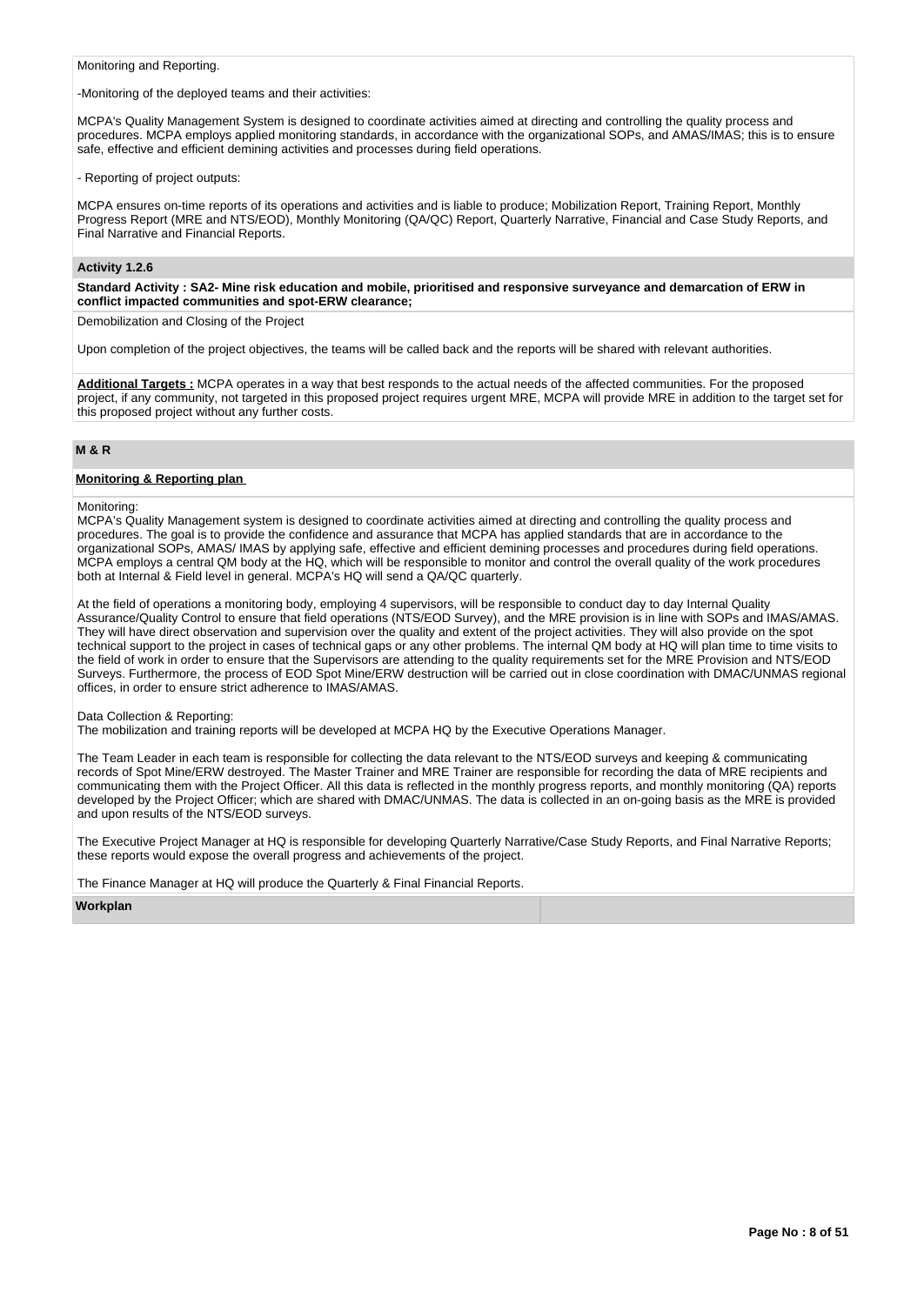| Activitydescription                                                                                                                                                                                                                                                                                                                                                                                                            | Year |   |                          |              |   |  | 8 | 9 |   | 10 11 12     |              |
|--------------------------------------------------------------------------------------------------------------------------------------------------------------------------------------------------------------------------------------------------------------------------------------------------------------------------------------------------------------------------------------------------------------------------------|------|---|--------------------------|--------------|---|--|---|---|---|--------------|--------------|
| Activity 1.1.1: Hiring and Training of required staff and trainers.                                                                                                                                                                                                                                                                                                                                                            | 2017 |   |                          |              |   |  |   |   | X |              |              |
| MCPA will ensure to hire the required staff based on their experience and expertise<br>in the required fields. It is the preliminary activity ensuring the Human Resource<br>support to the project.                                                                                                                                                                                                                           | 2018 |   |                          |              |   |  |   |   |   |              |              |
| A total of 13 MRE Teams will be hired. The team composition is as follows:                                                                                                                                                                                                                                                                                                                                                     |      |   |                          |              |   |  |   |   |   |              |              |
| 13x Female Trainer for MRE provision<br>13x Male Trainer for MRE provision                                                                                                                                                                                                                                                                                                                                                     |      |   |                          |              |   |  |   |   |   |              |              |
| <b>Supporting Staff:</b><br>4x Supervisors (1x Supervisor for each region) for both Mobile MRE and Cross<br>Trained Teams.<br>1x Project Officer (Female) for both MRE and Cross Trained Teams<br>1x Data Processor (Female) for both Mobile MRE and Cross Trained Teams.<br>16x Guards for both Mobile MRE and Cross Trained Teams.                                                                                           |      |   |                          |              |   |  |   |   |   |              |              |
| - Conducting of Training/Refreshers Training for the project staff:                                                                                                                                                                                                                                                                                                                                                            |      |   |                          |              |   |  |   |   |   |              |              |
| The hired staff will have prior experience and the qualification to provide MRE,<br>however they will undergo refreshers training to bridge the gaps between the<br>required skill and expertise and any lack of recent involvement of the staff in terms<br>of field operations and MRE training. The staff responsible for delivering MRE will<br>be trained in line with the standard MAPA Training-of-Trainers guidelines. |      |   |                          |              |   |  |   |   |   |              |              |
| Activity 1.1.2: Establish required office set-up: Basecamp Locations attached as<br>annex.                                                                                                                                                                                                                                                                                                                                     | 2017 |   |                          |              |   |  |   |   | X |              |              |
|                                                                                                                                                                                                                                                                                                                                                                                                                                | 2018 |   |                          |              |   |  |   |   |   |              |              |
| Activity 1.1.3: Community Liaison & Prioritization of tasks:                                                                                                                                                                                                                                                                                                                                                                   | 2017 |   |                          |              |   |  |   |   | X | $\mathsf{X}$ | $\mathsf{X}$ |
| MCPA will liaise with the relevant community elders, Shura (Community Council)<br>and Government authorities to understand their problems and identify key contacts<br>in order to establish a focal point from the community for the day-to-day<br>communication preceding operations, and to prioritize tasks and areas of operation.                                                                                        | 2018 | X | X                        | $\mathsf{X}$ | X |  |   |   |   |              |              |
| Community Liaison also helps with ensuring security within communities through<br>communities; this is done by instilling in them a sense of belonging by including<br>them in project design and using their inputs to tailor unique approaches towards<br>each community. Furthermore, the vehicles will be rented from within communities;<br>this practice enhances security manifolds.                                    |      |   |                          |              |   |  |   |   |   |              |              |
| Additionally, MCPA is well-known as a credible and transparent organization<br>throughout Afghanistan, this is a result of evidence-based honest implementation<br>of similar mine action projects throughout Afghanistan for over 27 years.                                                                                                                                                                                   |      |   |                          |              |   |  |   |   |   |              |              |
| Activity 1.1.4: - Conducting of MRE activities for the targeted population: reaching a<br>total of 286,200 individuals.                                                                                                                                                                                                                                                                                                        | 2017 |   |                          |              |   |  |   |   | Χ | X.           | $\mathsf{X}$ |
| MCPA is accredited to conduct MRE provision by DMAC/UNMAS. The MRE<br>provision will be conducted in line with Afghanistan Mine Action Standards<br>(AMAS), and will include the standard MAPA MRE packages. MCPA will<br>coordinate with DMAC/UNMAS at each stage of the process to ensure proper<br>structure and operational validity.                                                                                      | 2018 |   | $X \mid X \mid X \mid X$ |              |   |  |   |   |   |              |              |
| MCPA will ensure to accommodate gender mainstreaming prior to, during, and<br>upon completion of this proposed project. Activities ensuring involvement of female<br>MRE recipients will be stressed, and contemporary approaches such as access to<br>female schools, facilities, and gatherings will be used to reach the vulnerable<br>population of both genders equally.                                                  |      |   |                          |              |   |  |   |   |   |              |              |
| MRE will not be limited to a classroom setting, the teams are trained to look for<br>activities beyond the classroom involvement to ensure maximum awareness<br>regarding mine/ERW risks and promote positive behavior.                                                                                                                                                                                                        |      |   |                          |              |   |  |   |   |   |              |              |
| MCPA will train Community Volunteers (both male and female). Community<br>Volunteers will be trained on how to deliver MRE messages informally; this will<br>help in reaching vulnerable population beyond the scope of the proposed project<br>making it a sustainable activity.                                                                                                                                              |      |   |                          |              |   |  |   |   |   |              |              |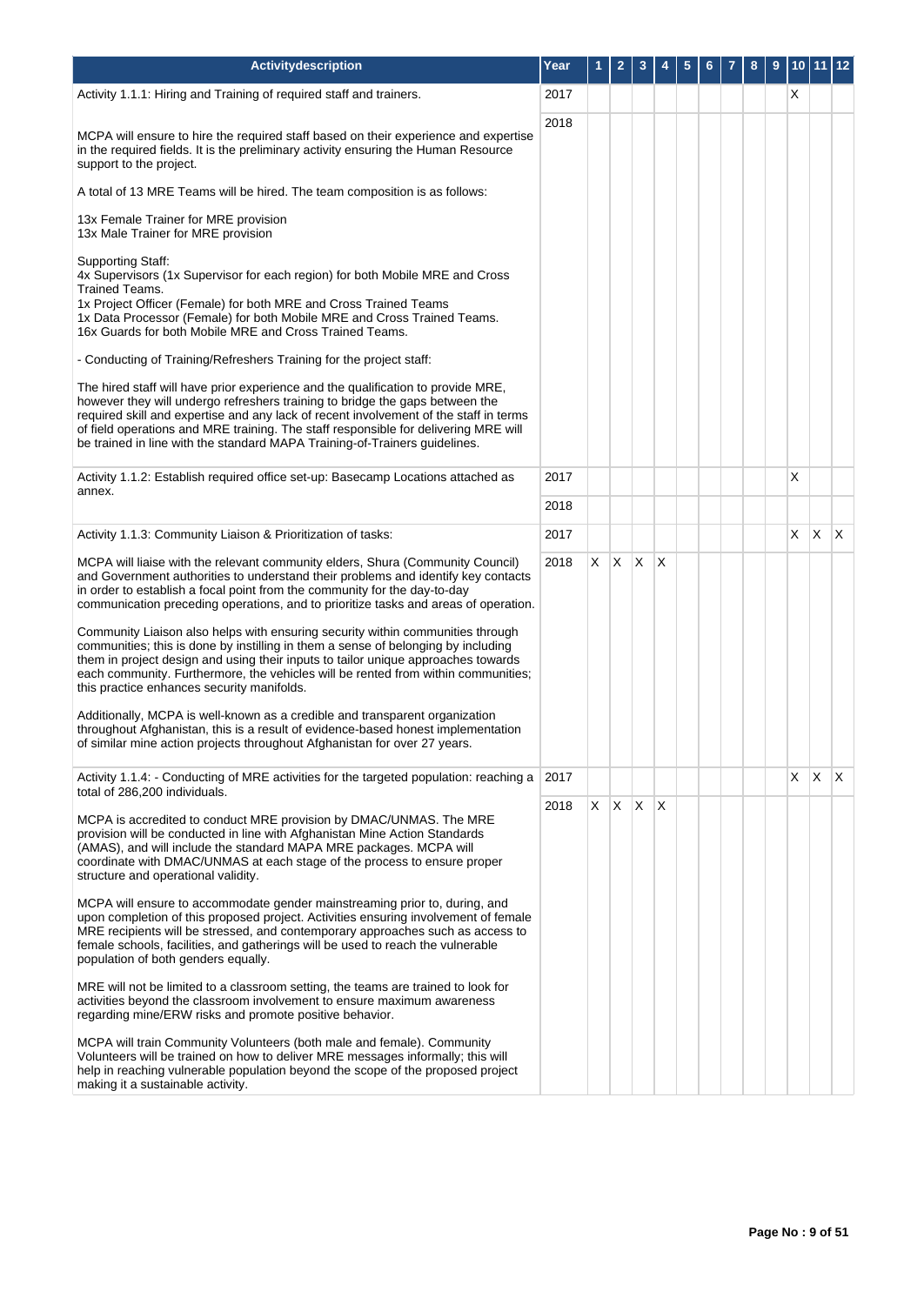| Activity 1.1.5: Monitoring and Reporting.                                                                                                                                                                                                                                                                                                                                                                                                             | 2017 |    |             |   |              |  |  | X  | $X$ $X$      |              |
|-------------------------------------------------------------------------------------------------------------------------------------------------------------------------------------------------------------------------------------------------------------------------------------------------------------------------------------------------------------------------------------------------------------------------------------------------------|------|----|-------------|---|--------------|--|--|----|--------------|--------------|
| -Monitoring of the deployed teams and their activities:                                                                                                                                                                                                                                                                                                                                                                                               | 2018 | X. | $X$ $X$ $X$ |   |              |  |  |    |              |              |
| MCPA's Quality Management System is designed to coordinate activities aimed at<br>directing and controlling the quality process and procedures. MCPA employs<br>applied monitoring standards, in accordance with the organizational SOPs, and<br>AMAS/IMAS; this is to ensure safe, effective and efficient demining activities and<br>processes during field operations.                                                                             |      |    |             |   |              |  |  |    |              |              |
| - Reporting of project outputs:                                                                                                                                                                                                                                                                                                                                                                                                                       |      |    |             |   |              |  |  |    |              |              |
| MCPA ensures on-time reports of its operations and activities and is liable to<br>produce; Mobilization Report, Training Report, Monthly Progress Report (MRE),<br>Monthly Monitoring (QA/QC) Report, Quarterly Narrative, Financial and Case Study<br>Reports, and Final Narrative and Financial Reports.                                                                                                                                            |      |    |             |   |              |  |  |    |              |              |
| Activity 1.1.6: Demobilization and Closing of the Project                                                                                                                                                                                                                                                                                                                                                                                             | 2017 |    |             |   |              |  |  |    |              |              |
| Upon completion of the project objectives, the teams will be called back and the<br>reports will be shared with relevant authorities.                                                                                                                                                                                                                                                                                                                 | 2018 |    |             |   | х            |  |  |    |              |              |
| Activity 1.2.1: Hiring and Training of required staff and trainers.                                                                                                                                                                                                                                                                                                                                                                                   | 2017 |    |             |   |              |  |  | X  |              |              |
| MCPA will ensure to hire the required staff based on their experience and expertise<br>in the required fields. It is the preliminary activity ensuring the Human Resource<br>support to the project.                                                                                                                                                                                                                                                  | 2018 |    |             |   |              |  |  |    |              |              |
| A total of 7 cross-trained Teams will be hired. The team composition for both MRE<br>and NTS/EOD Survey is as follows:                                                                                                                                                                                                                                                                                                                                |      |    |             |   |              |  |  |    |              |              |
| 7x Team Leader cross trained in NTS/EOD Survey<br>7x EOD Operator cross trained in NTS<br>7x Female Trainers for MRE provision<br>7x Male Trainers for MRE provision                                                                                                                                                                                                                                                                                  |      |    |             |   |              |  |  |    |              |              |
| <b>Supporting Staff:</b><br>4x Supervisors (1x Supervisor for each region) for both Mobile MRE and Cross<br>Trained Teams.<br>1x Project Officer (Female) for both MRE and Cross Trained Teams<br>1x Data Processor (Female) for both Mobile MRE and Cross Trained Teams.<br>16x Guards both Mobile MRE and Cross Trained Teams.                                                                                                                      |      |    |             |   |              |  |  |    |              |              |
| - Conducting of Training/Refreshers Training for the project staff:                                                                                                                                                                                                                                                                                                                                                                                   |      |    |             |   |              |  |  |    |              |              |
| The hired staff will have prior experience and the qualification to provide MRE and<br>conduct NTS/EOD, however they will undergo refreshers training to bridge the<br>gaps between the required skill and expertise and any lack of recent involvement<br>of the staff in terms of field operations and MRE training. The staff responsible for<br>delivering MRE will be trained in line with the standard MAPA Training-of-Trainers<br>guidelines. |      |    |             |   |              |  |  |    |              |              |
| Activity 1.2.2: Establish required office set-up: Basecamp locations attached as                                                                                                                                                                                                                                                                                                                                                                      | 2017 |    |             |   |              |  |  | X  |              |              |
| annex.                                                                                                                                                                                                                                                                                                                                                                                                                                                | 2018 |    |             |   |              |  |  |    |              |              |
| Activity 1.2.3: - Community Liaison & Prioritization of tasks:                                                                                                                                                                                                                                                                                                                                                                                        | 2017 |    |             |   |              |  |  | X. | $\mathsf{X}$ | $\mathsf{X}$ |
| MCPA will liaise with the relevant community elders, Shura (Community Council)<br>and Government authorities to understand their problems and identify key contacts<br>in order to establish a focal point from the community for the day-to-day<br>communication preceding operations, and to prioritize tasks and areas of operation.                                                                                                               | 2018 | X. | X           | X | $\mathsf{X}$ |  |  |    |              |              |
| Community Liaison also helps with ensuring security within communities through<br>communities; this is done by instilling in them a sense of belonging by including<br>them in project design and using their inputs to tailor unique approaches towards<br>each community. Furthermore, the vehicles will be rented from within communities;<br>this practice enhances security manifolds.                                                           |      |    |             |   |              |  |  |    |              |              |
| Additionally, MCPA is well-known as a credible and transparent organization<br>throughout Afghanistan, this is a result of evidence-based honest implementation<br>of similar mine action projects throughout Afghanistan for over 27 years.                                                                                                                                                                                                          |      |    |             |   |              |  |  |    |              |              |
|                                                                                                                                                                                                                                                                                                                                                                                                                                                       |      |    |             |   |              |  |  |    |              |              |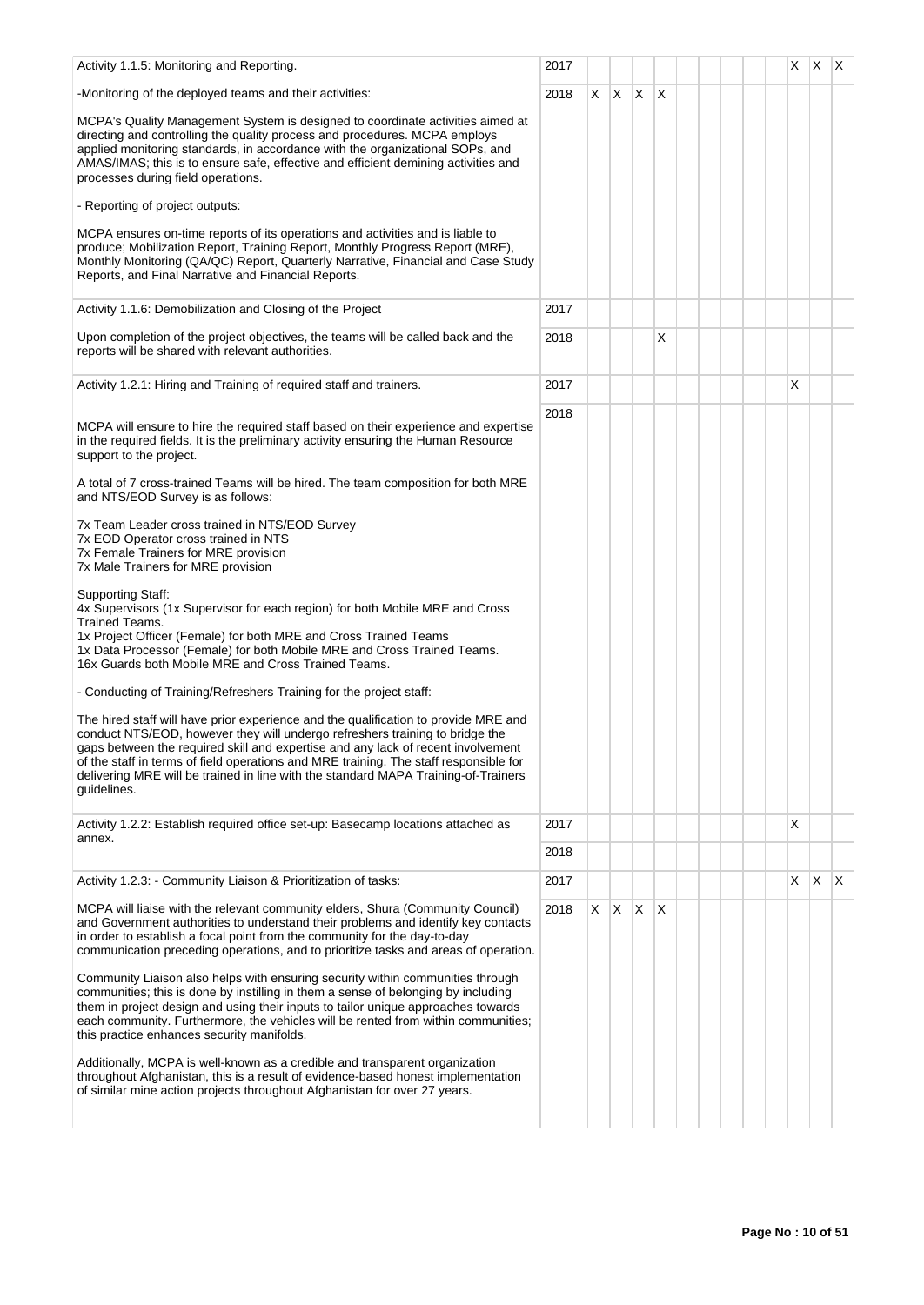| Activity 1.2.4: - Conducting of MRE activities and NTS/EOD for the targeted<br>population: reaching a total of 99,540 individuals.                                                                                                                                                                                                                                        | 2017 |    |                         |          |              |  |  | X. | X.           | IX. |
|---------------------------------------------------------------------------------------------------------------------------------------------------------------------------------------------------------------------------------------------------------------------------------------------------------------------------------------------------------------------------|------|----|-------------------------|----------|--------------|--|--|----|--------------|-----|
| MCPA is accredited to conduct MRE provision by DMAC/UNMAS. The MRE and<br>NTS/EOD will be conducted in line with Afghanistan Mine Action Standards<br>(AMAS), and will include the standard MAPA MRE packages. MCPA will<br>coordinate with DMAC/UNMAS at each stage of the process to ensure proper<br>structure and operational validity.                               | 2018 | X. | $\mathsf{I} \mathsf{X}$ | <b>X</b> | $\mathsf{x}$ |  |  |    |              |     |
| - Conducting EOD Spot Mine/ERW destruction in the targeted provinces:                                                                                                                                                                                                                                                                                                     |      |    |                         |          |              |  |  |    |              |     |
| 7 cross-trained teams with EOD Spot ERW/Mine destruction qualification will<br>destroy any Spot Mine/ERW identified in targeted regions (South, South-East<br>,North, North-East, East).                                                                                                                                                                                  |      |    |                         |          |              |  |  |    |              |     |
| MCPA is well-experienced in conducting mine action surveys especially using<br>cross-trained EOD teams. MCPA has conducted a project of the similar nature<br>before under OCHA funds.                                                                                                                                                                                    |      |    |                         |          |              |  |  |    |              |     |
| Activity 1.2.5: Monitoring and Reporting.                                                                                                                                                                                                                                                                                                                                 | 2017 |    |                         |          |              |  |  | X  | $\mathsf{X}$ | ΙX. |
| -Monitoring of the deployed teams and their activities:                                                                                                                                                                                                                                                                                                                   | 2018 |    | $x \mid x \mid x$       |          | X            |  |  |    |              |     |
| MCPA's Quality Management System is designed to coordinate activities aimed at<br>directing and controlling the quality process and procedures. MCPA employs<br>applied monitoring standards, in accordance with the organizational SOPs, and<br>AMAS/IMAS; this is to ensure safe, effective and efficient demining activities and<br>processes during field operations. |      |    |                         |          |              |  |  |    |              |     |
| - Reporting of project outputs:                                                                                                                                                                                                                                                                                                                                           |      |    |                         |          |              |  |  |    |              |     |
| MCPA ensures on-time reports of its operations and activities and is liable to<br>produce; Mobilization Report, Training Report, Monthly Progress Report (MRE and<br>NTS/EOD), Monthly Monitoring (QA/QC) Report, Quarterly Narrative, Financial and<br>Case Study Reports, and Final Narrative and Financial Reports.                                                    |      |    |                         |          |              |  |  |    |              |     |
| Activity 1.2.6: Demobilization and Closing of the Project                                                                                                                                                                                                                                                                                                                 | 2017 |    |                         |          |              |  |  |    |              |     |
| Upon completion of the project objectives, the teams will be called back and the<br>reports will be shared with relevant authorities.                                                                                                                                                                                                                                     | 2018 |    |                         |          | X            |  |  |    |              |     |
| <b>OTHER INFO</b>                                                                                                                                                                                                                                                                                                                                                         |      |    |                         |          |              |  |  |    |              |     |
| <b>Accountability to Affected Populations</b>                                                                                                                                                                                                                                                                                                                             |      |    |                         |          |              |  |  |    |              |     |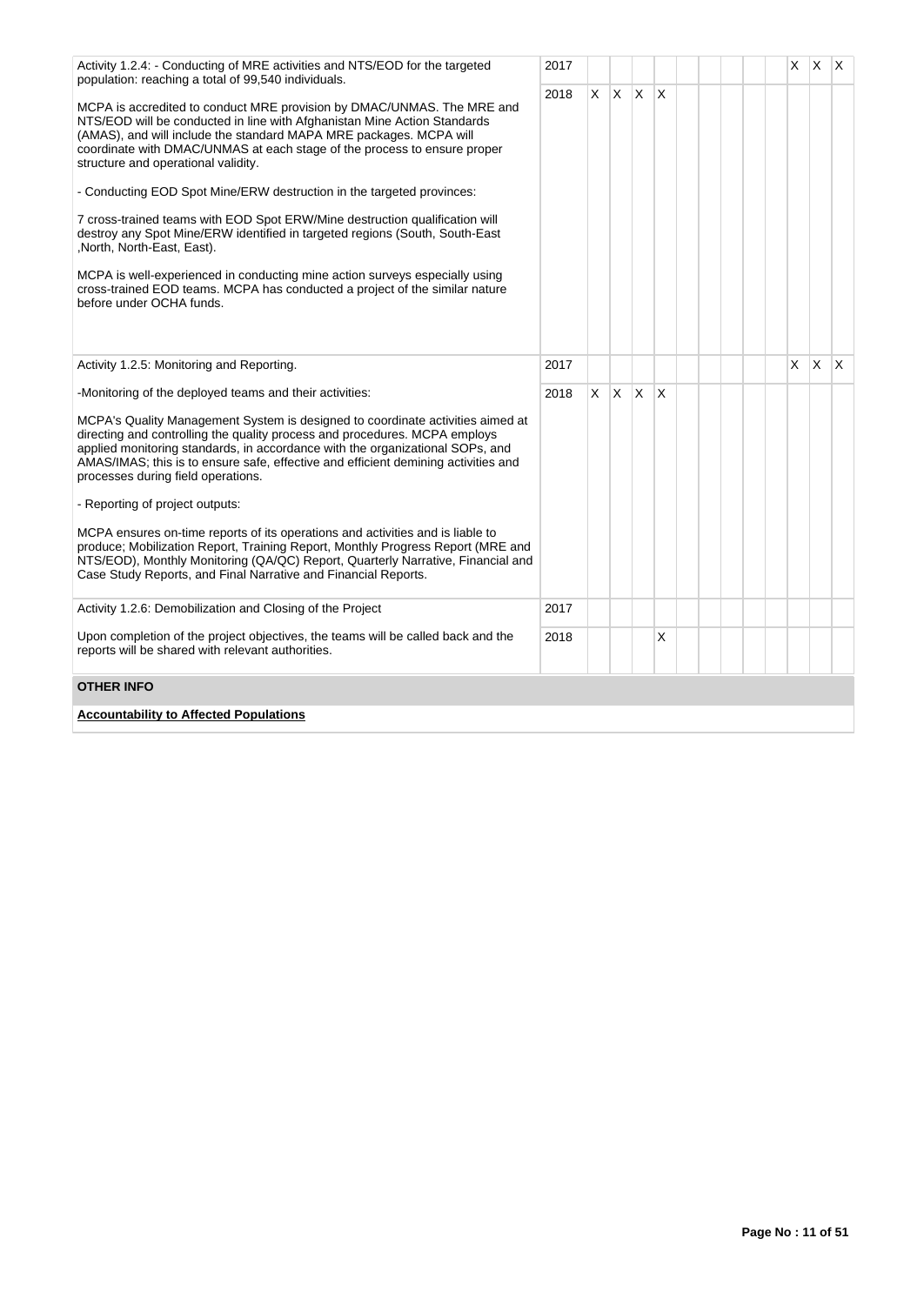Since the Project is targeted to address the protection need of the affected population, MCPA has taken steps to involve them in all phases of the Project.

### Needs Assessment & Project Design:

Due to the shortage of time, MCPA couldn't send its assessment teams to thoroughly assess the issues at each and every community, in order to understand the alarming need and ensure they're addressed in the Project Goals/Objectives. However, MCPA was able to communicate with the regional Area Mine Action Centers and brief assessments for its data collection and information on the targeted communities. The key finding was the need for Mine Risk Education provision as large chunk of the affected population is mobile (IDPs/Refugees) and exposed to the implicit threats of buried landmines, ERWs, and UXOs surrounding them.

MCPA ensures that the community is involved in affecting the project design, to achieve this MCPA includes the community elders who represent the community as a whole, in their decision making process and prioritization of tasks.

# Implementation:

The implementation phase includes most of the affected populations as a recipient of MRE. On the other hand, the NTS survey encompasses the inputs from the affected population to identify and spot remove/destroy any mine/ERW. Their inputs would also enable the demarcation of safe and unsafe areas, and contribute to enable free movement of the affected population.

## Feedback/Complaints:

MCPA will appoint from within the base-camps, a focal point who will make himself available for any Feedback/Comments during the Project Life Cycle via Phone/E-mail/Physical Visits. There will also be a Feeback/Complaint box in spaces where MRE provision will take place. The teams also distribute UNMAS/DMAC Hotline cards to the affected population and respond to any calls made to DMAC's Regional Offices. The feedback will be forwarded to the Project Officer, who would then share it with the HQ for decision-making, if required.

## Information Sharing:

The MRE classrooms would serve as a two way communication between the Master Trainers and the classroom attendants, furthermore, the aforementioned focal point would make himself available to the best of his ability in order to encompass the key information received. Additionally, the NTS/EOD Survey teams will interview the affected population on a continuous basis and share and receive key information.

### Do Not Harm:

MCPA strives to consider the safety of the both the affected population and the environment they inhabit. The affected population, through this project, will have access to their lands and will enjoy free movement in the areas targeted for this project. Furthermore, the environment will be rendered free from any ERW/UXO/Mine, and strict adherence to IMAS/AMAS would ensure little or no harm is done to the land/infrastructure/human during the practice of spot Mine/ERW removal.

### MCPA would also ensure to:

- Provide Mine Risk Education to the targeted affected population
- Destroy any spot Mine/ERW in the areas targeted as per IMAS/AMAS
- No visitor/affected population will be allowed to enter the identified Mine Field (MF) until it's announced as clear.

#### Environmental Impact Assessment:

While MRE activities do not threaten environment but it alleviates the potential risks the existing buried mines/ERWs pose. EOD/NTS might involve destruction of spot UXOs; MCPA employs strategies to minimize harmful effects on the environment and adheres to the standards of AMAS and DMAC's policy on Environment. MCPA, in all its activities during the proposed project will ensure that,

-Soil is preserved and fenced from corossion

-Vegetation and natural wild-life is preserved

-Adverse effects on life-form are avoided.

Removal and destruction of UXOs will see the environment become a less-threatning space for the relevant communities.

# **Implementation Plan**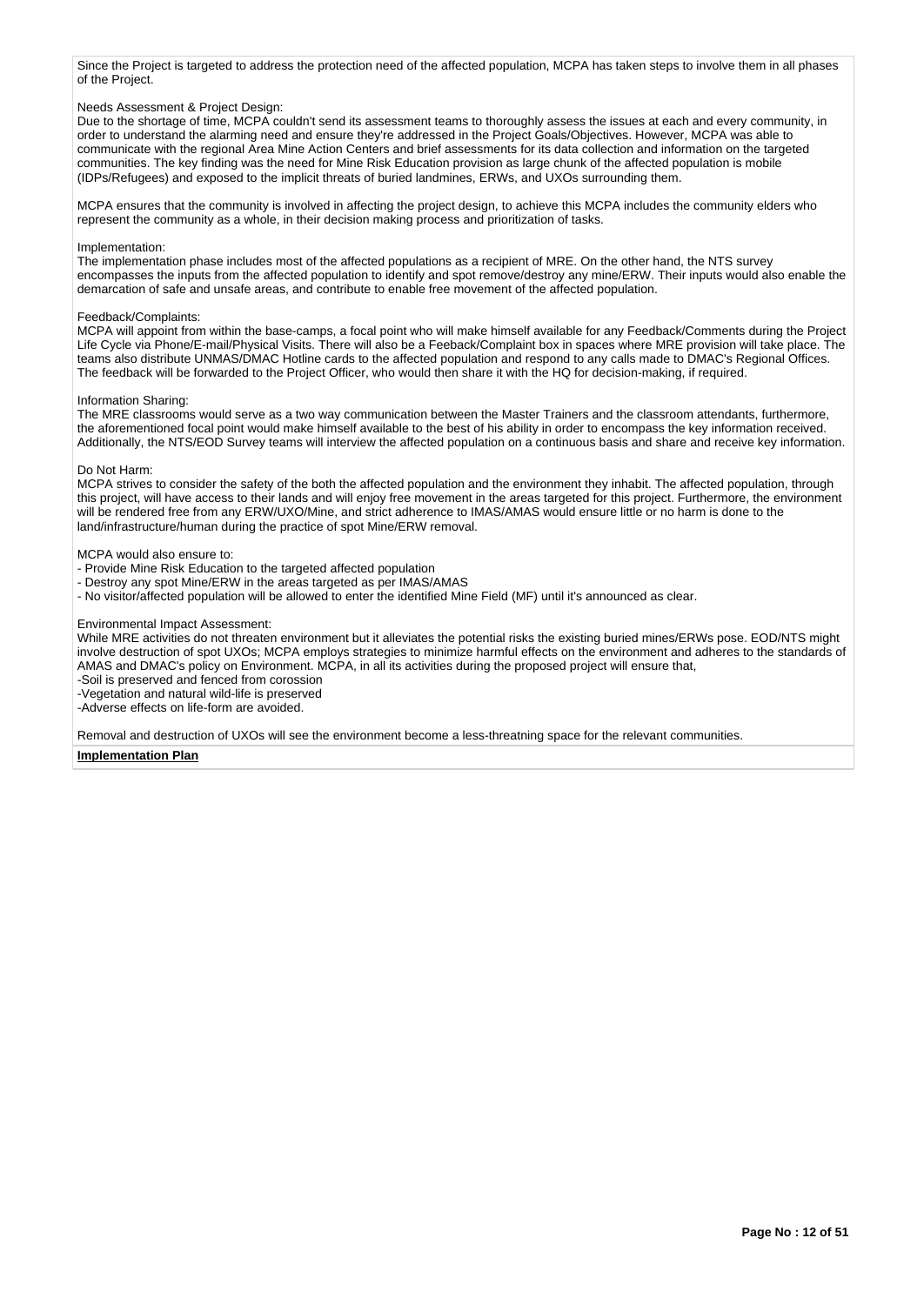MCPA will employ 13 MRE teams and 7 cross-trained EOD teams ensuring the capacity of NTS Survey, EOD spot Mine/ERW removal, and MRE provision. The team structure for each employs:

- MRE teams will employ 2 trainers i.e. male and female. In light of feasibility and security, MCPA will employ female trainers accordingly to ensure their safety.

- Cross-Trained teams will employ,

- 1 Team Leader per each team who is cross trained in NTS Survey and EOD Spot Mine/ERW removal; he will be responsible for the overall management of the team, NTS Survey, and EOD Spot Mine/ERW removal in the areas targeted for this project

- 1 EOD Operator per each team responsible for identification, marking and destruction of UXO, and is also trained to conduct Non Technical Survey, and resurvey in the identified districts.

- 2 Trainers who will be responsible for the provision of MRE to the affected population. In light of feasibility and security, MCPA will employ female trainers accordingly.

\*All MRE Trainers will undergo training in accordance with the standard MAPA Training-of-Trainers guidelines.

Activities to be carried out:

- Participant registration
- Introduction to the local and official marking systems to help the participants identify a marked hazard area
- Sharing of relevant MRE material and hotline cards
- Educating participants on the mine/ERW risks and how to avoid them
- Consistent evaluation of the participants knowledge
- Each MRE session will last up to 25 minutes
- Exchange of ideas and assurance of awareness

• The MRE messages will be carried out using official languages of Afghanistan i.e. Pashto and Dari. In case, the participants do not understand Dari or Pashto, a translator from within the community will be appointed to voluntarily translate the messages.

### Community Liaison:

MCPA will conduct community liaison on three levels:

-Initial meetings with community elders, Shura (community council) and authorities to communicate the project needs and goals; the output of this initial meeting will be the insurance of assistance from the communities and prioritization of tasks and activities

- The second level of meetings with community elders will help in identifying a focal point appointed through the collective consensus who would represent the communities opinion/advise and act as a volunteer to assist MCPA regarding the ongoing/changing security related and other situations

-On-going communication with the focal point regarding the day-to-day project activities; the output of this communication would be the key information received will answer the questions of where and when in terms of project activities to ensure safety and effective planning of the project tasks. Any potential threats unknown to the operations and MCPA staff will be identified via these on-going communications

Coordination with DMAC/UNMAS Regional Offices:

MCPA, throughout the project life cycle, will coordinate with DMAC/UNMAS Regional Offices, central offices, and other relevant bodies/authorities regarding the progress of the project.

For the development of Project Work-Plan, MCPA has coordinated with DMAC/UNMAS and its MRE department (The Work-Plan is attached to the Documents section of this Proposal).

The NTS inputs to DMAC/UNMAS would serve as a baseline for future decision-making regarding demining operations.

Supporting Staff:

MCPA will hire 1 Project Officer (Female) who would supervise the overall Project activities, 1 Data Processor (Female) and 4 Supervisors (each responsible for supervising one region).

The Project Officer will report to the Executive Project Manager at the HQ, who will oversee and assist in ensuring that the Project activities are carried out smoothly, and reports are developed accurately & timely.

Project Timeline:

The proposed project will start on 20 Octoberl 2017 and will close on 19/04/2018

#### **Coordination with other Organizations in project area**

| Name of the organization               | Areas/activities of collaboration and rationale                                                                                                                                                                                                                                                                                                                                                    |
|----------------------------------------|----------------------------------------------------------------------------------------------------------------------------------------------------------------------------------------------------------------------------------------------------------------------------------------------------------------------------------------------------------------------------------------------------|
| <b>Relevant Government Authorities</b> | The MoE then introduces MCPA to the Provincial Authorities and the<br>approval is acquired for the implementation of the Project. During the<br>Project Life, any change in plan/important activity is regularly<br>communicated to the Provincial Authorities. MCPA also submits<br>semi-annual & annual progress and financial reports to the Provincial<br>Authorities and Ministry of Economy. |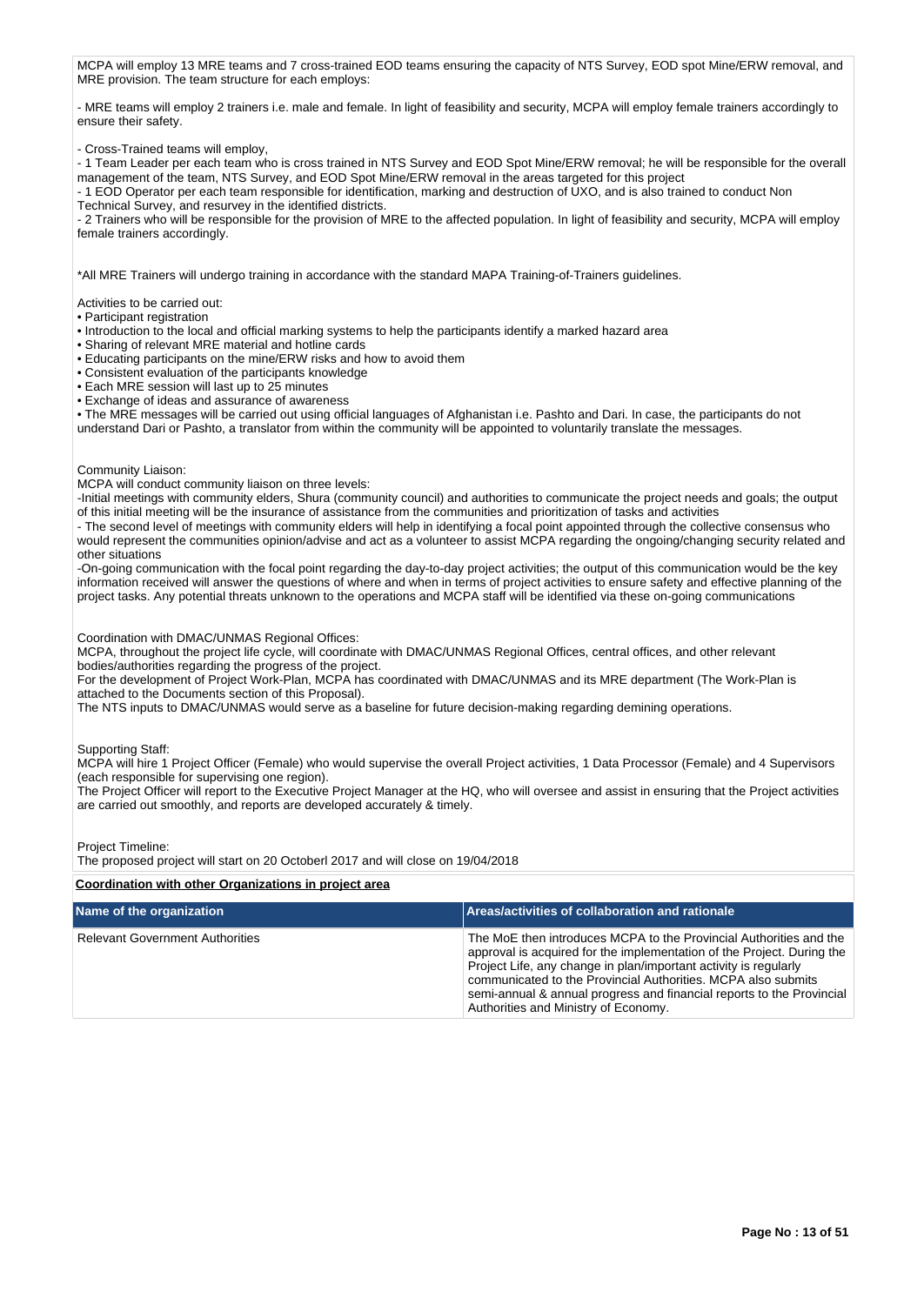| DMAC/UNMAS    | Once the Project is awarded, the Summary of Project Awarded is<br>officially communicated to the Ministry of Economy (MoE) & DMAC-<br>ANDMA. MCPA's senior managers at the project, operation and<br>finance sections will remain in close contact with DMAC/UNMAS<br>offices at the central level and MCPA's field staff with regional<br>DMAC/UNMAS office during the term of the contract. Strong<br>emphasis will continue to be placed on immediately reporting<br>potential situations that could directly or indirectly affect the<br>performance of the contract and continual updates on progress of the<br>project. To this end, MCPA will again rely on its management team to<br>establish independent and direct means of communication with<br>DMAC/UNMAS, and regional DMAC/UNMAS offices, for any and all<br>reporting requirements related to errors, inconsistencies, and actions<br>taken to resolve them. MCPA will pass accurate records/data of the<br>technical and Non-Technical Surveys to DMAC/UNMAS followed by<br>negotiation and agreement for any replacement and changes in<br>Hazards area as required. For the MRE Provision, MCPA relies on<br>the data provided by DMAC/UNMAS for the segmentation and<br>targeting of the affected vulnerable population. |
|---------------|-----------------------------------------------------------------------------------------------------------------------------------------------------------------------------------------------------------------------------------------------------------------------------------------------------------------------------------------------------------------------------------------------------------------------------------------------------------------------------------------------------------------------------------------------------------------------------------------------------------------------------------------------------------------------------------------------------------------------------------------------------------------------------------------------------------------------------------------------------------------------------------------------------------------------------------------------------------------------------------------------------------------------------------------------------------------------------------------------------------------------------------------------------------------------------------------------------------------------------------------------------------------------------------------------|
| <b>OCHA</b>   | OCHA will receive reports as requested. In case of location change,<br>and or any incident relating to this proposed project, OCHA will be<br>kept updated.                                                                                                                                                                                                                                                                                                                                                                                                                                                                                                                                                                                                                                                                                                                                                                                                                                                                                                                                                                                                                                                                                                                                   |
| Demining NGOs | Strong communication will be maintained throughout the proposed<br>project's life in order to ensure that this project's activities do not<br>overlap with activities related to other NGOs, and other issues and<br>matters that will improve and enhance this proposed project.                                                                                                                                                                                                                                                                                                                                                                                                                                                                                                                                                                                                                                                                                                                                                                                                                                                                                                                                                                                                             |

# **Environment Marker Of The Project**

C+: High environmental impact with mitigation(ESSA or EIA & CEAP)

# **Gender Marker Of The Project**

2a-The project is designed to contribute significantly to gender equality

# **Justify Chosen Gender Marker Code**

Initial needs assessments included interviews with both men and women and it was ensured that the assessment team (consisting of both male/female) addressed reaching out to and availability of both genders. Questionnaires were filled out by both males/females where the age factor was also put into consideration. The sample in each area was selected via Simple Random Sampling but ensuring the inclusion of both genders and a varying set of age. The initial assessment showed that according to the sample population, there is a great need for MRE and NTS/EOD survey and people perceive risks to their lives and cattle. Key factors such as households run by females, distinct concerns and needs of people with disability (especially females), and other restrictions were considered during the project design. MCPA will ensure that such groups are reached and benefit from MRE; MCPA has conducted a similar project with OCHA before and will tailor its activities to best meet gender-based distinct needs. MCPA's staff, prior to deployment, undergo a short training on extending the reach of its activities to all age groups of the hard to reach female population.

The project design employs a team of male and female Master Trainers, experienced in the provision of MRE, to ensure reaching and addressing the unique needs and concerns of men, women, boys, and girls. This ensures proper consideration of age and gender, which is vital for MRE provision to the affected population consisting of individuals from different age groups, literacy levels, and both genders.

MCPA, for this proposed project, will hire a female Project Officer and a female Data Processor at office level. At the field level, female trainers will ensure that the individuals targeted are reached and the numbers are exceeded. Female volunteers will also be trained to make possible a snowball effect in Mine Risk Awareness beyond project life. During community liaison, the project officer and/or female trainers will be present to encompass the unique needs of females and their inclusion to benefit from this proposed project equally. Similarly, the project officer will visit the field when and where feasible and required to monitor the aspect of gender mainstreaming in the activities of this proposed project; case studies will be shared with OCHA.

Owing to its experience which is further strengthened by the recent assessments; MCPA understands the risks Mines/ERW pose to male and female of all age-groups depending on their motives for movements and their varying needs and absorption capacity (literacy levels/prior knowledge of Mine/ERW). Men are greatly exposed because of their need to go to fields and fulfill their responsibilities as the sole bread-runner in most cases. This sees them traveling to other villages/cities for work and/or farming. Boys and Girls are exposed greatly because of their need to attend schools, socialize, accompany cattle while they graze, and their lack of knowledge which in the past has shown instances of children treating Mines/ERW as toys. Women are mostly responsible for taking care of matters inside the house but in some cases, they take up the responsibility of a bread-runner and are exposed as they travel to collect firewood, water and other m seme cases, may take up the responsioning or a sheat materials. MCPA's activities consider all such scenarios.

## Environment Contextual Analysis:

The targeted regions are contaminated with Mine/ERW/UXO, which renders many areas unaccessible by the affected population; this includes pastures, agricultural land, and land deemed fit for infrastructure and developmental activities. This not only pose a threat to the human and animal life, but also stands in the way of development.

The proposed project strives to address the contamination and liberate the otherwise useful land from Mine/ERW contamination and in doing so support a safe environment for the affected population and ensure proper awareness regarding Mine Risks exists among the targeted population.

# **Protection Mainstreaming**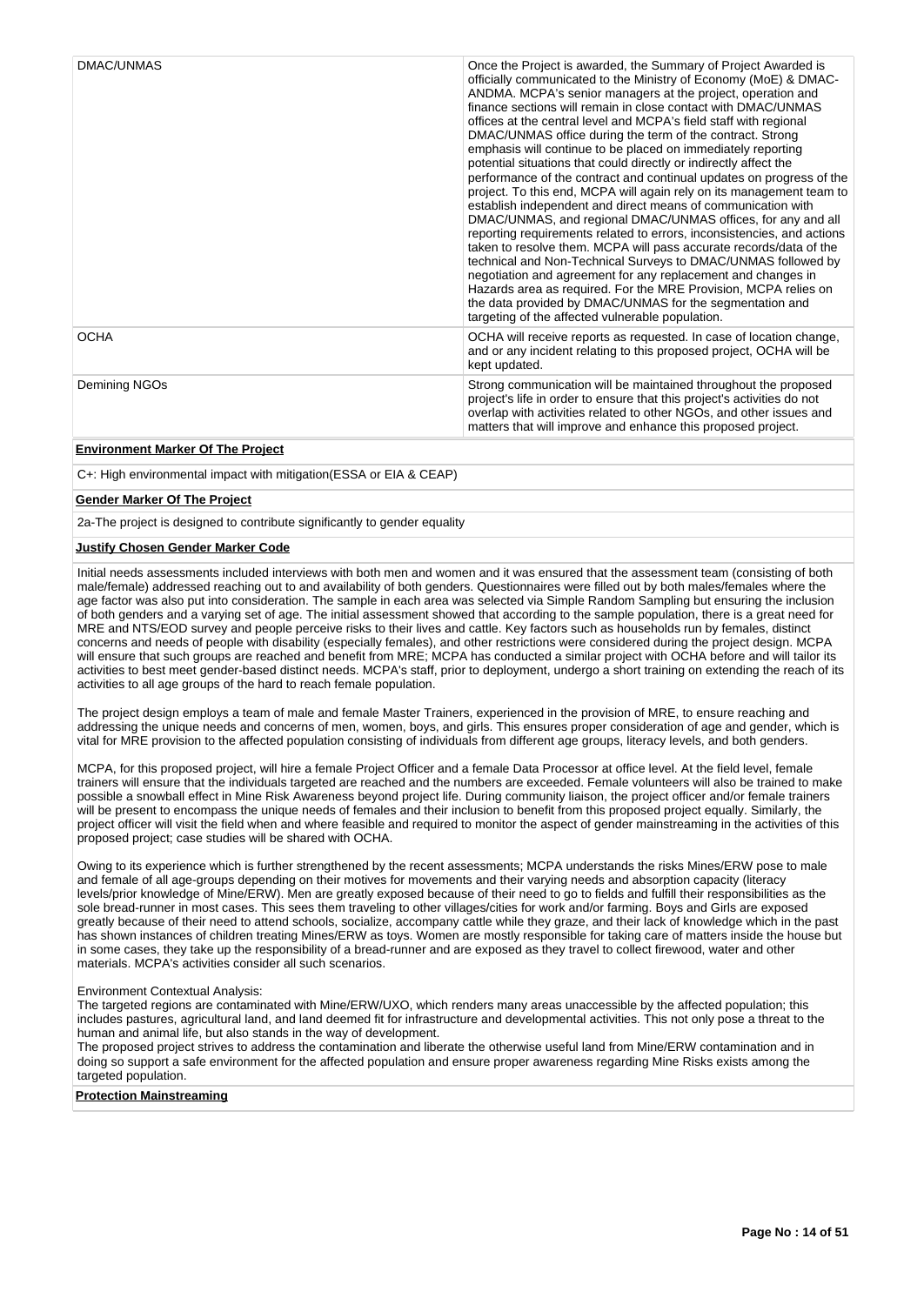This proposed project primarily addresses the protection needs of the affected population. The affected population currently face protection issues such as restricted movement and being exposed to the ever so eager enemy in landmines/ERW while knowing very little about it. MCPA through this project will ensure that 568,800 affected population is provided with Mine Risk Education, which will create awareness among them regarding the threats and dangers of Landmines/ERW that lie silently in the vicinity. MCPA, believes this awareness, owing to its importance and contribution to the affected population will create a snowball effect, which would ensure that the actual beneficiaries will exceed the number targeted.

The MRE recipients will be well-equipped to take care of themselves and those they're in charge of, in case of any visual contact with the contaminated area. Furthermore, based on the initial interview, the sample of the affected population showed great motivation to further share the information they receive with their friends and family, this would ensure an aware population which translates to reduction in the mine and ERW related deaths and impairments by default.

Furthermore, through this proposed project, MCPA will destroy any spot Mine/ERW in the vicinity of the affected population (AP), thereby giving them a safe environment and a sense of freedom in movement and the belief of safety; which ensures their safety given their mobility. It also serves to address the dignity need of the AP as some of the population are pasturists and rely on the safety in movement. Moreover, the idea of a safe land ensures return and establishment of houses and other infrastructure relevant to the needs of the AP.

MCPA will strive, with close coordination with regional DMAC/UNMAS offices, to address the protection needs of the most vulnerable population. In doing so, MCPA will ensure an unbiased approach to research and data collection, and the idea that each and everyone of the identified beneficiaries receives equal service and access to the progress of the project.

MCPA, during this project, will ensure to make aware the targeted AP about their right to receive MRE and even after receiving it the right to communicate with the Project Officer regarding any questions/information required or desired to share.

#### **Country Specific Information**

#### **Safety and Security**

The security situation in all five regions targeted, much like most areas in Afghanistan, is not ideal. However, MCPA enjoys credibility throughout Afghanistan in response to its history of neutrality, successful implementation and achievement of the set out project targets in areas with low security. MCPA owes this success to its excellent communication throughout the Project Life Cycle with its field staff, Community Liaison, cultural understanding, and working experience in all regions of Afghanistan.

MCPA deems Community Liaison as a vital process throughout the Project Life; it helps in prioritization of activities/areas, communicating the project goals/objectives to the concerned population and seek their help where required, and identifying underlying security issues/threats, if any.

MCPA, prior to deployment, will send its assessment teams to all five regions to hold productive meetings with Community elders who will ensure their full support for the operations identified for this project (MRE, NTS Survey, EOD Mine/ERW Spot Removal). Should the security situation not allow for field operations, MCPA will coordinate the issue with DMAC/UNMAS and OCHA to replace the region with equally important targets.

MCPA, in light of its demining experience in particular and the general Mine Action outlook in particular, assumes the risks to safety and addresses it with precautionary measures with its proactive approach to safety issues.

Risk 1: Related to Security Issues (Kidnapping, hijacking, insurgents attacks etc.)

Mitigation strategy:

- All personnel to be aware of their surroundings
- Avoiding unnecessary movement and keeping low profile
- Maintaining close ties/link with the community and establish intelligence on threats
- Attempt to remain neutral and low profile all times in the public eyes
- Ensure all attractive items are secure
- Vehicles to travel in pairs if possible
- Use of alternate routes when travelling
- Plan all road missions
- Consistent communications all the times with main office in Kabul
- Drivers shall be advised not to stop unless individuals are armed
- Lock doors at all times and keep valuable equipment covered and out of site
- Strictly following MCPA's safety and security policy

# Risk 2: Related to Mine and UXO accidents

#### Mitigation strategy:

Deficiencies and risks, if any, will be routinely scrutinized and identified through periodic inspection, communication, document reviews and routine internal procedures. As a rule, MCPA uses upper-management in an effort to enhance risk management and maintain high levels of quality, safety and continuity, capacity building as well as internal controls.

MCPA will provide working conditions that comply with AMAS, MCPA SOPs and Afghanistan government statutory requirements and will apply officially approved codes of practice that are designed to ensure high standards of Health and Safety. In line with policies MCPA will be providing its employees with:

- Proper insurance coverage and Medical support in line with AMAS and SOP
- Ensures that electrical and mechanical equipment, furnishings and vehicles are safe to use
- Information, instruction and supervision to enable employees to contribute positively to their own health, safety and security
- The best possible mine detection and ancillary equipment

• Procedures for response to accidents/ incidents arising and ensures that reports from employees relating to health and safety are recorded, considered and acted upon.

MCPA's field and HQ will look over the unforeseen life threatening epidemics during the project life. The field teams will be educated in identifying the parameters and indications of unexpected events and all notified diseases and dangerous events will be reported to the MCPA head quarter for prompt actions. In routine the medical section will update teams and field medical staff on all hygienic and work safety procedures.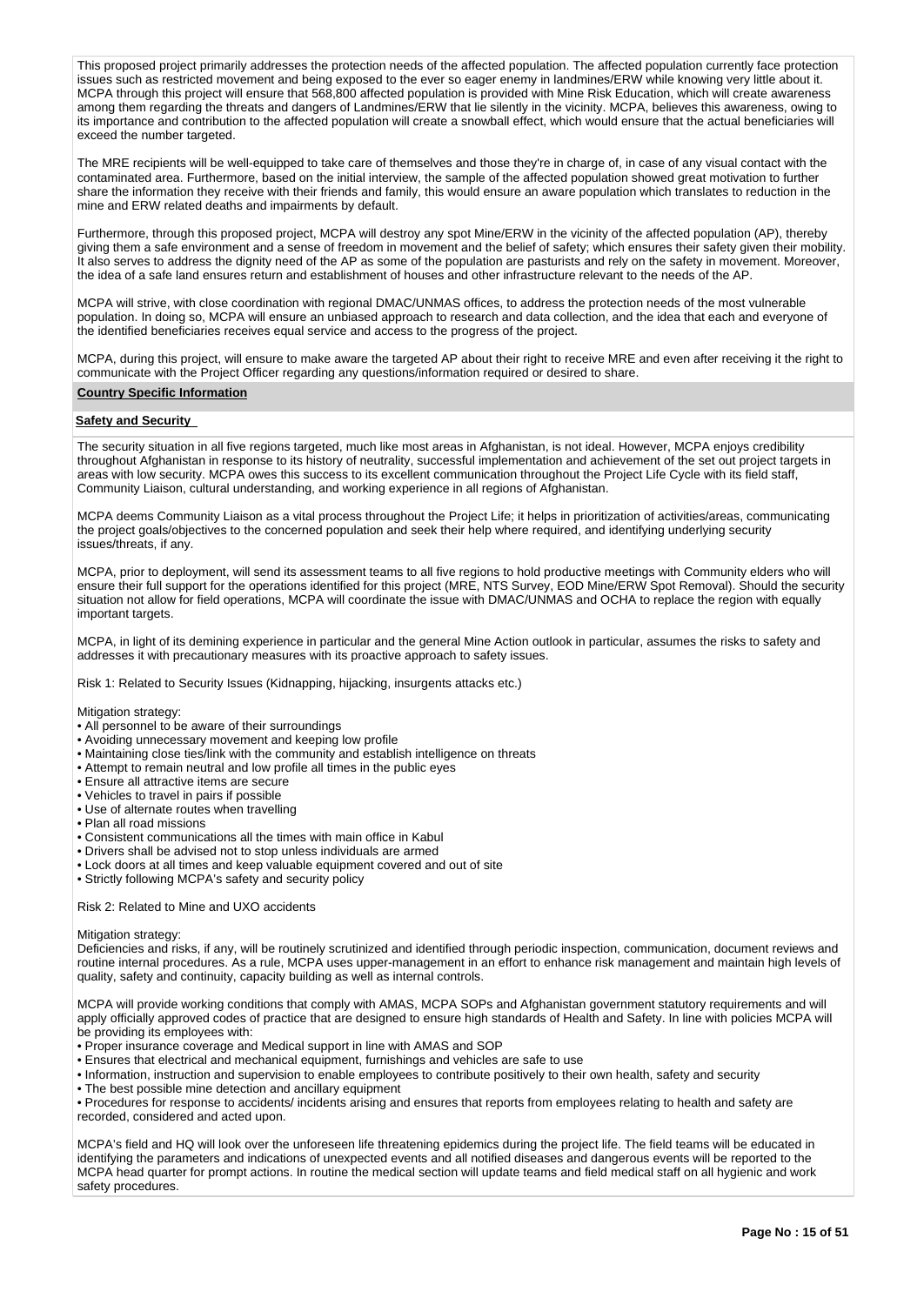# **Access**

MCPA has a long history of working in all regions of Afghanistan, it has also conducted Survey and Clearance Operations in the targeted regions. As a result of this, MCPA is familiar with the culture and environment of the regions. As a general practice, MCPA during the assessment, planning, and implementation stages, first refers to communities and their support is requested during initial meetings. During assessment and before the start of Project activities, MCPA conducts meetings with community elders and their commitment for full support is ensured.

Even-though security in general is not ideal in the targeted regions, MCPA's success, past performance and good relations has provided MCPA with credibility, honesty, and excellent work-ethic among the communities throughout Afghanistan. Good liaising with communities is of great importance and it has enabled MCPA to enter, plan, implement and close the project successfully under the most demanding situations.

MCPA, as a result of initial community liaising, has access to all the identified districts in the 5 regions targeted. However, in case of any unforeseen event, MCPA, in close coordination with DMAC/UNMAS, will replace any inaccessible district with another encompassing the most vulnerable affected population.

Based on the previous successful experience, MCPA uses Community Liaison as a tool to access hard to reach communities. During community liaison, communication is established with community elders and influential members of the community and their support is ensured. The Shur'a ensures security during Mine Action operations through the inputs of community elders; all other communication with AoGs is maintained by the Shur'a (Community Council), while MCPA informs all relevant Govt. authorities prior to engagement. Furthermore, MCPA will target communities based on the advice and surety of security from Shur'a, it will not segregate or plan operational areas beforehand or without consultation with the Shur'a(AoGs controlled/Govt. controlled). As a precautionary measure, MCPA employs an access strategy involving recruitment of staff that is recommended by the Shur'a as in conflict with neither AoGs nor the Govt.

# **BUDGET**

| Code | <b>Budget Line Description</b>                                                                                                                                                                                                                                                                                                                                                                                                                                                                                                                                                                                                    |   | D/S Quantity   | <b>Unit</b><br>cost | <b>Duration</b><br><b>Recurran</b><br>ce | %<br>charged<br>to CHF | <b>Total Cost</b> |
|------|-----------------------------------------------------------------------------------------------------------------------------------------------------------------------------------------------------------------------------------------------------------------------------------------------------------------------------------------------------------------------------------------------------------------------------------------------------------------------------------------------------------------------------------------------------------------------------------------------------------------------------------|---|----------------|---------------------|------------------------------------------|------------------------|-------------------|
|      | 1. Staff and Other Personnel Costs                                                                                                                                                                                                                                                                                                                                                                                                                                                                                                                                                                                                |   |                |                     |                                          |                        |                   |
| 1.1  | Project Officer (Female)                                                                                                                                                                                                                                                                                                                                                                                                                                                                                                                                                                                                          | D |                | 1 838.0<br>0        | 6                                        | 100.00                 | 5,028.00          |
|      | Project officer is responsible for the communication and overall management, reporting, training, and updating the course<br>material. The basic salary is US\$650 based on the approved DMAC New salary scale. A US\$10 monthly medical allowance is<br>provided according (MCPA) SOP. 10% pension of the basic salary is added Based on SOP, and is insured at Cat. III - US\$ 9<br>monthly Insurance premium, US\$4-a-day for 26 day per month food allowance according to MCPA SOP.                                                                                                                                           |   |                |                     |                                          |                        |                   |
| 1.2  | Supervisor                                                                                                                                                                                                                                                                                                                                                                                                                                                                                                                                                                                                                        | D |                | 4 776.5<br>$\Omega$ | 6                                        | 100.00                 | 18,636.00         |
|      | One Supervisor will hired for each region who acts as the primary focal point, involved directly in the field, and is responsible for<br>monitoring, communication and overall management of related teams. His basic salary is US\$550 based on the approved DMAC<br>New salary scale, and is entitled to US\$10 monthly medical allowance according to MCPA SOP. As per the SOP; 10% pension of<br>the monthly basic salary and a US\$1.25 hazard allowance per day is added. He is insured at Cat. II – US\$ 25 monthly Insurance<br>premium. US\$4-a-day for 26 day per month food allowance according to MCPA SOP            |   |                |                     |                                          |                        |                   |
| 1.3  | Team leader of Cross Trained MRE Team                                                                                                                                                                                                                                                                                                                                                                                                                                                                                                                                                                                             | D |                | 7 625.0<br>0        | 6                                        | 100.00                 | 26,250.00         |
|      | Team Leader is the commanding officer of 3 in a Cross trained MRE Team (There's a total 7 Cross Trained MRE teams planned<br>for this project; 1 team leader per team). His basic salary is US\$400 based on the approved DMAC New salary scale, and is<br>entitled to US\$10 monthly medical allowance according to MCPA SOP. As per the SOP: 10% pension benefit of the monthly<br>basic salary and US\$1.25/day hazard allowance for 26 days per month is provided. He is insured at Cat. I – US\$ 38.50 monthly<br>premium.US\$4-a-day for 26 day per month food allowance according to MCPA SOP. See BoQ for line 1.1 to 1.6 |   |                |                     |                                          |                        |                   |
| 1.4  | <b>EOD Operator for Cross Trained MRE</b>                                                                                                                                                                                                                                                                                                                                                                                                                                                                                                                                                                                         | D |                | 7 537.0<br>0        | 6                                        | 100.00                 | 22,554.00         |
|      | One EOD Operator per team, responsible for collection, marking and distraction of EXO, His basic salary is US\$320 based on the<br>approved DMAC New salary scale, and is entitled to US\$10 monthly medical allowance according to MCPA SOP. As per the<br>SOP; 10% pension benefit of the monthly basic salary and US\$1.25/day hazard allowance for 26 days per month is provided. He<br>is insured at Cat. I – US\$ 38.50 monthly premium.US\$4-a-day for 26 day per month food allowance according to MCPA SOP.<br>See BoQ for line 1.1 to 1.6                                                                               |   |                |                     |                                          |                        |                   |
| 1.5  | Trainers for Cross Trained MRE & MRE Mobile Teams                                                                                                                                                                                                                                                                                                                                                                                                                                                                                                                                                                                 | D |                | 40 488.5<br>0       | 6                                        | 100.00                 | 117,240.00        |
|      | Master Trainer (2 per Mobile Cross Trained and 2per MRE team) is responsible for conducting MRE Training. His basic salary is<br>US\$300 based on the approved DMAC New salary scale, and is entitled to US\$10 monthly medical allowance according to<br>MCPA SOP. As per the SOP; 10% pension of the monthly basic salary and US\$1.25/day hazard allowance for 26 days per<br>month is added and he is insured at Cat. II – US\$ 25. monthly premium.US\$4-a-day for 26 day per month food allowance<br>according to MCPA SOP. See BoQ for line 1.1 to 1.6                                                                     |   |                |                     |                                          |                        |                   |
| 1.6  | Guard for Cross Trained MRE & MRE Mobile Teams                                                                                                                                                                                                                                                                                                                                                                                                                                                                                                                                                                                    | D |                | 16 321.0<br>0       | 6                                        | 100.00                 | 30,816.00         |
|      | Guard - 2 per Base Camp, (total Base Camp 8)His basic salary is US\$180 based on the approved DMAC New salary scale, and<br>is entitled to US\$10 monthly medical allowance according to MCPA SOP. As per the SOP; 10% pension of the monthly basic<br>salary is added and he is insured at Cat. III – US\$ 9 monthly premium.US\$4-a-day for 26 day per month food allowance<br>according to MCPA SOP. See BoQ for line 1.1 to 1.6                                                                                                                                                                                               |   |                |                     |                                          |                        |                   |
| 1.7  | Data Processor                                                                                                                                                                                                                                                                                                                                                                                                                                                                                                                                                                                                                    | D | 1 <sup>1</sup> | 579.0<br>0          | 6                                        | 100.00                 | 3,474.00          |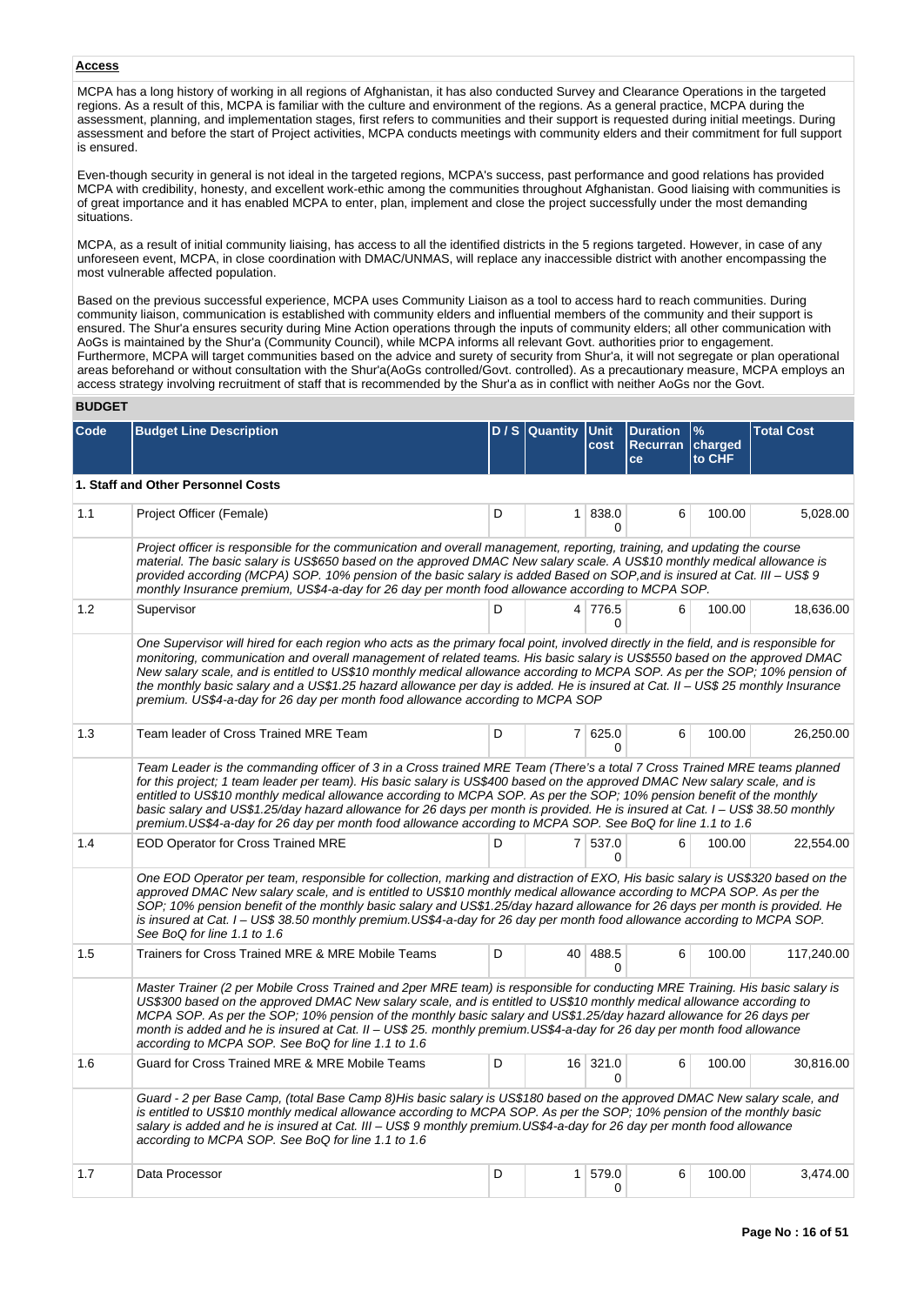|              | One Data Processor will hired for this project who is responsible for data entry and report preparation of related teams. His basic<br>salary is US\$400 based on the approved DMAC New salary scale, and is entitled to US\$10 monthly medical allowance<br>according to MCPA SOP. As per the SOP; 10% pension of the monthly basic salary. He is insured at Cat. II - US\$ 25 monthly<br>Insurance premium. US\$4-a-day for 26 day per month food allowance according to MCPA SOP. See BoQ for line 1.1 to 1.6 |        |                 |                        |              |          |            |  |  |  |  |
|--------------|------------------------------------------------------------------------------------------------------------------------------------------------------------------------------------------------------------------------------------------------------------------------------------------------------------------------------------------------------------------------------------------------------------------------------------------------------------------------------------------------------------------|--------|-----------------|------------------------|--------------|----------|------------|--|--|--|--|
|              | <b>Section Total</b>                                                                                                                                                                                                                                                                                                                                                                                                                                                                                             |        |                 |                        |              |          | 223,998.00 |  |  |  |  |
|              | 2. Supplies, Commodities, Materials                                                                                                                                                                                                                                                                                                                                                                                                                                                                              |        |                 |                        |              |          |            |  |  |  |  |
| 2.1          | Stationary                                                                                                                                                                                                                                                                                                                                                                                                                                                                                                       | D      | 20              | 5.00                   | 6            | 100.00   | 600.00     |  |  |  |  |
|              | Stationery - this basically pertains to teams stationery, budgeted at a monthly cost of US\$5 per team based on current average<br>monthly                                                                                                                                                                                                                                                                                                                                                                       |        |                 |                        |              |          |            |  |  |  |  |
| $2.2\,$      | Medical supplies                                                                                                                                                                                                                                                                                                                                                                                                                                                                                                 | D      |                 | 20   40.00             | $\mathbf{1}$ | 100.00   | 800.00     |  |  |  |  |
|              | Medical Supply– this basically pertains to first, aid budgeted US\$40 per team once in project period based on current average<br>monthly outlay                                                                                                                                                                                                                                                                                                                                                                 |        |                 |                        |              |          |            |  |  |  |  |
| 2.3          | Bedding                                                                                                                                                                                                                                                                                                                                                                                                                                                                                                          | D      |                 | 76 53.00               | $\mathbf{1}$ | 100.00   | 4,028.00   |  |  |  |  |
|              | Bedding - this basically pertains to bedding budgeted cost of US\$53 per member once in project period based on current<br>average monthly outlay (see BoQ for line 2.3)                                                                                                                                                                                                                                                                                                                                         |        |                 |                        |              |          |            |  |  |  |  |
| 2.4          | Team supplies                                                                                                                                                                                                                                                                                                                                                                                                                                                                                                    | D      |                 | 20 30.00               | 6            | 100.00   | 3,600.00   |  |  |  |  |
|              | Team Supplies this refers to expenses for team supplies, such as toilet soap, Toilet roll, towels, US\$30.00 per month per team is<br>provided for this expense based on the current average monthly outlay.                                                                                                                                                                                                                                                                                                     |        |                 |                        |              |          |            |  |  |  |  |
| 2.5          | Mine/ERW Risk Education Material                                                                                                                                                                                                                                                                                                                                                                                                                                                                                 | D      |                 | $1 \mid 15,29$<br>2.09 | 1            | 100.00   | 15,292.09  |  |  |  |  |
|              | Printing of Mine/ERW Risk Education Material as per MCPA MRE Standard list (see BoQ for line 2.5).                                                                                                                                                                                                                                                                                                                                                                                                               |        |                 |                        |              |          |            |  |  |  |  |
| 2.6          | Carpet & Crockery                                                                                                                                                                                                                                                                                                                                                                                                                                                                                                | 100.00 | 2,000.00        |                        |              |          |            |  |  |  |  |
|              | An estimated cost of US\$100 per per team once in the project period of Kitchen Utensil and carpet will be purchased during this<br>project period.                                                                                                                                                                                                                                                                                                                                                              |        |                 |                        |              |          |            |  |  |  |  |
| 2.7          | Demining Kit and Mapping Equipment for Cross Trained Team                                                                                                                                                                                                                                                                                                                                                                                                                                                        | D      | 7               | 100.0<br>$\Omega$      | 1            | 100.00   | 700.00     |  |  |  |  |
|              | An estimated cost of US\$100 per Cross trained team tools (Demining Kit tools, folding table, folding chair steal box and etc.) will<br>be purchased during this project period. These transactions include either replacement (to replace non-functional items) or new<br>purchases.                                                                                                                                                                                                                            |        |                 |                        |              |          |            |  |  |  |  |
|              | <b>Section Total</b>                                                                                                                                                                                                                                                                                                                                                                                                                                                                                             |        |                 |                        |              |          | 27,020.09  |  |  |  |  |
| 3. Equipment |                                                                                                                                                                                                                                                                                                                                                                                                                                                                                                                  |        |                 |                        |              |          |            |  |  |  |  |
| ΝA           | <b>NA</b>                                                                                                                                                                                                                                                                                                                                                                                                                                                                                                        | NA     | 0               | 0.00                   | $\mathbf 0$  | $\Omega$ | 0.00       |  |  |  |  |
|              | ΝA                                                                                                                                                                                                                                                                                                                                                                                                                                                                                                               |        |                 |                        |              |          |            |  |  |  |  |
|              | <b>Section Total</b>                                                                                                                                                                                                                                                                                                                                                                                                                                                                                             |        |                 |                        |              |          | 0.00       |  |  |  |  |
|              | 4. Contractual Services                                                                                                                                                                                                                                                                                                                                                                                                                                                                                          |        |                 |                        |              |          |            |  |  |  |  |
| 4.1          | <b>Vehicle Rent</b>                                                                                                                                                                                                                                                                                                                                                                                                                                                                                              | D      | 20 <sup>1</sup> | 800.0<br>$\Omega$      | 6            | 100.00   | 96,000.00  |  |  |  |  |
|              | Vehicles Rent : Due to security reason required vehicles will be rented. One per team, Rented vehicle cost projected at US\$ 800<br>per months while the driver, fuel, lubricant, services, maintenance will be provided by owner                                                                                                                                                                                                                                                                                |        |                 |                        |              |          |            |  |  |  |  |
| 4.2          | Base Camp Rent                                                                                                                                                                                                                                                                                                                                                                                                                                                                                                   | D      |                 | 8 150.0<br>0           | 6            | 100.00   | 7,200.00   |  |  |  |  |
|              | Base Camp Rent: this pertains to base Comp rental currently amounting to US\$150 (Total Base Camp 8)                                                                                                                                                                                                                                                                                                                                                                                                             |        |                 |                        |              |          |            |  |  |  |  |
|              | <b>Section Total</b>                                                                                                                                                                                                                                                                                                                                                                                                                                                                                             |        |                 |                        |              |          | 103,200.00 |  |  |  |  |
| 5. Travel    |                                                                                                                                                                                                                                                                                                                                                                                                                                                                                                                  |        |                 |                        |              |          |            |  |  |  |  |
| 5.1          | Local Surface Transportation Charge                                                                                                                                                                                                                                                                                                                                                                                                                                                                              | D      |                 | 34 15.00               | 6            | 100.00   | 3,060.00   |  |  |  |  |
|              | Local Surface Transportation Charge – this is a provision for costs of local travel estimated at US\$15 per month (each supervisor<br>will has 8 trip for teams visiting per month 8x4=32) and Project officer will has 2 trip a month as well. Local travel includes<br>transportation costs.                                                                                                                                                                                                                   |        |                 |                        |              |          |            |  |  |  |  |
| 5.2          | <b>Casualty Evacuation/Medical Treatment</b>                                                                                                                                                                                                                                                                                                                                                                                                                                                                     | D      | 20              | 5.00                   | 6            | 100.00   | 600.00     |  |  |  |  |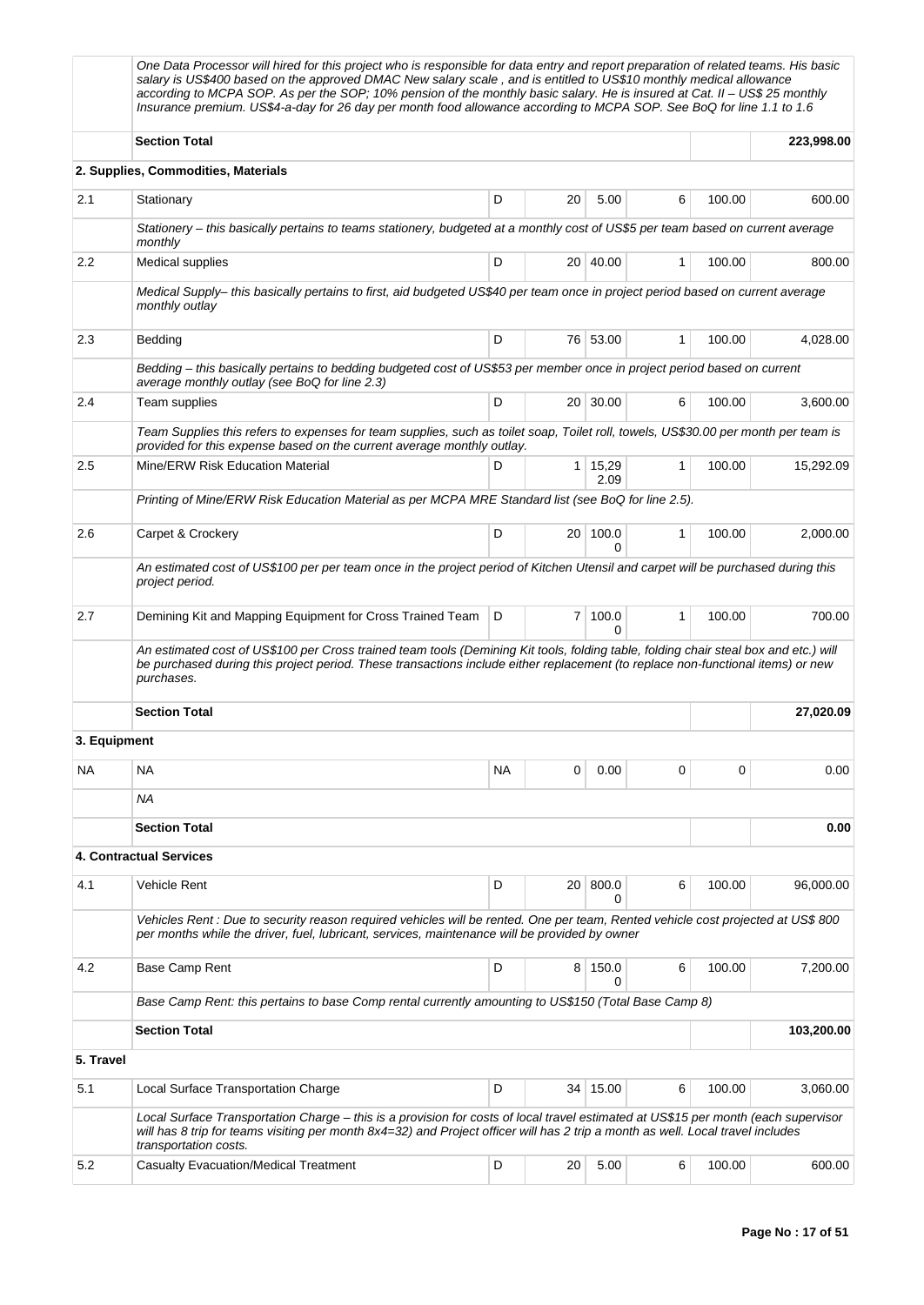|                   | MCPA.                                                           |                                                                       | In case of any accident, the injured/wounded victim is taken to the hospital promptly for treatment, and the costs are born by                                                                                            |        |                              |   |                      |            |  |  |
|-------------------|-----------------------------------------------------------------|-----------------------------------------------------------------------|---------------------------------------------------------------------------------------------------------------------------------------------------------------------------------------------------------------------------|--------|------------------------------|---|----------------------|------------|--|--|
|                   | <b>Section Total</b>                                            |                                                                       |                                                                                                                                                                                                                           |        |                              |   |                      | 3,660.00   |  |  |
|                   | 6. Transfers and Grants to Counterparts                         |                                                                       |                                                                                                                                                                                                                           |        |                              |   |                      |            |  |  |
| <b>NA</b>         | <b>NA</b>                                                       |                                                                       | <b>NA</b>                                                                                                                                                                                                                 |        | 0<br>0.00                    | 0 | 0                    | 0.00       |  |  |
|                   | <b>NA</b>                                                       |                                                                       |                                                                                                                                                                                                                           |        |                              |   |                      |            |  |  |
|                   | <b>Section Total</b>                                            |                                                                       |                                                                                                                                                                                                                           |        |                              |   |                      | 0.00       |  |  |
|                   | 7. General Operating and Other Direct Costs                     |                                                                       |                                                                                                                                                                                                                           |        |                              |   |                      |            |  |  |
| 7.1               |                                                                 | D<br>6<br>Communication Cost (Internet telephone charges)<br>52 10.00 |                                                                                                                                                                                                                           |        |                              |   |                      |            |  |  |
|                   |                                                                 |                                                                       | Communication Charges: this refers to costs of internet and mobile charges expenses amounting to US\$10 monthly per person<br>(Project Officer, Supervisors, Data Processors, Team leaders and MRE Trainers)              |        |                              |   |                      |            |  |  |
| 7.2               | <b>Fuel and Lubricant for Generator</b>                         |                                                                       | D                                                                                                                                                                                                                         |        | 8 60.00                      | 6 | 100.00               | 2,880.00   |  |  |
|                   | for each (one Generator per Base Camp)                          |                                                                       | This pertains to average daily fuel and lubricants consumption of Base Camp Generator . It is anticipated at US\$60.00 per month                                                                                          |        |                              |   |                      |            |  |  |
| 7.3               | Team Utilities (Gas, Water etc.)                                |                                                                       | D                                                                                                                                                                                                                         |        | 20 35.00                     | 6 | 100.00               | 4,200.00   |  |  |
|                   | per team. (For Cocking, Warm water for washing, showering etc.) |                                                                       | Team Utilities (Gas and Water - this pertains to average daily Gas consumption of team. It is anticipated at US\$35.00 per month                                                                                          |        |                              |   |                      |            |  |  |
| 7.4               | Hospitality/Meeting                                             | 100.00                                                                | 600.00                                                                                                                                                                                                                    |        |                              |   |                      |            |  |  |
|                   |                                                                 |                                                                       | this relates to costs of meeting at an estimated cost of US\$5 a month per team.                                                                                                                                          |        |                              |   |                      |            |  |  |
| 7.5               | Fuel for Heating                                                |                                                                       | D                                                                                                                                                                                                                         |        | 150.0<br>8<br>0              | 3 | 100.00               | 3,600.00   |  |  |
|                   | month per Base Camp                                             |                                                                       | This pertains to average daily fuel of Base Camp Heating for winter season (three month). It is anticipated at US\$150.00 per                                                                                             |        |                              |   |                      |            |  |  |
| 7.6               | <b>Financial Transaction Cost</b>                               |                                                                       | D                                                                                                                                                                                                                         |        | 245.9<br>1 <sup>1</sup><br>0 | 6 | 100.00               | 1,475.40   |  |  |
|                   |                                                                 |                                                                       | Financial Transaction: This pertains to cost of Bank charges for money exchange transactions or transferring of funds from Head<br>Office to the teams and maintaining of employee's salary account (0.4% of Direct Cost) |        |                              |   |                      |            |  |  |
|                   | <b>Section Total</b>                                            |                                                                       |                                                                                                                                                                                                                           |        |                              |   |                      | 15,875.40  |  |  |
| <b>SubTotal</b>   |                                                                 |                                                                       |                                                                                                                                                                                                                           | 431.00 |                              |   |                      | 373,753.49 |  |  |
| Direct            |                                                                 |                                                                       |                                                                                                                                                                                                                           |        |                              |   |                      | 373,753.49 |  |  |
| Support           |                                                                 |                                                                       |                                                                                                                                                                                                                           |        |                              |   |                      |            |  |  |
| <b>PSC Cost</b>   |                                                                 |                                                                       |                                                                                                                                                                                                                           |        |                              |   |                      |            |  |  |
|                   | <b>PSC Cost Percent</b>                                         |                                                                       |                                                                                                                                                                                                                           |        |                              |   |                      | 7.00       |  |  |
| <b>PSC Amount</b> |                                                                 |                                                                       |                                                                                                                                                                                                                           |        |                              |   |                      | 26,162.74  |  |  |
| <b>Total Cost</b> |                                                                 |                                                                       |                                                                                                                                                                                                                           |        |                              |   |                      | 399,916.23 |  |  |
|                   | <b>Project Locations</b>                                        |                                                                       |                                                                                                                                                                                                                           |        |                              |   |                      |            |  |  |
|                   | <b>Location</b>                                                 | <b>Estimated</b><br>percentage                                        | <b>Estimated number of beneficiaries</b><br>for each location                                                                                                                                                             |        |                              |   | <b>Activity Name</b> |            |  |  |

|                  | percentage<br>of budget<br>for each<br><b>location</b> |          | for each location                  |                          |   |                                                                                                                                                                                                                                                                                                                                                                                                                     |
|------------------|--------------------------------------------------------|----------|------------------------------------|--------------------------|---|---------------------------------------------------------------------------------------------------------------------------------------------------------------------------------------------------------------------------------------------------------------------------------------------------------------------------------------------------------------------------------------------------------------------|
|                  |                                                        |          | Men   Women   Boys   Girls   Total |                          |   |                                                                                                                                                                                                                                                                                                                                                                                                                     |
| Ghazni -> Waghaz |                                                        | 10 8,892 |                                    | $6,669$ 17,78 11,11<br>4 | 5 | 44,46 Activity 1.1.1 : Hiring and Training of required<br>0 staff and trainers.<br>MCPA will ensure to hire the required staff based<br>on their experience and expertise in the required<br>fields. It is the preliminary activity ensuring the<br>Human Resource support to the project.<br>A total of 13 MRE Teams will be hired. The team<br>composition is as follows:<br>13x Female Trainer for MRE provision |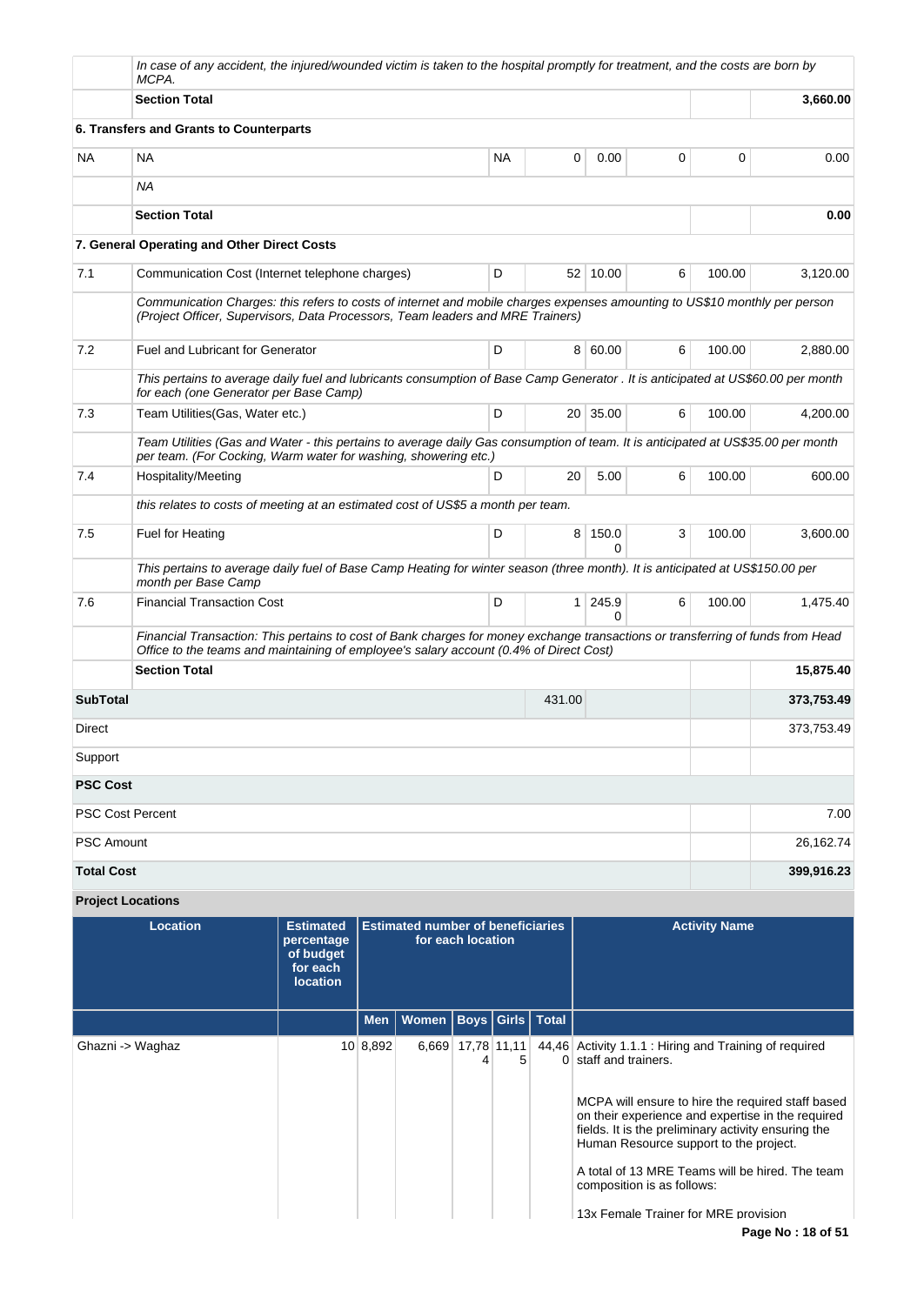13x Male Trainer for MRE provision

Supporting Staff:

4x Supervisors (1x Supervisor for each region) for both Mobile MRE and Cross Trained Teams. 1x Project Officer (Female) for both MRE and Cross Trained Teams 1x Data Processor (Female) for both Mobile MRE and Cross Trained Teams. 16x Guards for both Mobile MRE and Cross Trained Teams.

- Conducting of Training/Refreshers Training for the project staff:

The hired staff will have prior experience and the qualification to provide MRE, however they will undergo refreshers training to bridge the gaps between the required skill and expertise and any lack of recent involvement of the staff in terms of field operations and MRE training. The staff responsible for delivering MRE will be trained in line with the standard MAPA Training-of-Trainers guidelines.

Activity 1.1.2 : Establish required office set-up: Basecamp Locations attached as annex. Activity 1.1.3 : Community Liaison & Prioritization of tasks:

MCPA will liaise with the relevant community elders, Shura (Community Council) and Government authorities to understand their problems and identify key contacts in order to establish a focal point from the community for the day-to-day communication preceding operations, and to prioritize tasks and areas of operation.

Community Liaison also helps with ensuring security within communities through communities; this is done by instilling in them a sense of belonging by including them in project design and using their inputs to tailor unique approaches towards each community. Furthermore, the vehicles will be rented from within communities; this practice enhances security manifolds.

Additionally, MCPA is well-known as a credible and transparent organization throughout Afghanistan, this is a result of evidence-based honest implementation of similar mine action projects throughout Afghanistan for over 27 years.

Activity 1.1.4 : - Conducting of MRE activities for the targeted population: reaching a total of 286,200 individuals.

MCPA is accredited to conduct MRE provision by DMAC/UNMAS. The MRE provision will be conducted in line with Afghanistan Mine Action Standards (AMAS), and will include the standard MAPA MRE packages. MCPA will coordinate with DMAC/UNMAS at each stage of the process to ensure proper structure and operational validity.

MCPA will ensure to accommodate gender mainstreaming prior to, during, and upon completion of this proposed project. Activities ensuring involvement of female MRE recipients will be stressed, and contemporary approaches such as access to female schools, facilities, and gatherings will be used to reach the vulnerable population of both genders equally.

MRE will not be limited to a classroom setting, the teams are trained to look for activities beyond the classroom involvement to ensure maximum awareness regarding mine/ERW risks and promote positive behavior.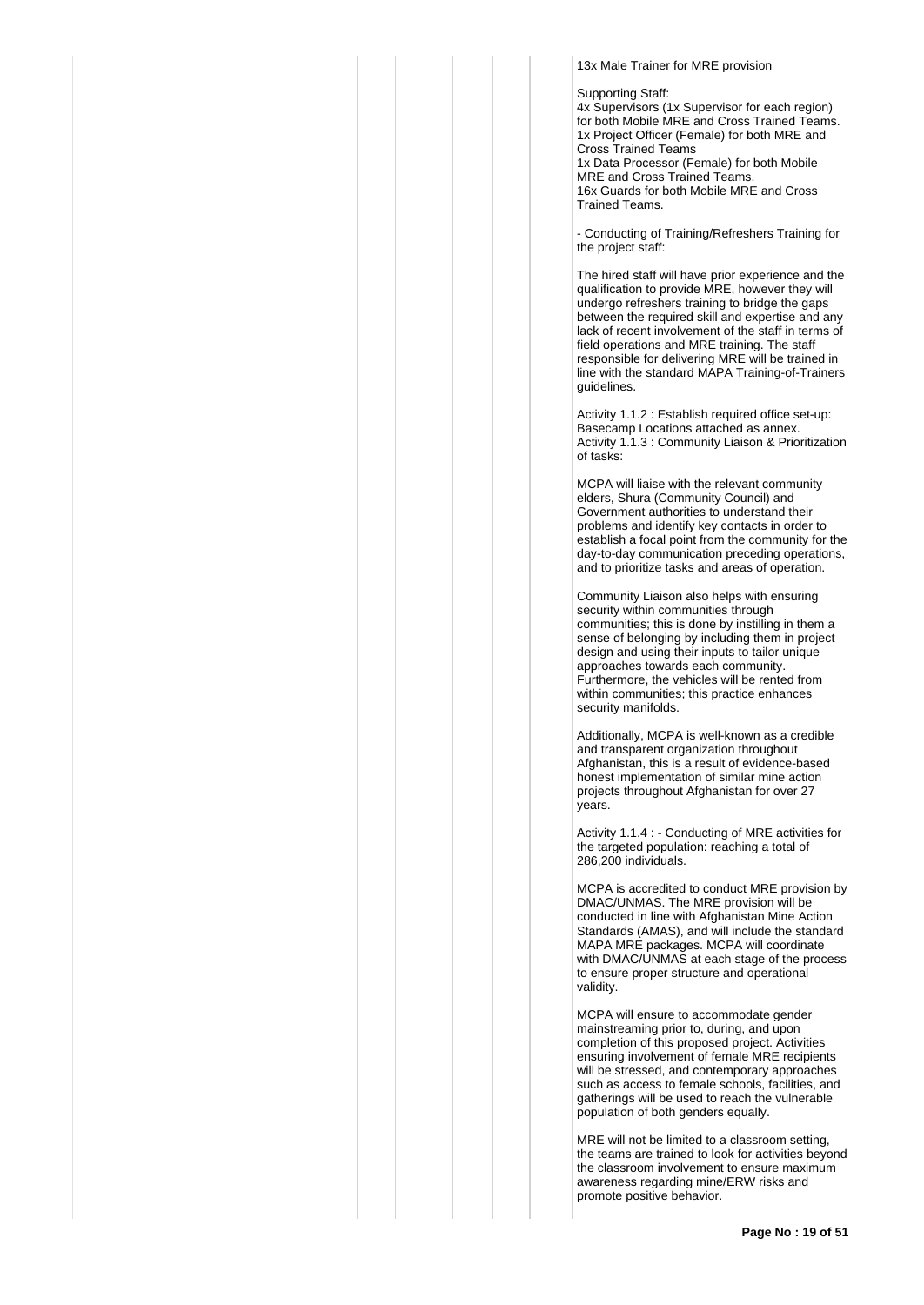MCPA will train Community Volunteers (both male and female). Community Volunteers will be trained on how to deliver MRE messages informally; this will help in reaching vulnerable population beyond the scope of the proposed project making it a sustainable activity. Activity 1.1.5 : Monitoring and Reporting.

-Monitoring of the deployed teams and their activities:

MCPA's Quality Management System is designed to coordinate activities aimed at directing and controlling the quality process and procedures. MCPA employs applied monitoring standards, in accordance with the organizational SOPs, and AMAS/IMAS; this is to ensure safe, effective and efficient demining activities and processes during field operations.

- Reporting of project outputs:

MCPA ensures on-time reports of its operations and activities and is liable to produce; Mobilization Report, Training Report, Monthly Progress Report (MRE), Monthly Monitoring (QA/QC) Report, Quarterly Narrative, Financial and Case Study Reports, and Final Narrative and Financial Reports.

Activity 1.1.6 : Demobilization and Closing of the Project

Upon completion of the project objectives, the teams will be called back and the reports will be shared with relevant authorities.

Activity 1.2.1 : Hiring and Training of required staff and trainers.

MCPA will ensure to hire the required staff based on their experience and expertise in the required fields. It is the preliminary activity ensuring the Human Resource support to the project.

A total of 7 cross-trained Teams will be hired. The team composition for both MRE and NTS/EOD Survey is as follows:

7x Team Leader cross trained in NTS/EOD Survey

7x EOD Operator cross trained in NTS 7x Female Trainers for MRE provision 7x Male Trainers for MRE provision

Supporting Staff:

4x Supervisors (1x Supervisor for each region) for both Mobile MRE and Cross Trained Teams. 1x Project Officer (Female) for both MRE and Cross Trained Teams 1x Data Processor (Female) for both Mobile MRE and Cross Trained Teams.

16x Guards both Mobile MRE and Cross Trained Teams.

- Conducting of Training/Refreshers Training for the project staff:

The hired staff will have prior experience and the qualification to provide MRE and conduct NTS/EOD, however they will undergo refreshers training to bridge the gaps between the required skill and expertise and any lack of recent involvement of the staff in terms of field operations and MRE training. The staff responsible for delivering MRE will be trained in line with the standard MAPA Training-of-Trainers guidelines.

Activity 1.2.2 : Establish required office set-up: Basecamp locations attached as annex. Activity 1.2.3 : - Community Liaison &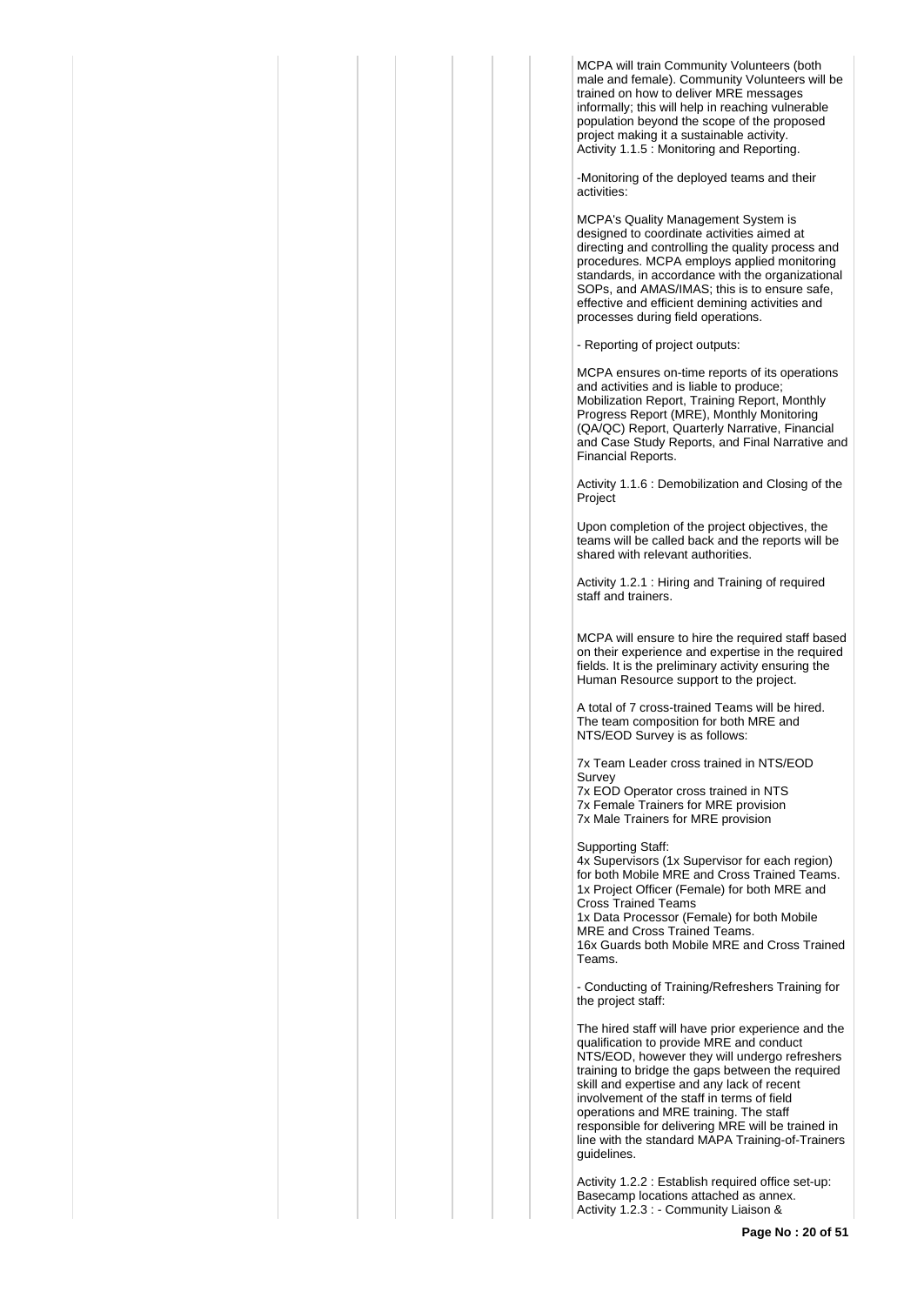# Prioritization of tasks:

MCPA will liaise with the relevant community elders, Shura (Community Council) and Government authorities to understand their problems and identify key contacts in order to establish a focal point from the community for the day-to-day communication preceding operations, and to prioritize tasks and areas of operation.

Community Liaison also helps with ensuring security within communities through communities; this is done by instilling in them a sense of belonging by including them in project design and using their inputs to tailor unique approaches towards each community. Furthermore, the vehicles will be rented from within communities; this practice enhances security manifolds.

Additionally, MCPA is well-known as a credible and transparent organization throughout Afghanistan, this is a result of evidence-based honest implementation of similar mine action projects throughout Afghanistan for over 27 years.

Activity 1.2.4 : - Conducting of MRE activities and NTS/EOD for the targeted population: reaching a total of 99,540 individuals.

MCPA is accredited to conduct MRE provision by DMAC/UNMAS. The MRE and NTS/EOD will be conducted in line with Afghanistan Mine Action Standards (AMAS), and will include the standard MAPA MRE packages. MCPA will coordinate with DMAC/UNMAS at each stage of the process to ensure proper structure and operational validity.

- Conducting EOD Spot Mine/ERW destruction in the targeted provinces:

7 cross-trained teams with EOD Spot ERW/Mine destruction qualification will destroy any Spot Mine/ERW identified in targeted regions (South, South-East ,North, North-East, East).

MCPA is well-experienced in conducting mine action surveys especially using cross-trained EOD teams. MCPA has conducted a project of the similar nature before under OCHA funds.

Activity 1.2.5 : Monitoring and Reporting.

-Monitoring of the deployed teams and their activities:

MCPA's Quality Management System is designed to coordinate activities aimed at directing and controlling the quality process and procedures. MCPA employs applied monitoring standards, in accordance with the organizational SOPs, and AMAS/IMAS; this is to ensure safe, effective and efficient demining activities and processes during field operations.

- Reporting of project outputs:

MCPA ensures on-time reports of its operations and activities and is liable to produce; Mobilization Report, Training Report, Monthly Progress Report (MRE and NTS/EOD), Monthly Monitoring (QA/QC) Report, Quarterly Narrative, Financial and Case Study Reports, and Final Narrative and Financial Reports.

Activity 1.2.6 : Demobilization and Closing of the Project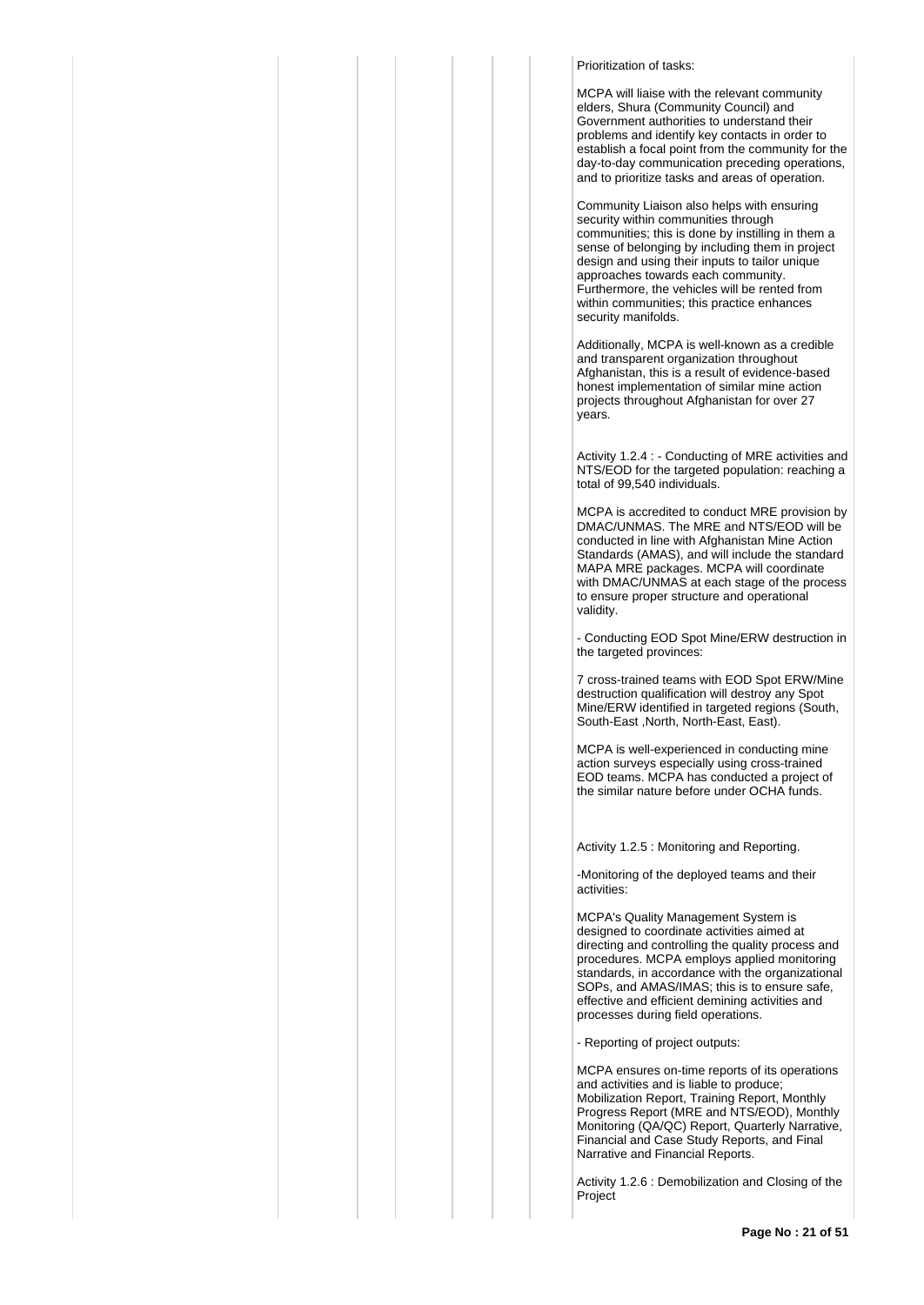|                      |               |                |          | Upon completion of the project objectives, the<br>teams will be called back and the reports will be<br>shared with relevant authorities.                                                                                                                                                                                                                                                                                                   |
|----------------------|---------------|----------------|----------|--------------------------------------------------------------------------------------------------------------------------------------------------------------------------------------------------------------------------------------------------------------------------------------------------------------------------------------------------------------------------------------------------------------------------------------------|
| Takhar -> Khwajaghar | 15 11,37<br>6 | $\overline{2}$ | $\Omega$ | 8,532 22,75 14,22 56,88 Activity 1.1.1 : Hiring and Training of required<br>0 staff and trainers.                                                                                                                                                                                                                                                                                                                                          |
|                      |               |                |          | MCPA will ensure to hire the required staff based<br>on their experience and expertise in the required<br>fields. It is the preliminary activity ensuring the<br>Human Resource support to the project.                                                                                                                                                                                                                                    |
|                      |               |                |          | A total of 13 MRE Teams will be hired. The team<br>composition is as follows:                                                                                                                                                                                                                                                                                                                                                              |
|                      |               |                |          | 13x Female Trainer for MRE provision<br>13x Male Trainer for MRE provision                                                                                                                                                                                                                                                                                                                                                                 |
|                      |               |                |          | <b>Supporting Staff:</b><br>4x Supervisors (1x Supervisor for each region)<br>for both Mobile MRE and Cross Trained Teams.<br>1x Project Officer (Female) for both MRE and<br><b>Cross Trained Teams</b><br>1x Data Processor (Female) for both Mobile<br><b>MRE</b> and Cross Trained Teams.<br>16x Guards for both Mobile MRE and Cross<br><b>Trained Teams.</b>                                                                         |
|                      |               |                |          | - Conducting of Training/Refreshers Training for<br>the project staff:                                                                                                                                                                                                                                                                                                                                                                     |
|                      |               |                |          | The hired staff will have prior experience and the<br>qualification to provide MRE, however they will<br>undergo refreshers training to bridge the gaps<br>between the required skill and expertise and any<br>lack of recent involvement of the staff in terms of<br>field operations and MRE training. The staff<br>responsible for delivering MRE will be trained in<br>line with the standard MAPA Training-of-Trainers<br>guidelines. |
|                      |               |                |          | Activity 1.1.2 : Establish required office set-up:<br>Basecamp Locations attached as annex.<br>Activity 1.1.3 : Community Liaison & Prioritization<br>of tasks:                                                                                                                                                                                                                                                                            |
|                      |               |                |          | MCPA will liaise with the relevant community<br>elders, Shura (Community Council) and<br>Government authorities to understand their<br>problems and identify key contacts in order to<br>establish a focal point from the community for the<br>day-to-day communication preceding operations,<br>and to prioritize tasks and areas of operation.                                                                                           |
|                      |               |                |          | Community Liaison also helps with ensuring<br>security within communities through<br>communities; this is done by instilling in them a<br>sense of belonging by including them in project<br>design and using their inputs to tailor unique<br>approaches towards each community.<br>Furthermore, the vehicles will be rented from<br>within communities; this practice enhances<br>security manifolds.                                    |
|                      |               |                |          | Additionally, MCPA is well-known as a credible<br>and transparent organization throughout<br>Afghanistan, this is a result of evidence-based<br>honest implementation of similar mine action<br>projects throughout Afghanistan for over 27<br>years.                                                                                                                                                                                      |
|                      |               |                |          | Activity 1.1.4 : - Conducting of MRE activities for<br>the targeted population: reaching a total of<br>286,200 individuals.                                                                                                                                                                                                                                                                                                                |
|                      |               |                |          | MCPA is accredited to conduct MRE provision by<br>DMAC/UNMAS. The MRE provision will be<br>conducted in line with Afghanistan Mine Action<br>Standards (AMAS), and will include the standard<br>MAPA MRE packages. MCPA will coordinate<br>with DMAC/UNMAS at each stage of the process                                                                                                                                                    |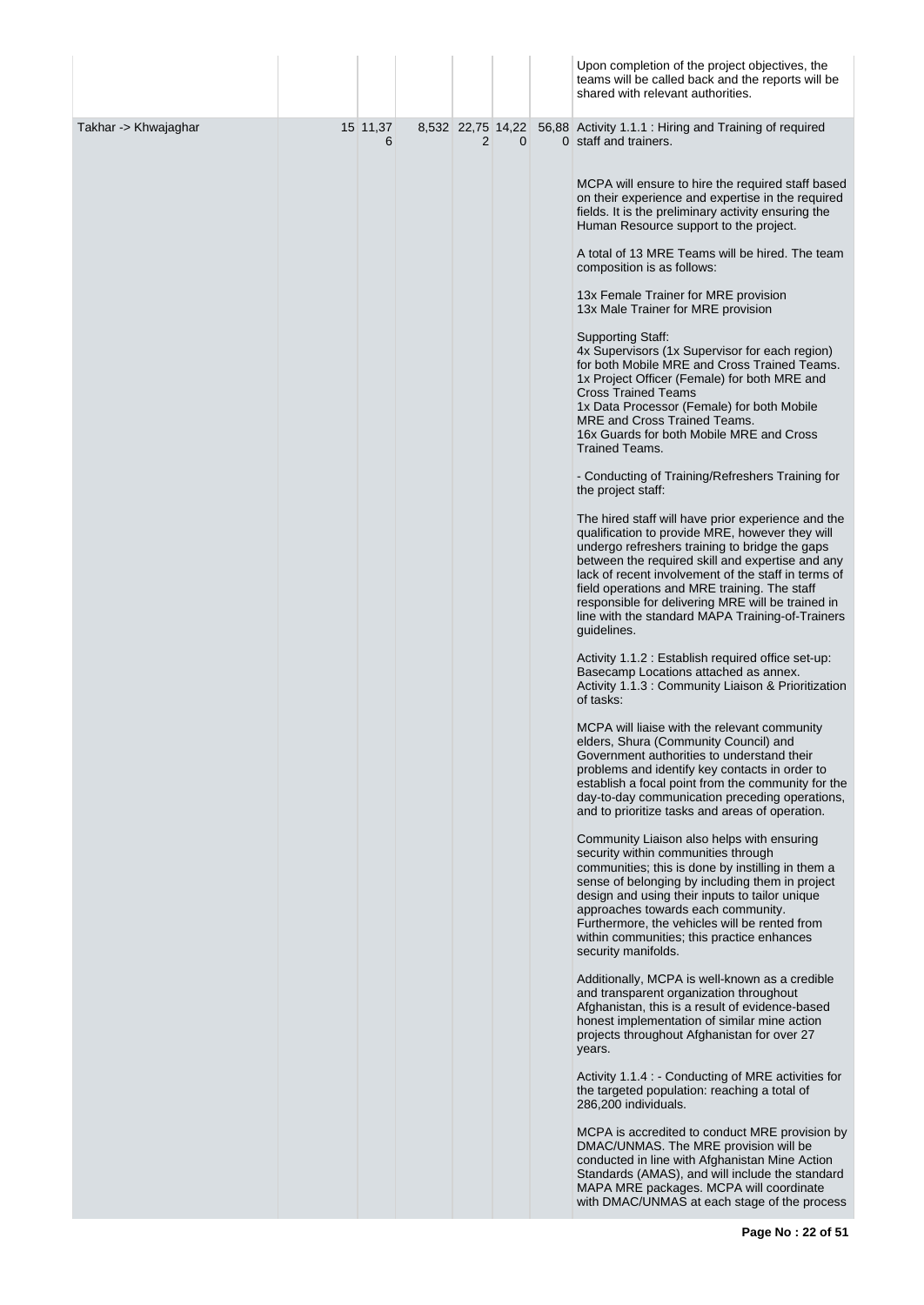to ensure proper structure and operational validity.

MCPA will ensure to accommodate gender mainstreaming prior to, during, and upon completion of this proposed project. Activities ensuring involvement of female MRE recipients will be stressed, and contemporary approaches such as access to female schools, facilities, and gatherings will be used to reach the vulnerable population of both genders equally.

MRE will not be limited to a classroom setting, the teams are trained to look for activities beyond the classroom involvement to ensure maximum awareness regarding mine/ERW risks and promote positive behavior.

MCPA will train Community Volunteers (both male and female). Community Volunteers will be trained on how to deliver MRE messages informally; this will help in reaching vulnerable population beyond the scope of the proposed project making it a sustainable activity. Activity 1.1.5 : Monitoring and Reporting.

-Monitoring of the deployed teams and their activities:

MCPA's Quality Management System is designed to coordinate activities aimed at directing and controlling the quality process and procedures. MCPA employs applied monitoring standards, in accordance with the organizational SOPs, and AMAS/IMAS; this is to ensure safe, effective and efficient demining activities and processes during field operations.

- Reporting of project outputs:

MCPA ensures on-time reports of its operations and activities and is liable to produce; Mobilization Report, Training Report, Monthly Progress Report (MRE), Monthly Monitoring (QA/QC) Report, Quarterly Narrative, Financial and Case Study Reports, and Final Narrative and Financial Reports.

Activity 1.1.6 : Demobilization and Closing of the Project

Upon completion of the project objectives, the teams will be called back and the reports will be shared with relevant authorities.

Activity 1.2.1 : Hiring and Training of required staff and trainers.

MCPA will ensure to hire the required staff based on their experience and expertise in the required fields. It is the preliminary activity ensuring the Human Resource support to the project.

A total of 7 cross-trained Teams will be hired. The team composition for both MRE and NTS/EOD Survey is as follows:

7x Team Leader cross trained in NTS/EOD **Survey** 

7x EOD Operator cross trained in NTS 7x Female Trainers for MRE provision 7x Male Trainers for MRE provision

Supporting Staff:

4x Supervisors (1x Supervisor for each region) for both Mobile MRE and Cross Trained Teams. 1x Project Officer (Female) for both MRE and Cross Trained Teams 1x Data Processor (Female) for both Mobile MRE and Cross Trained Teams. 16x Guards both Mobile MRE and Cross Trained Teams.

**Page No : 23 of 51**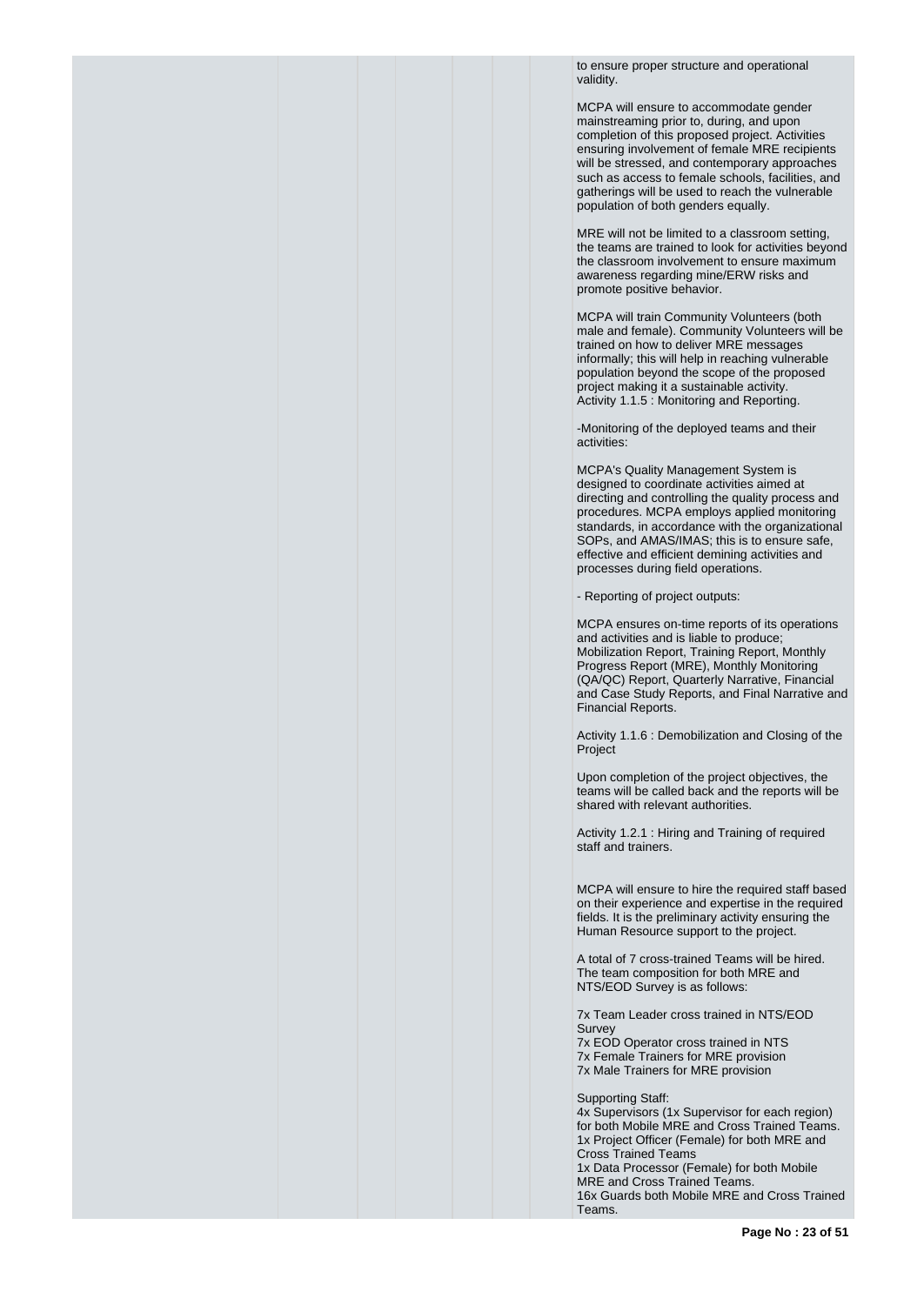- Conducting of Training/Refreshers Training for the project staff:

The hired staff will have prior experience and the qualification to provide MRE and conduct NTS/EOD, however they will undergo refreshers training to bridge the gaps between the required skill and expertise and any lack of recent involvement of the staff in terms of field operations and MRE training. The staff responsible for delivering MRE will be trained in line with the standard MAPA Training-of-Trainers guidelines.

Activity 1.2.2 : Establish required office set-up: Basecamp locations attached as annex. Activity 1.2.3 : - Community Liaison & Prioritization of tasks:

MCPA will liaise with the relevant community elders, Shura (Community Council) and Government authorities to understand their problems and identify key contacts in order to establish a focal point from the community for the day-to-day communication preceding operations, and to prioritize tasks and areas of operation.

Community Liaison also helps with ensuring security within communities through communities; this is done by instilling in them a sense of belonging by including them in project design and using their inputs to tailor unique approaches towards each community. Furthermore, the vehicles will be rented from within communities; this practice enhances security manifolds.

Additionally, MCPA is well-known as a credible and transparent organization throughout Afghanistan, this is a result of evidence-based honest implementation of similar mine action projects throughout Afghanistan for over 27 years.

Activity 1.2.4 : - Conducting of MRE activities and NTS/EOD for the targeted population: reaching a total of 99,540 individuals.

MCPA is accredited to conduct MRE provision by DMAC/UNMAS. The MRE and NTS/EOD will be conducted in line with Afghanistan Mine Action Standards (AMAS), and will include the standard MAPA MRE packages. MCPA will coordinate with DMAC/UNMAS at each stage of the process to ensure proper structure and operational validity.

- Conducting EOD Spot Mine/ERW destruction in the targeted provinces:

7 cross-trained teams with EOD Spot ERW/Mine destruction qualification will destroy any Spot Mine/ERW identified in targeted regions (South, South-East ,North, North-East, East).

MCPA is well-experienced in conducting mine action surveys especially using cross-trained EOD teams. MCPA has conducted a project of the similar nature before under OCHA funds.

Activity 1.2.5 : Monitoring and Reporting.

-Monitoring of the deployed teams and their activities:

MCPA's Quality Management System is designed to coordinate activities aimed at directing and controlling the quality process and procedures. MCPA employs applied monitoring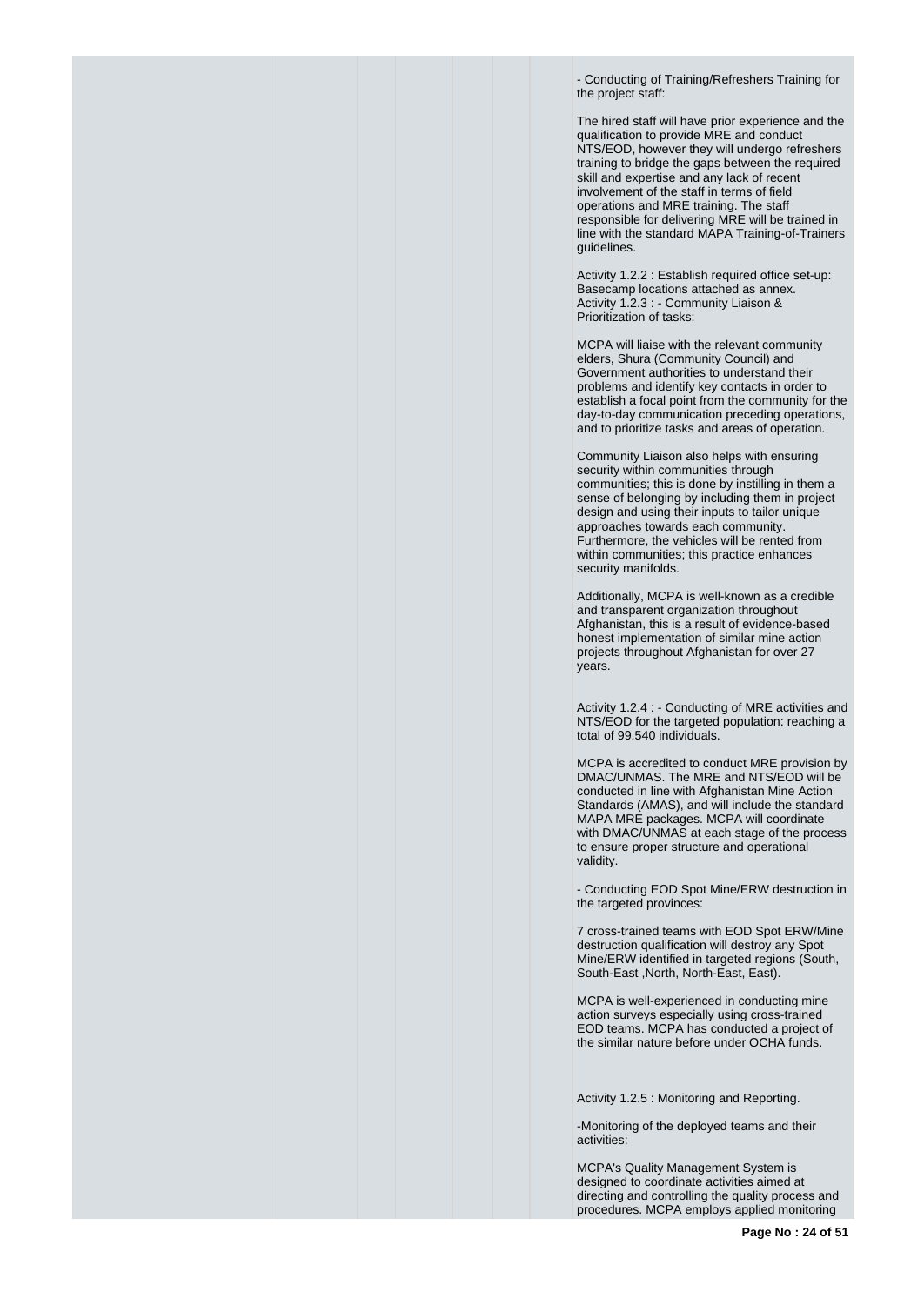|                     |         |       |   |             | standards, in accordance with the organizational<br>SOPs, and AMAS/IMAS; this is to ensure safe,<br>effective and efficient demining activities and<br>processes during field operations.<br>- Reporting of project outputs:<br>MCPA ensures on-time reports of its operations<br>and activities and is liable to produce;<br>Mobilization Report, Training Report, Monthly<br>Progress Report (MRE and NTS/EOD), Monthly<br>Monitoring (QA/QC) Report, Quarterly Narrative,<br>Financial and Case Study Reports, and Final<br>Narrative and Financial Reports.<br>Activity 1.2.6 : Demobilization and Closing of the<br>Project<br>Upon completion of the project objectives, the<br>teams will be called back and the reports will be<br>shared with relevant authorities.                                                                                                                                                                                                                                                                                                                                                                                                                                                                                                                                                                                                                                                                                                                                                                                                                                                                                                                                                                                                                                                                                                                                                                                                                                                                                                                                                                                                                                                                                                       |
|---------------------|---------|-------|---|-------------|------------------------------------------------------------------------------------------------------------------------------------------------------------------------------------------------------------------------------------------------------------------------------------------------------------------------------------------------------------------------------------------------------------------------------------------------------------------------------------------------------------------------------------------------------------------------------------------------------------------------------------------------------------------------------------------------------------------------------------------------------------------------------------------------------------------------------------------------------------------------------------------------------------------------------------------------------------------------------------------------------------------------------------------------------------------------------------------------------------------------------------------------------------------------------------------------------------------------------------------------------------------------------------------------------------------------------------------------------------------------------------------------------------------------------------------------------------------------------------------------------------------------------------------------------------------------------------------------------------------------------------------------------------------------------------------------------------------------------------------------------------------------------------------------------------------------------------------------------------------------------------------------------------------------------------------------------------------------------------------------------------------------------------------------------------------------------------------------------------------------------------------------------------------------------------------------------------------------------------------------------------------------------------|
| Uruzgan -> Tirinkot | 8 5,468 | 4,101 | 8 | 10,93 6,836 | 27,34 Activity 1.1.1 : Hiring and Training of required<br>3 staff and trainers.<br>MCPA will ensure to hire the required staff based<br>on their experience and expertise in the required<br>fields. It is the preliminary activity ensuring the<br>Human Resource support to the project.<br>A total of 13 MRE Teams will be hired. The team<br>composition is as follows:<br>13x Female Trainer for MRE provision<br>13x Male Trainer for MRE provision<br><b>Supporting Staff:</b><br>4x Supervisors (1x Supervisor for each region)<br>for both Mobile MRE and Cross Trained Teams.<br>1x Project Officer (Female) for both MRE and<br><b>Cross Trained Teams</b><br>1x Data Processor (Female) for both Mobile<br>MRE and Cross Trained Teams.<br>16x Guards for both Mobile MRE and Cross<br><b>Trained Teams.</b><br>- Conducting of Training/Refreshers Training for<br>the project staff:<br>The hired staff will have prior experience and the<br>qualification to provide MRE, however they will<br>undergo refreshers training to bridge the gaps<br>between the required skill and expertise and any<br>lack of recent involvement of the staff in terms of<br>field operations and MRE training. The staff<br>responsible for delivering MRE will be trained in<br>line with the standard MAPA Training-of-Trainers<br>guidelines.<br>Activity 1.1.2 : Establish required office set-up:<br>Basecamp Locations attached as annex.<br>Activity 1.1.3 : Community Liaison & Prioritization<br>of tasks:<br>MCPA will liaise with the relevant community<br>elders, Shura (Community Council) and<br>Government authorities to understand their<br>problems and identify key contacts in order to<br>establish a focal point from the community for the<br>day-to-day communication preceding operations,<br>and to prioritize tasks and areas of operation.<br>Community Liaison also helps with ensuring<br>security within communities through<br>communities; this is done by instilling in them a<br>sense of belonging by including them in project<br>design and using their inputs to tailor unique<br>approaches towards each community.<br>Furthermore, the vehicles will be rented from<br>within communities; this practice enhances<br>security manifolds. |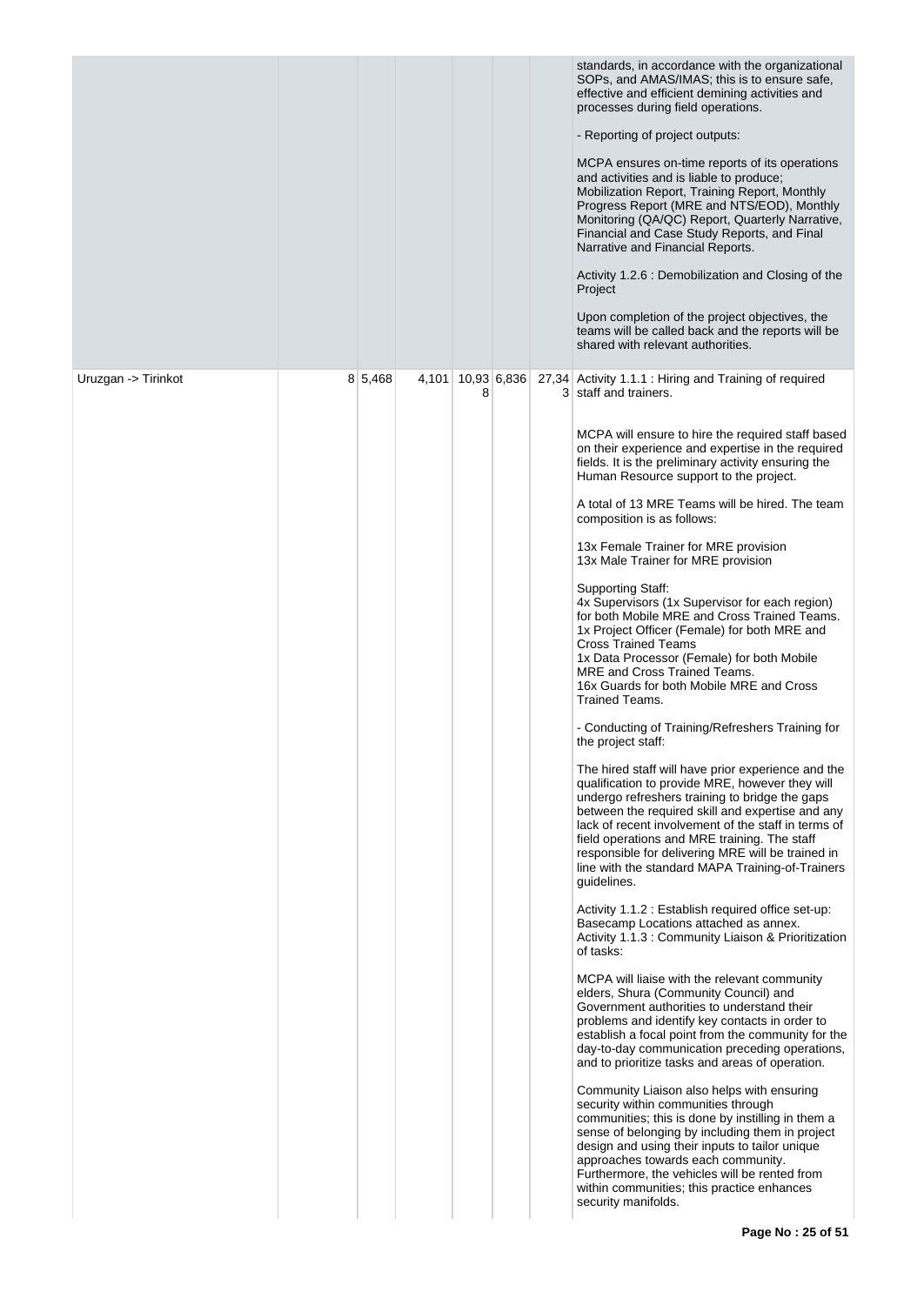Additionally, MCPA is well-known as a credible and transparent organization throughout Afghanistan, this is a result of evidence-based honest implementation of similar mine action projects throughout Afghanistan for over 27 years.

Activity 1.1.4 : - Conducting of MRE activities for the targeted population: reaching a total of 286,200 individuals.

MCPA is accredited to conduct MRE provision by DMAC/UNMAS. The MRE provision will be conducted in line with Afghanistan Mine Action Standards (AMAS), and will include the standard MAPA MRE packages. MCPA will coordinate with DMAC/UNMAS at each stage of the process to ensure proper structure and operational validity.

MCPA will ensure to accommodate gender mainstreaming prior to, during, and upon completion of this proposed project. Activities ensuring involvement of female MRE recipients will be stressed, and contemporary approaches such as access to female schools, facilities, and gatherings will be used to reach the vulnerable population of both genders equally.

MRE will not be limited to a classroom setting, the teams are trained to look for activities beyond the classroom involvement to ensure maximum awareness regarding mine/ERW risks and promote positive behavior.

MCPA will train Community Volunteers (both male and female). Community Volunteers will be trained on how to deliver MRE messages informally; this will help in reaching vulnerable population beyond the scope of the proposed project making it a sustainable activity. Activity 1.1.5 : Monitoring and Reporting.

-Monitoring of the deployed teams and their activities:

MCPA's Quality Management System is designed to coordinate activities aimed at directing and controlling the quality process and procedures. MCPA employs applied monitoring standards, in accordance with the organizational SOPs, and AMAS/IMAS; this is to ensure safe, effective and efficient demining activities and processes during field operations.

- Reporting of project outputs:

MCPA ensures on-time reports of its operations and activities and is liable to produce; Mobilization Report, Training Report, Monthly Progress Report (MRE), Monthly Monitoring (QA/QC) Report, Quarterly Narrative, Financial and Case Study Reports, and Final Narrative and Financial Reports.

Activity 1.1.6 : Demobilization and Closing of the Project

Upon completion of the project objectives, the teams will be called back and the reports will be shared with relevant authorities.

Activity 1.2.1 : Hiring and Training of required staff and trainers.

MCPA will ensure to hire the required staff based on their experience and expertise in the required fields. It is the preliminary activity ensuring the Human Resource support to the project.

A total of 7 cross-trained Teams will be hired.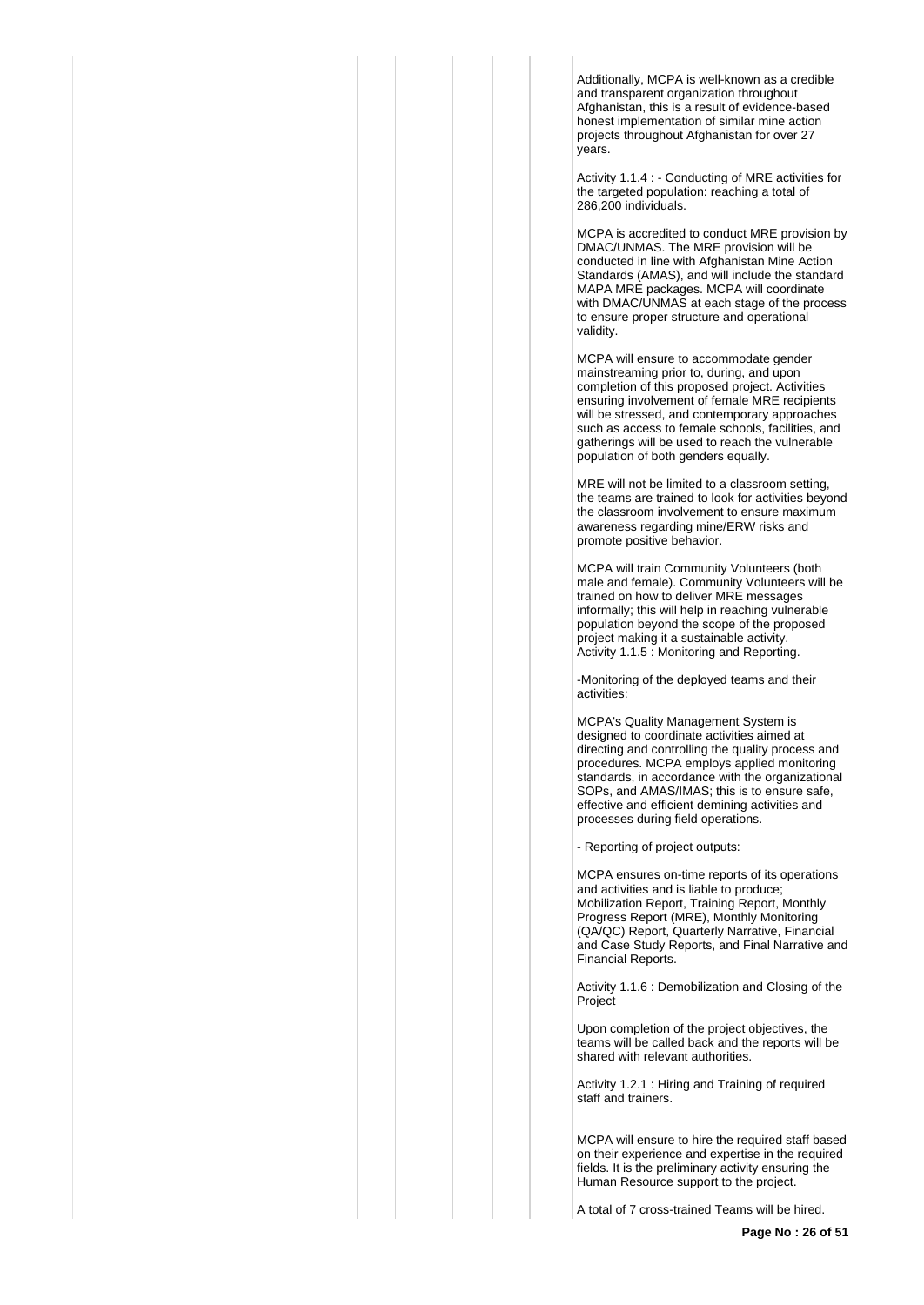The team composition for both MRE and NTS/EOD Survey is as follows:

7x Team Leader cross trained in NTS/EOD Survey

7x EOD Operator cross trained in NTS 7x Female Trainers for MRE provision 7x Male Trainers for MRE provision

Supporting Staff:

Teams.

4x Supervisors (1x Supervisor for each region) for both Mobile MRE and Cross Trained Teams. 1x Project Officer (Female) for both MRE and Cross Trained Teams 1x Data Processor (Female) for both Mobile MRE and Cross Trained Teams. 16x Guards both Mobile MRE and Cross Trained

- Conducting of Training/Refreshers Training for the project staff:

The hired staff will have prior experience and the qualification to provide MRE and conduct NTS/EOD, however they will undergo refreshers training to bridge the gaps between the required skill and expertise and any lack of recent involvement of the staff in terms of field operations and MRE training. The staff responsible for delivering MRE will be trained in line with the standard MAPA Training-of-Trainers guidelines.

Activity 1.2.2 : Establish required office set-up: Basecamp locations attached as annex. Activity 1.2.3 : - Community Liaison & Prioritization of tasks:

MCPA will liaise with the relevant community elders, Shura (Community Council) and Government authorities to understand their problems and identify key contacts in order to establish a focal point from the community for the day-to-day communication preceding operations, and to prioritize tasks and areas of operation.

Community Liaison also helps with ensuring security within communities through communities; this is done by instilling in them a sense of belonging by including them in project design and using their inputs to tailor unique approaches towards each community. Furthermore, the vehicles will be rented from within communities; this practice enhances security manifolds.

Additionally, MCPA is well-known as a credible and transparent organization throughout Afghanistan, this is a result of evidence-based honest implementation of similar mine action projects throughout Afghanistan for over 27 years.

Activity 1.2.4 : - Conducting of MRE activities and NTS/EOD for the targeted population: reaching a total of 99,540 individuals.

MCPA is accredited to conduct MRE provision by DMAC/UNMAS. The MRE and NTS/EOD will be conducted in line with Afghanistan Mine Action Standards (AMAS), and will include the standard MAPA MRE packages. MCPA will coordinate with DMAC/UNMAS at each stage of the process to ensure proper structure and operational validity.

- Conducting EOD Spot Mine/ERW destruction in the targeted provinces:

7 cross-trained teams with EOD Spot ERW/Mine destruction qualification will destroy any Spot Mine/ERW identified in targeted regions (South,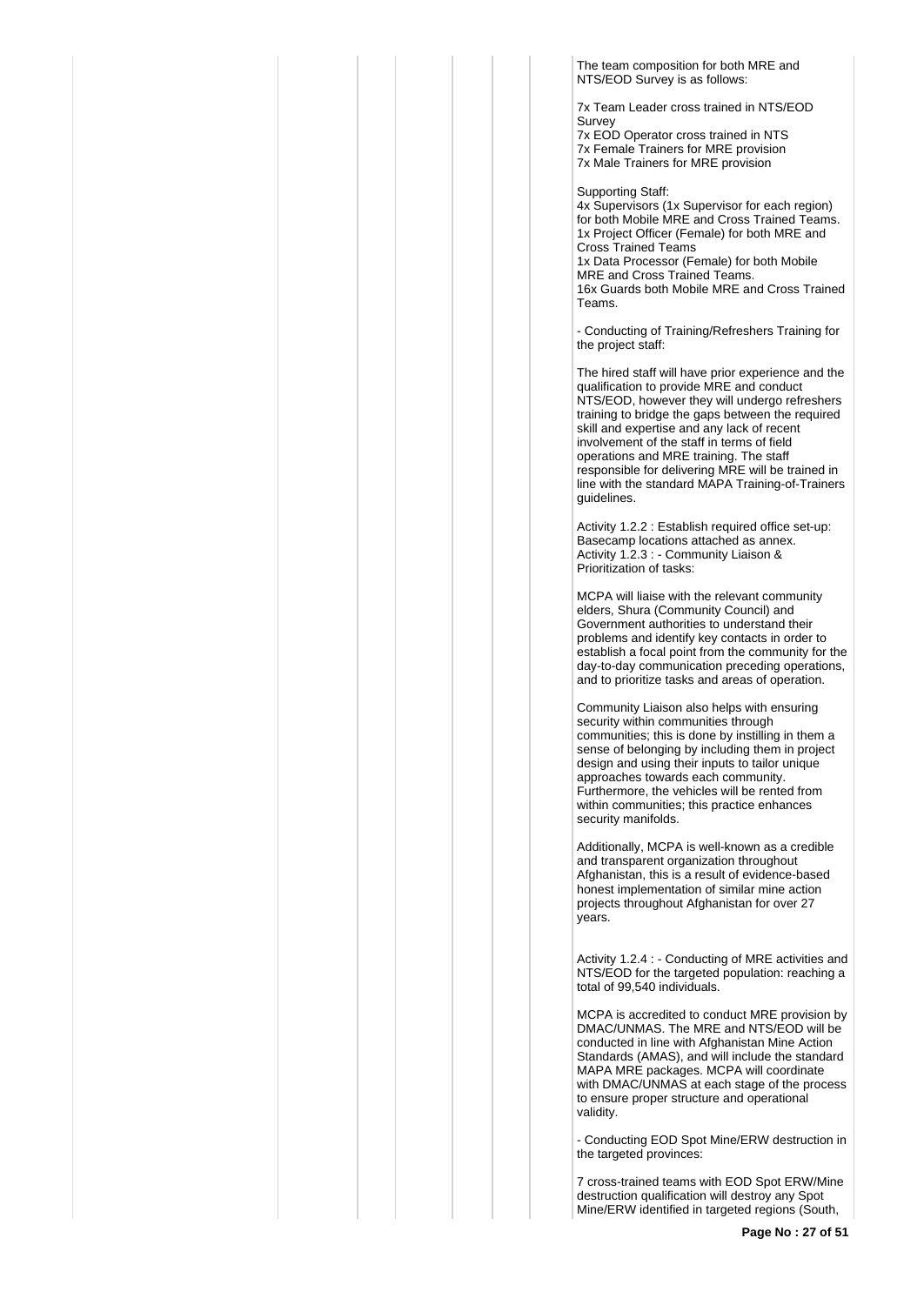|                            |         |                   |  | South-East, North, North-East, East).                                                                                                                                                                                                                                                                                                                                                                                                      |
|----------------------------|---------|-------------------|--|--------------------------------------------------------------------------------------------------------------------------------------------------------------------------------------------------------------------------------------------------------------------------------------------------------------------------------------------------------------------------------------------------------------------------------------------|
|                            |         |                   |  | MCPA is well-experienced in conducting mine<br>action surveys especially using cross-trained<br>EOD teams. MCPA has conducted a project of<br>the similar nature before under OCHA funds.                                                                                                                                                                                                                                                  |
|                            |         |                   |  | Activity 1.2.5 : Monitoring and Reporting.                                                                                                                                                                                                                                                                                                                                                                                                 |
|                            |         |                   |  | -Monitoring of the deployed teams and their<br>activities:                                                                                                                                                                                                                                                                                                                                                                                 |
|                            |         |                   |  | <b>MCPA's Quality Management System is</b><br>designed to coordinate activities aimed at<br>directing and controlling the quality process and<br>procedures. MCPA employs applied monitoring<br>standards, in accordance with the organizational<br>SOPs, and AMAS/IMAS; this is to ensure safe,<br>effective and efficient demining activities and<br>processes during field operations.                                                  |
|                            |         |                   |  | - Reporting of project outputs:                                                                                                                                                                                                                                                                                                                                                                                                            |
|                            |         |                   |  | MCPA ensures on-time reports of its operations<br>and activities and is liable to produce;<br>Mobilization Report, Training Report, Monthly<br>Progress Report (MRE and NTS/EOD), Monthly<br>Monitoring (QA/QC) Report, Quarterly Narrative,<br>Financial and Case Study Reports, and Final<br>Narrative and Financial Reports.                                                                                                            |
|                            |         |                   |  | Activity 1.2.6 : Demobilization and Closing of the<br>Project                                                                                                                                                                                                                                                                                                                                                                              |
|                            |         |                   |  | Upon completion of the project objectives, the<br>teams will be called back and the reports will be<br>shared with relevant authorities.                                                                                                                                                                                                                                                                                                   |
| Uruzgan -> Shahid-e-Hassas | 4 3,208 | 2,406 6,417 4,011 |  | 16,04 Activity 1.1.1 : Hiring and Training of required<br>2 staff and trainers.                                                                                                                                                                                                                                                                                                                                                            |
|                            |         |                   |  | MCPA will ensure to hire the required staff based<br>on their experience and expertise in the required<br>fields. It is the preliminary activity ensuring the<br>Human Resource support to the project.                                                                                                                                                                                                                                    |
|                            |         |                   |  | A total of 13 MRE Teams will be hired. The team<br>composition is as follows:                                                                                                                                                                                                                                                                                                                                                              |
|                            |         |                   |  | 13x Female Trainer for MRE provision<br>13x Male Trainer for MRE provision                                                                                                                                                                                                                                                                                                                                                                 |
|                            |         |                   |  | <b>Supporting Staff:</b><br>4x Supervisors (1x Supervisor for each region)<br>for both Mobile MRE and Cross Trained Teams.<br>1x Project Officer (Female) for both MRE and<br><b>Cross Trained Teams</b><br>1x Data Processor (Female) for both Mobile<br>MRE and Cross Trained Teams.<br>16x Guards for both Mobile MRE and Cross<br><b>Trained Teams.</b>                                                                                |
|                            |         |                   |  | - Conducting of Training/Refreshers Training for<br>the project staff:                                                                                                                                                                                                                                                                                                                                                                     |
|                            |         |                   |  | The hired staff will have prior experience and the<br>qualification to provide MRE, however they will<br>undergo refreshers training to bridge the gaps<br>between the required skill and expertise and any<br>lack of recent involvement of the staff in terms of<br>field operations and MRE training. The staff<br>responsible for delivering MRE will be trained in<br>line with the standard MAPA Training-of-Trainers<br>guidelines. |
|                            |         |                   |  | Activity 1.1.2 : Establish required office set-up:<br>Basecamp Locations attached as annex.<br>Activity 1.1.3 : Community Liaison & Prioritization<br>of tasks:                                                                                                                                                                                                                                                                            |
|                            |         |                   |  |                                                                                                                                                                                                                                                                                                                                                                                                                                            |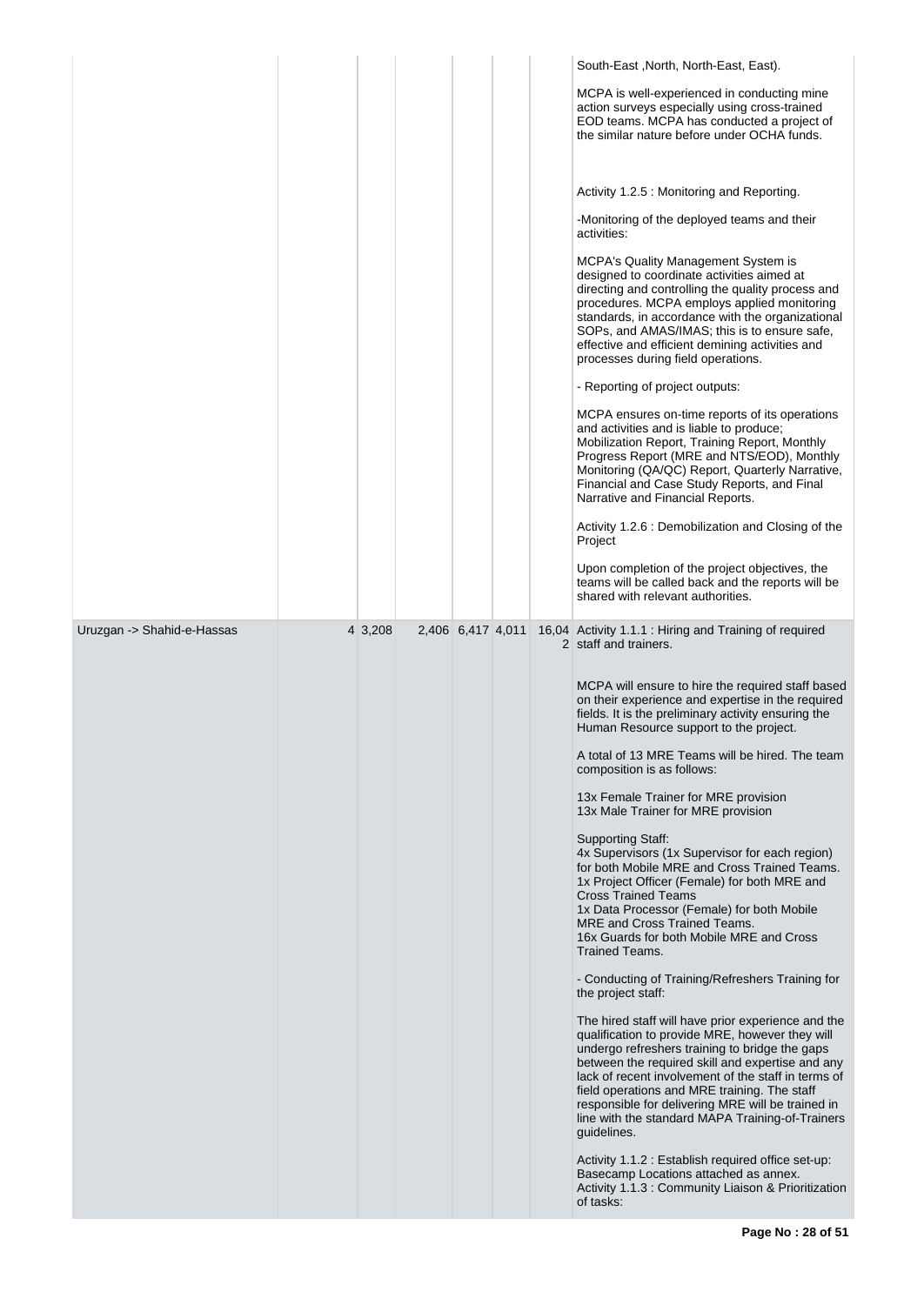MCPA will liaise with the relevant community elders, Shura (Community Council) and Government authorities to understand their problems and identify key contacts in order to establish a focal point from the community for the day-to-day communication preceding operations, and to prioritize tasks and areas of operation.

Community Liaison also helps with ensuring security within communities through communities; this is done by instilling in them a sense of belonging by including them in project design and using their inputs to tailor unique approaches towards each community. Furthermore, the vehicles will be rented from within communities; this practice enhances security manifolds.

Additionally, MCPA is well-known as a credible and transparent organization throughout Afghanistan, this is a result of evidence-based honest implementation of similar mine action projects throughout Afghanistan for over 27 years.

Activity 1.1.4 : - Conducting of MRE activities for the targeted population: reaching a total of 286,200 individuals.

MCPA is accredited to conduct MRE provision by DMAC/UNMAS. The MRE provision will be conducted in line with Afghanistan Mine Action Standards (AMAS), and will include the standard MAPA MRE packages. MCPA will coordinate with DMAC/UNMAS at each stage of the process to ensure proper structure and operational validity.

MCPA will ensure to accommodate gender mainstreaming prior to, during, and upon completion of this proposed project. Activities ensuring involvement of female MRE recipients will be stressed, and contemporary approaches such as access to female schools, facilities, and gatherings will be used to reach the vulnerable population of both genders equally.

MRE will not be limited to a classroom setting, the teams are trained to look for activities beyond the classroom involvement to ensure maximum awareness regarding mine/ERW risks and promote positive behavior.

MCPA will train Community Volunteers (both male and female). Community Volunteers will be trained on how to deliver MRE messages informally; this will help in reaching vulnerable population beyond the scope of the proposed project making it a sustainable activity. Activity 1.1.5 : Monitoring and Reporting.

-Monitoring of the deployed teams and their activities:

MCPA's Quality Management System is designed to coordinate activities aimed at directing and controlling the quality process and procedures. MCPA employs applied monitoring standards, in accordance with the organizational SOPs, and AMAS/IMAS; this is to ensure safe, effective and efficient demining activities and processes during field operations.

- Reporting of project outputs:

MCPA ensures on-time reports of its operations and activities and is liable to produce; Mobilization Report, Training Report, Monthly Progress Report (MRE), Monthly Monitoring (QA/QC) Report, Quarterly Narrative, Financial and Case Study Reports, and Final Narrative and Financial Reports.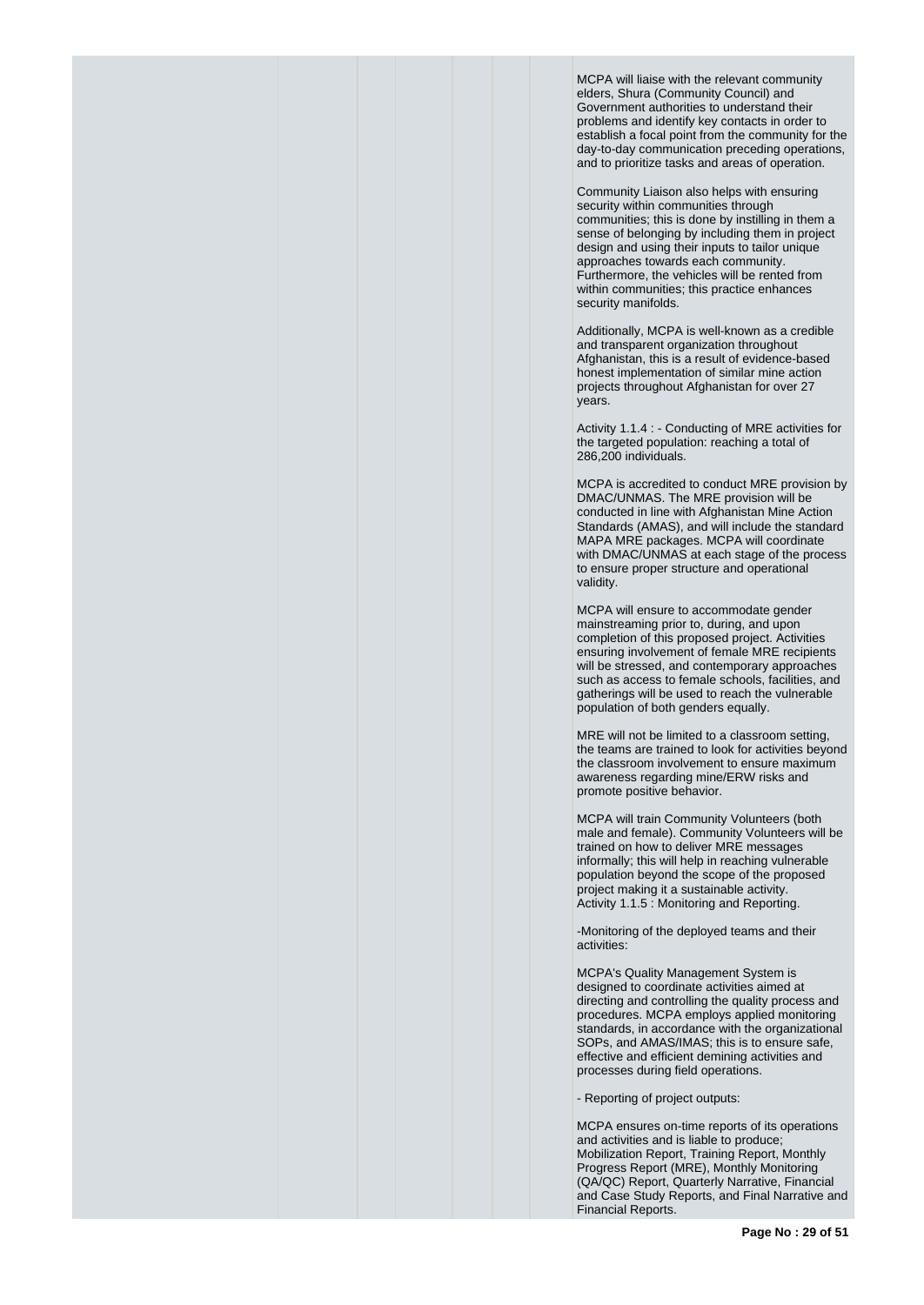Activity 1.1.6 : Demobilization and Closing of the Project

Upon completion of the project objectives, the teams will be called back and the reports will be shared with relevant authorities.

Activity 1.2.1 : Hiring and Training of required staff and trainers.

MCPA will ensure to hire the required staff based on their experience and expertise in the required fields. It is the preliminary activity ensuring the Human Resource support to the project.

A total of 7 cross-trained Teams will be hired. The team composition for both MRE and NTS/EOD Survey is as follows:

7x Team Leader cross trained in NTS/EOD **Survey** 

7x EOD Operator cross trained in NTS 7x Female Trainers for MRE provision 7x Male Trainers for MRE provision

Supporting Staff:

4x Supervisors (1x Supervisor for each region) for both Mobile MRE and Cross Trained Teams. 1x Project Officer (Female) for both MRE and Cross Trained Teams 1x Data Processor (Female) for both Mobile MRE and Cross Trained Teams. 16x Guards both Mobile MRE and Cross Trained Teams.

- Conducting of Training/Refreshers Training for the project staff:

The hired staff will have prior experience and the qualification to provide MRE and conduct NTS/EOD, however they will undergo refreshers training to bridge the gaps between the required skill and expertise and any lack of recent involvement of the staff in terms of field operations and MRE training. The staff responsible for delivering MRE will be trained in line with the standard MAPA Training-of-Trainers guidelines.

Activity 1.2.2 : Establish required office set-up: Basecamp locations attached as annex. Activity 1.2.3 : - Community Liaison & Prioritization of tasks:

MCPA will liaise with the relevant community elders, Shura (Community Council) and Government authorities to understand their problems and identify key contacts in order to establish a focal point from the community for the day-to-day communication preceding operations, and to prioritize tasks and areas of operation.

Community Liaison also helps with ensuring security within communities through communities; this is done by instilling in them a sense of belonging by including them in project design and using their inputs to tailor unique approaches towards each community. Furthermore, the vehicles will be rented from within communities; this practice enhances security manifolds.

Additionally, MCPA is well-known as a credible and transparent organization throughout Afghanistan, this is a result of evidence-based honest implementation of similar mine action projects throughout Afghanistan for over 27 years.

Activity 1.2.4 : - Conducting of MRE activities and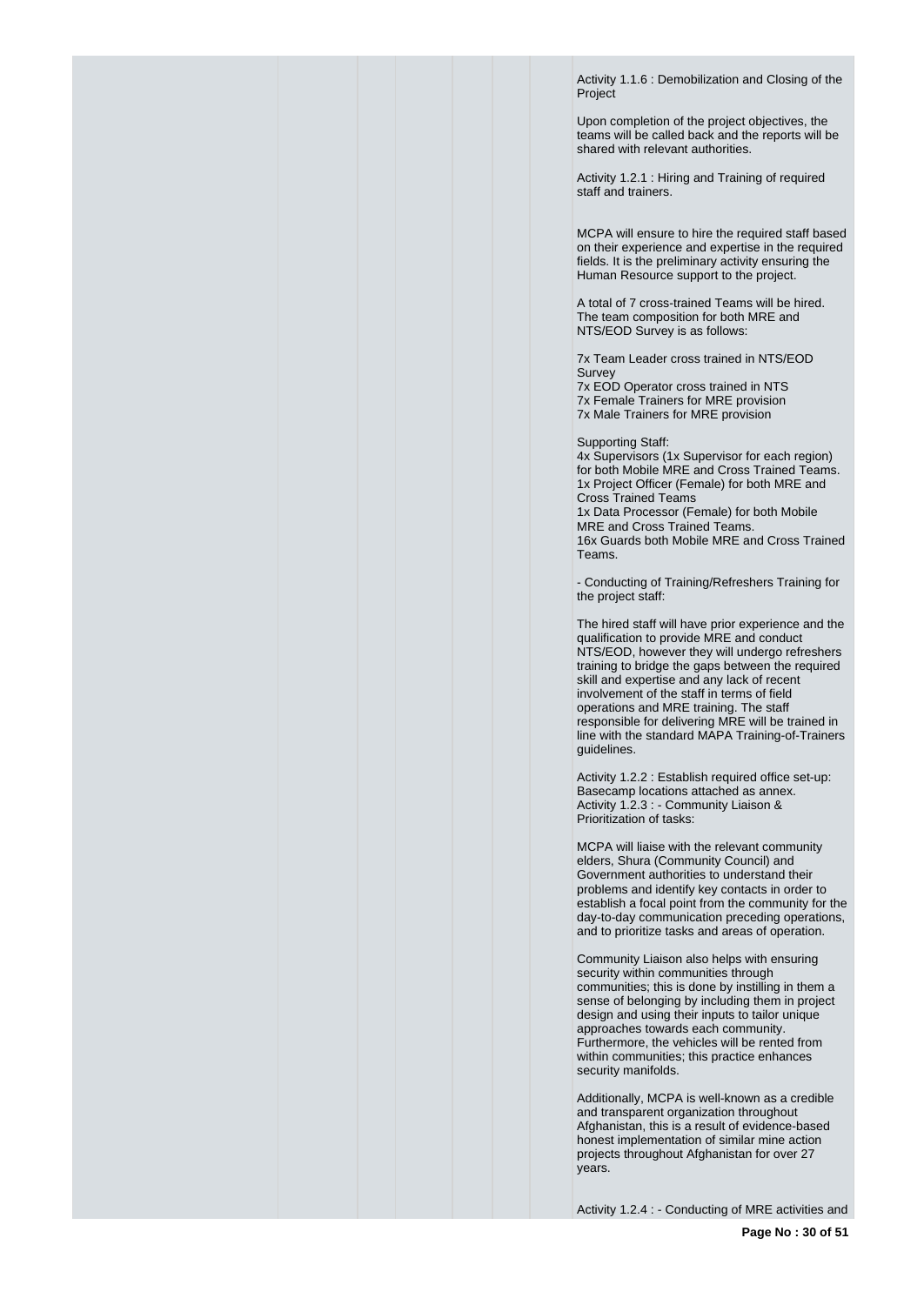|                        |         |                   |  | NTS/EOD for the targeted population: reaching a<br>total of 99,540 individuals.<br>MCPA is accredited to conduct MRE provision by<br>DMAC/UNMAS. The MRE and NTS/EOD will be<br>conducted in line with Afghanistan Mine Action<br>Standards (AMAS), and will include the standard<br>MAPA MRE packages. MCPA will coordinate<br>with DMAC/UNMAS at each stage of the process<br>to ensure proper structure and operational<br>validity.<br>- Conducting EOD Spot Mine/ERW destruction in<br>the targeted provinces:<br>7 cross-trained teams with EOD Spot ERW/Mine<br>destruction qualification will destroy any Spot<br>Mine/ERW identified in targeted regions (South,<br>South-East, North, North-East, East).<br>MCPA is well-experienced in conducting mine<br>action surveys especially using cross-trained<br>EOD teams. MCPA has conducted a project of<br>the similar nature before under OCHA funds.<br>Activity 1.2.5 : Monitoring and Reporting.<br>-Monitoring of the deployed teams and their<br>activities:<br><b>MCPA's Quality Management System is</b><br>designed to coordinate activities aimed at<br>directing and controlling the quality process and<br>procedures. MCPA employs applied monitoring<br>standards, in accordance with the organizational<br>SOPs, and AMAS/IMAS; this is to ensure safe,<br>effective and efficient demining activities and<br>processes during field operations.<br>- Reporting of project outputs:<br>MCPA ensures on-time reports of its operations<br>and activities and is liable to produce;<br>Mobilization Report, Training Report, Monthly<br>Progress Report (MRE and NTS/EOD), Monthly<br>Monitoring (QA/QC) Report, Quarterly Narrative,<br>Financial and Case Study Reports, and Final<br>Narrative and Financial Reports.<br>Activity 1.2.6 : Demobilization and Closing of the<br>Project<br>Upon completion of the project objectives, the<br>teams will be called back and the reports will be |
|------------------------|---------|-------------------|--|------------------------------------------------------------------------------------------------------------------------------------------------------------------------------------------------------------------------------------------------------------------------------------------------------------------------------------------------------------------------------------------------------------------------------------------------------------------------------------------------------------------------------------------------------------------------------------------------------------------------------------------------------------------------------------------------------------------------------------------------------------------------------------------------------------------------------------------------------------------------------------------------------------------------------------------------------------------------------------------------------------------------------------------------------------------------------------------------------------------------------------------------------------------------------------------------------------------------------------------------------------------------------------------------------------------------------------------------------------------------------------------------------------------------------------------------------------------------------------------------------------------------------------------------------------------------------------------------------------------------------------------------------------------------------------------------------------------------------------------------------------------------------------------------------------------------------------------------------------------------------------------------------------------------------------------------------------------------|
| Uruzgan -> Khasuruzgan | 3 2,699 | 2,024 5,398 3,374 |  | shared with relevant authorities.<br>13,49 Activity 1.1.1 : Hiring and Training of required<br>5 staff and trainers.<br>MCPA will ensure to hire the required staff based                                                                                                                                                                                                                                                                                                                                                                                                                                                                                                                                                                                                                                                                                                                                                                                                                                                                                                                                                                                                                                                                                                                                                                                                                                                                                                                                                                                                                                                                                                                                                                                                                                                                                                                                                                                              |
|                        |         |                   |  | on their experience and expertise in the required<br>fields. It is the preliminary activity ensuring the<br>Human Resource support to the project.<br>A total of 13 MRE Teams will be hired. The team                                                                                                                                                                                                                                                                                                                                                                                                                                                                                                                                                                                                                                                                                                                                                                                                                                                                                                                                                                                                                                                                                                                                                                                                                                                                                                                                                                                                                                                                                                                                                                                                                                                                                                                                                                  |
|                        |         |                   |  | composition is as follows:<br>13x Female Trainer for MRE provision<br>13x Male Trainer for MRE provision                                                                                                                                                                                                                                                                                                                                                                                                                                                                                                                                                                                                                                                                                                                                                                                                                                                                                                                                                                                                                                                                                                                                                                                                                                                                                                                                                                                                                                                                                                                                                                                                                                                                                                                                                                                                                                                               |
|                        |         |                   |  | <b>Supporting Staff:</b><br>4x Supervisors (1x Supervisor for each region)<br>for both Mobile MRE and Cross Trained Teams.<br>1x Project Officer (Female) for both MRE and<br><b>Cross Trained Teams</b><br>1x Data Processor (Female) for both Mobile<br>MRE and Cross Trained Teams.<br>16x Guards for both Mobile MRE and Cross<br>Trained Teams.                                                                                                                                                                                                                                                                                                                                                                                                                                                                                                                                                                                                                                                                                                                                                                                                                                                                                                                                                                                                                                                                                                                                                                                                                                                                                                                                                                                                                                                                                                                                                                                                                   |
|                        |         |                   |  |                                                                                                                                                                                                                                                                                                                                                                                                                                                                                                                                                                                                                                                                                                                                                                                                                                                                                                                                                                                                                                                                                                                                                                                                                                                                                                                                                                                                                                                                                                                                                                                                                                                                                                                                                                                                                                                                                                                                                                        |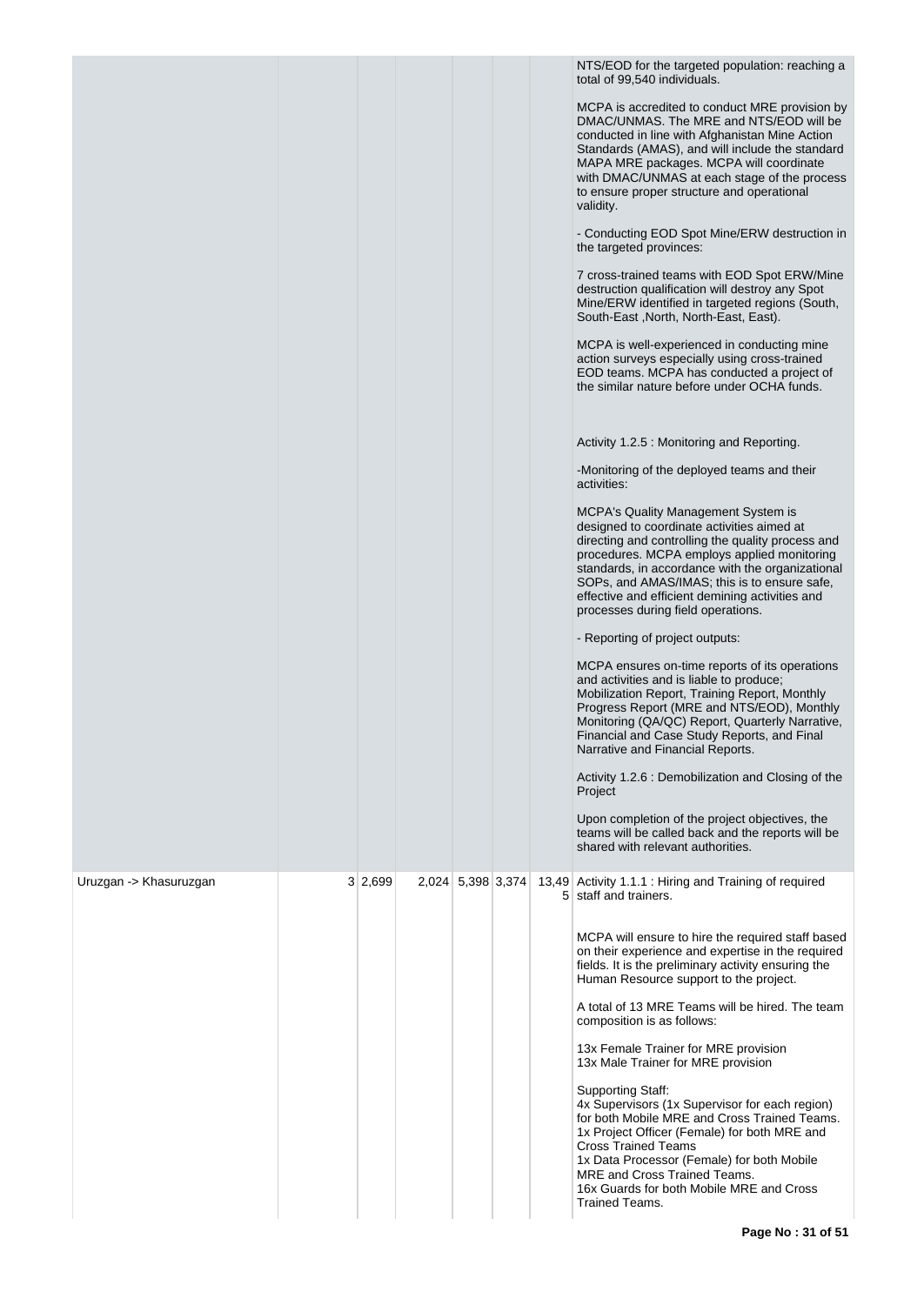- Conducting of Training/Refreshers Training for the project staff:

The hired staff will have prior experience and the qualification to provide MRE, however they will undergo refreshers training to bridge the gaps between the required skill and expertise and any lack of recent involvement of the staff in terms of field operations and MRE training. The staff responsible for delivering MRE will be trained in line with the standard MAPA Training-of-Trainers guidelines.

Activity 1.1.2 : Establish required office set-up: Basecamp Locations attached as annex. Activity 1.1.3 : Community Liaison & Prioritization of tasks:

MCPA will liaise with the relevant community elders, Shura (Community Council) and Government authorities to understand their problems and identify key contacts in order to establish a focal point from the community for the day-to-day communication preceding operations, and to prioritize tasks and areas of operation.

Community Liaison also helps with ensuring security within communities through communities; this is done by instilling in them a sense of belonging by including them in project design and using their inputs to tailor unique approaches towards each community. Furthermore, the vehicles will be rented from within communities; this practice enhances security manifolds.

Additionally, MCPA is well-known as a credible and transparent organization throughout Afghanistan, this is a result of evidence-based honest implementation of similar mine action projects throughout Afghanistan for over 27 years.

Activity 1.1.4 : - Conducting of MRE activities for the targeted population: reaching a total of 286,200 individuals.

MCPA is accredited to conduct MRE provision by DMAC/UNMAS. The MRE provision will be conducted in line with Afghanistan Mine Action Standards (AMAS), and will include the standard MAPA MRE packages. MCPA will coordinate with DMAC/UNMAS at each stage of the process to ensure proper structure and operational validity.

MCPA will ensure to accommodate gender mainstreaming prior to, during, and upon completion of this proposed project. Activities ensuring involvement of female MRE recipients will be stressed, and contemporary approaches such as access to female schools, facilities, and gatherings will be used to reach the vulnerable population of both genders equally.

MRE will not be limited to a classroom setting, the teams are trained to look for activities beyond the classroom involvement to ensure maximum awareness regarding mine/ERW risks and promote positive behavior.

MCPA will train Community Volunteers (both male and female). Community Volunteers will be trained on how to deliver MRE messages informally; this will help in reaching vulnerable population beyond the scope of the proposed project making it a sustainable activity. Activity 1.1.5 : Monitoring and Reporting.

-Monitoring of the deployed teams and their activities: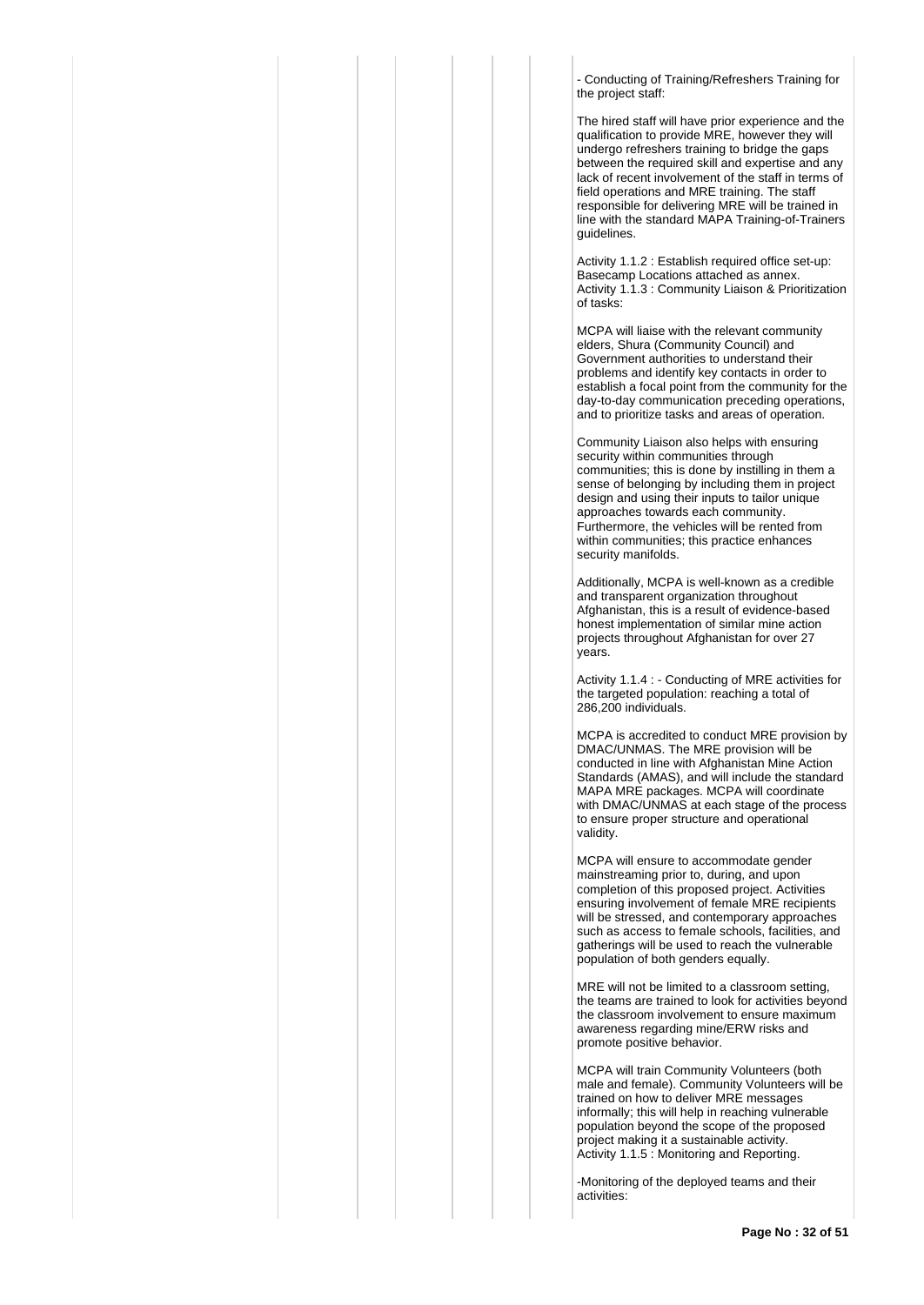MCPA's Quality Management System is designed to coordinate activities aimed at directing and controlling the quality process and procedures. MCPA employs applied monitoring standards, in accordance with the organizational SOPs, and AMAS/IMAS; this is to ensure safe, effective and efficient demining activities and processes during field operations.

- Reporting of project outputs:

MCPA ensures on-time reports of its operations and activities and is liable to produce; Mobilization Report, Training Report, Monthly Progress Report (MRE), Monthly Monitoring (QA/QC) Report, Quarterly Narrative, Financial and Case Study Reports, and Final Narrative and Financial Reports.

Activity 1.1.6 : Demobilization and Closing of the Project

Upon completion of the project objectives, the teams will be called back and the reports will be shared with relevant authorities.

Activity 1.2.1 : Hiring and Training of required staff and trainers.

MCPA will ensure to hire the required staff based on their experience and expertise in the required fields. It is the preliminary activity ensuring the Human Resource support to the project.

A total of 7 cross-trained Teams will be hired. The team composition for both MRE and NTS/EOD Survey is as follows:

7x Team Leader cross trained in NTS/EOD Survey

7x EOD Operator cross trained in NTS 7x Female Trainers for MRE provision 7x Male Trainers for MRE provision

Supporting Staff:

4x Supervisors (1x Supervisor for each region) for both Mobile MRE and Cross Trained Teams. 1x Project Officer (Female) for both MRE and Cross Trained Teams 1x Data Processor (Female) for both Mobile MRE and Cross Trained Teams. 16x Guards both Mobile MRE and Cross Trained Teams.

- Conducting of Training/Refreshers Training for the project staff:

The hired staff will have prior experience and the qualification to provide MRE and conduct NTS/EOD, however they will undergo refreshers training to bridge the gaps between the required skill and expertise and any lack of recent involvement of the staff in terms of field operations and MRE training. The staff responsible for delivering MRE will be trained in line with the standard MAPA Training-of-Trainers guidelines.

Activity 1.2.2 : Establish required office set-up: Basecamp locations attached as annex. Activity 1.2.3 : - Community Liaison & Prioritization of tasks:

MCPA will liaise with the relevant community elders, Shura (Community Council) and Government authorities to understand their problems and identify key contacts in order to establish a focal point from the community for the day-to-day communication preceding operations, and to prioritize tasks and areas of operation.

Community Liaison also helps with ensuring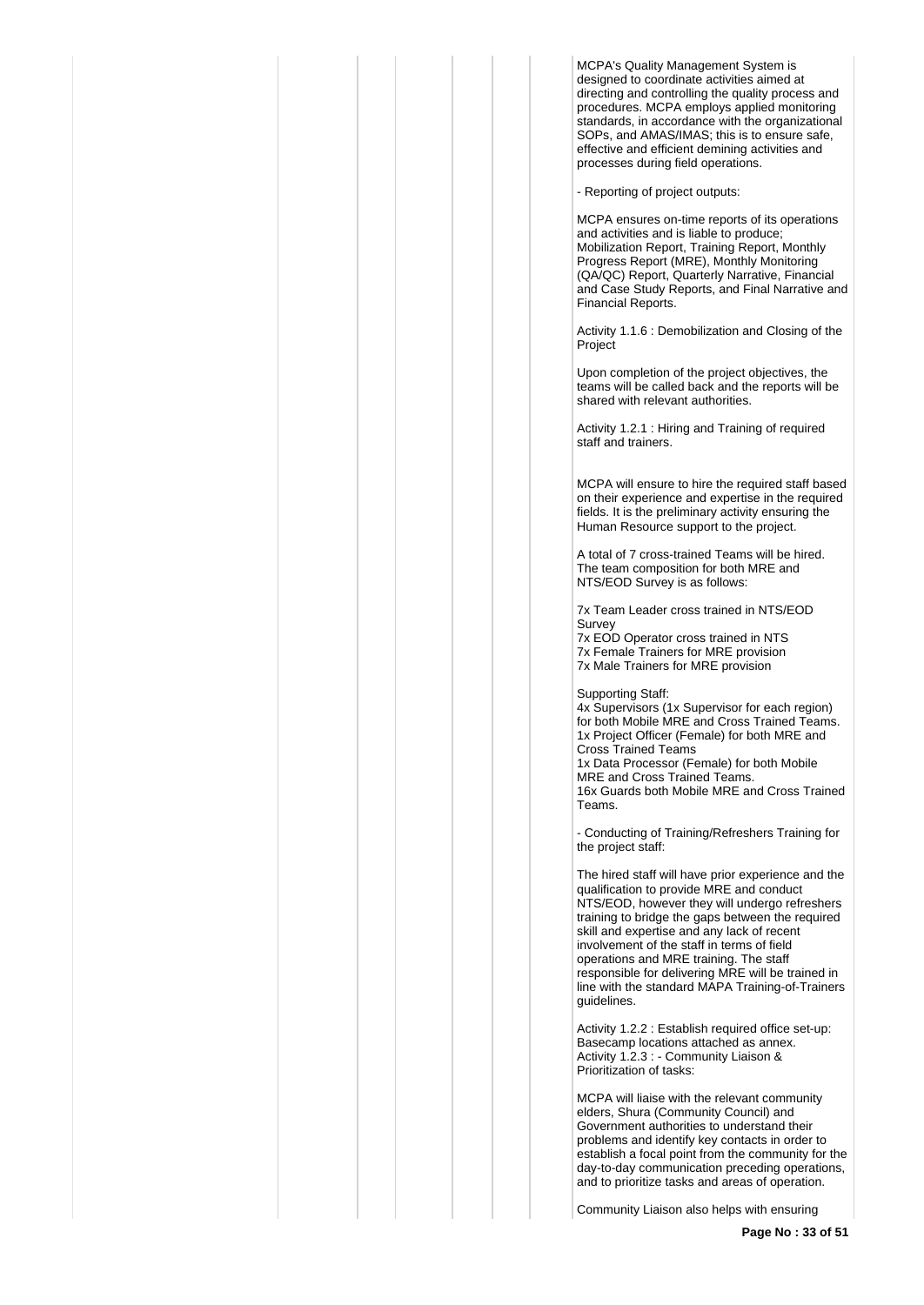|                  |               |   |              | security within communities through<br>communities; this is done by instilling in them a<br>sense of belonging by including them in project<br>design and using their inputs to tailor unique<br>approaches towards each community.<br>Furthermore, the vehicles will be rented from<br>within communities; this practice enhances<br>security manifolds.<br>Additionally, MCPA is well-known as a credible<br>and transparent organization throughout<br>Afghanistan, this is a result of evidence-based<br>honest implementation of similar mine action<br>projects throughout Afghanistan for over 27<br>years.<br>Activity 1.2.4 : - Conducting of MRE activities and<br>NTS/EOD for the targeted population: reaching a<br>total of 99,540 individuals. |
|------------------|---------------|---|--------------|--------------------------------------------------------------------------------------------------------------------------------------------------------------------------------------------------------------------------------------------------------------------------------------------------------------------------------------------------------------------------------------------------------------------------------------------------------------------------------------------------------------------------------------------------------------------------------------------------------------------------------------------------------------------------------------------------------------------------------------------------------------|
|                  |               |   |              | MCPA is accredited to conduct MRE provision by<br>DMAC/UNMAS. The MRE and NTS/EOD will be<br>conducted in line with Afghanistan Mine Action<br>Standards (AMAS), and will include the standard<br>MAPA MRE packages. MCPA will coordinate<br>with DMAC/UNMAS at each stage of the process<br>to ensure proper structure and operational<br>validity.                                                                                                                                                                                                                                                                                                                                                                                                         |
|                  |               |   |              | - Conducting EOD Spot Mine/ERW destruction in<br>the targeted provinces:<br>7 cross-trained teams with EOD Spot ERW/Mine<br>destruction qualification will destroy any Spot                                                                                                                                                                                                                                                                                                                                                                                                                                                                                                                                                                                  |
|                  |               |   |              | Mine/ERW identified in targeted regions (South,<br>South-East, North, North-East, East).<br>MCPA is well-experienced in conducting mine.<br>action surveys especially using cross-trained<br>EOD teams. MCPA has conducted a project of<br>the similar nature before under OCHA funds.                                                                                                                                                                                                                                                                                                                                                                                                                                                                       |
|                  |               |   |              | Activity 1.2.5 : Monitoring and Reporting.                                                                                                                                                                                                                                                                                                                                                                                                                                                                                                                                                                                                                                                                                                                   |
|                  |               |   |              | -Monitoring of the deployed teams and their<br>activities:                                                                                                                                                                                                                                                                                                                                                                                                                                                                                                                                                                                                                                                                                                   |
|                  |               |   |              | <b>MCPA's Quality Management System is</b><br>designed to coordinate activities aimed at<br>directing and controlling the quality process and<br>procedures. MCPA employs applied monitoring<br>standards, in accordance with the organizational<br>SOPs, and AMAS/IMAS; this is to ensure safe,<br>effective and efficient demining activities and<br>processes during field operations.                                                                                                                                                                                                                                                                                                                                                                    |
|                  |               |   |              | - Reporting of project outputs:                                                                                                                                                                                                                                                                                                                                                                                                                                                                                                                                                                                                                                                                                                                              |
|                  |               |   |              | MCPA ensures on-time reports of its operations<br>and activities and is liable to produce;<br>Mobilization Report, Training Report, Monthly<br>Progress Report (MRE and NTS/EOD), Monthly<br>Monitoring (QA/QC) Report, Quarterly Narrative,<br>Financial and Case Study Reports, and Final<br>Narrative and Financial Reports.                                                                                                                                                                                                                                                                                                                                                                                                                              |
|                  |               |   |              | Activity 1.2.6 : Demobilization and Closing of the<br>Project                                                                                                                                                                                                                                                                                                                                                                                                                                                                                                                                                                                                                                                                                                |
|                  |               |   |              | Upon completion of the project objectives, the<br>teams will be called back and the reports will be<br>shared with relevant authorities.                                                                                                                                                                                                                                                                                                                                                                                                                                                                                                                                                                                                                     |
| Zabul -> Shahjoy | 15 11,37<br>6 | 2 | $\mathbf{0}$ | 8,532 22,75 14,22 56,88 Activity 1.1.1 : Hiring and Training of required<br>0 staff and trainers.                                                                                                                                                                                                                                                                                                                                                                                                                                                                                                                                                                                                                                                            |
|                  |               |   |              | MCPA will ensure to hire the required staff based<br>on their experience and expertise in the required                                                                                                                                                                                                                                                                                                                                                                                                                                                                                                                                                                                                                                                       |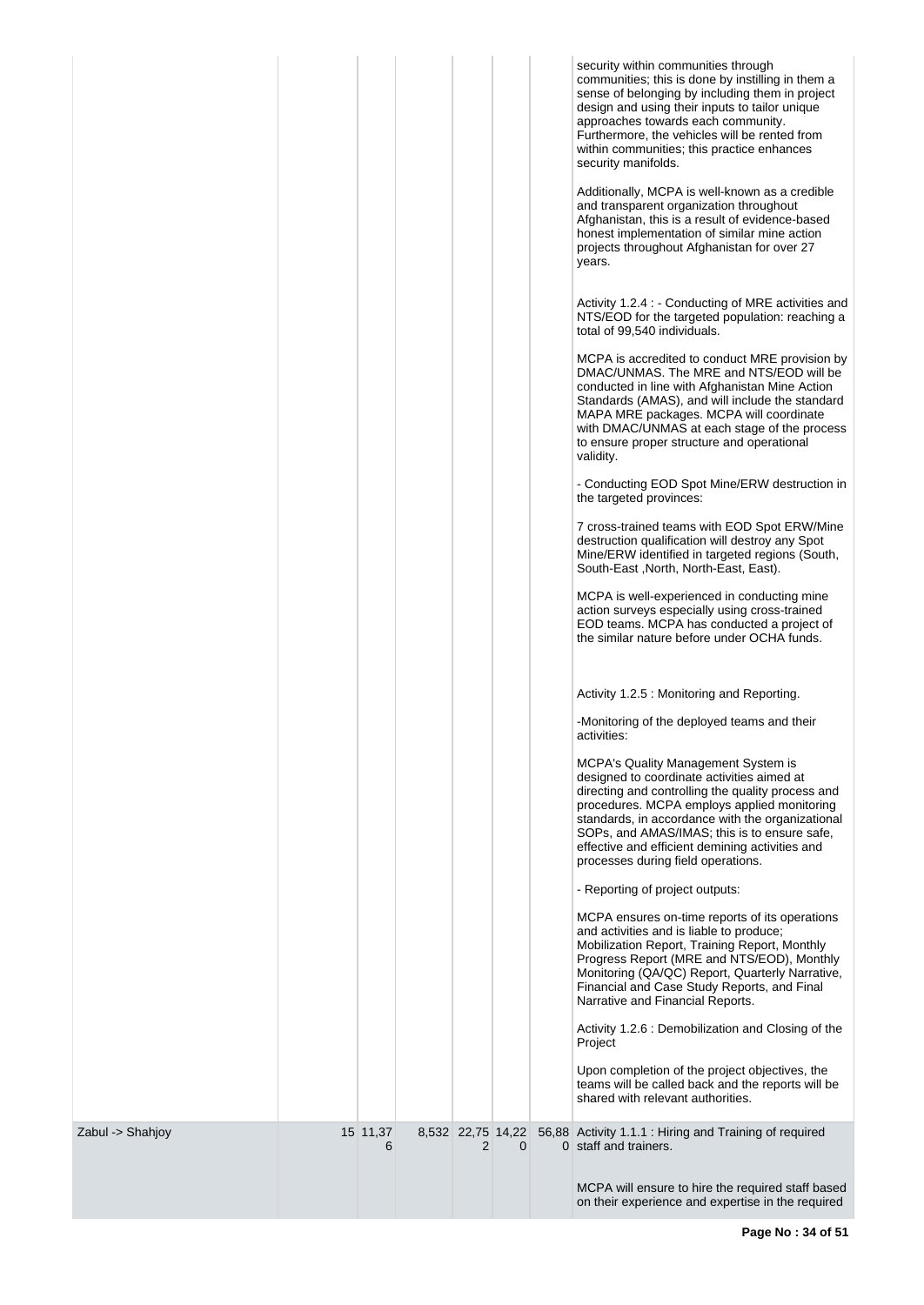fields. It is the preliminary activity ensuring the Human Resource support to the project.

A total of 13 MRE Teams will be hired. The team composition is as follows:

13x Female Trainer for MRE provision 13x Male Trainer for MRE provision

Supporting Staff:

4x Supervisors (1x Supervisor for each region) for both Mobile MRE and Cross Trained Teams. 1x Project Officer (Female) for both MRE and Cross Trained Teams 1x Data Processor (Female) for both Mobile MRE and Cross Trained Teams. 16x Guards for both Mobile MRE and Cross Trained Teams.

- Conducting of Training/Refreshers Training for the project staff:

The hired staff will have prior experience and the qualification to provide MRE, however they will undergo refreshers training to bridge the gaps between the required skill and expertise and any lack of recent involvement of the staff in terms of field operations and MRE training. The staff responsible for delivering MRE will be trained in line with the standard MAPA Training-of-Trainers guidelines.

Activity 1.1.2 : Establish required office set-up: Basecamp Locations attached as annex. Activity 1.1.3 : Community Liaison & Prioritization of tasks:

MCPA will liaise with the relevant community elders, Shura (Community Council) and Government authorities to understand their problems and identify key contacts in order to establish a focal point from the community for the day-to-day communication preceding operations, and to prioritize tasks and areas of operation.

Community Liaison also helps with ensuring security within communities through communities; this is done by instilling in them a sense of belonging by including them in project design and using their inputs to tailor unique approaches towards each community. Furthermore, the vehicles will be rented from within communities; this practice enhances security manifolds.

Additionally, MCPA is well-known as a credible and transparent organization throughout Afghanistan, this is a result of evidence-based honest implementation of similar mine action projects throughout Afghanistan for over 27 years.

Activity 1.1.4 : - Conducting of MRE activities for the targeted population: reaching a total of 286,200 individuals.

MCPA is accredited to conduct MRE provision by DMAC/UNMAS. The MRE provision will be conducted in line with Afghanistan Mine Action Standards (AMAS), and will include the standard MAPA MRE packages. MCPA will coordinate with DMAC/UNMAS at each stage of the process to ensure proper structure and operational validity.

MCPA will ensure to accommodate gender mainstreaming prior to, during, and upon completion of this proposed project. Activities ensuring involvement of female MRE recipients will be stressed, and contemporary approaches such as access to female schools, facilities, and gatherings will be used to reach the vulnerable population of both genders equally.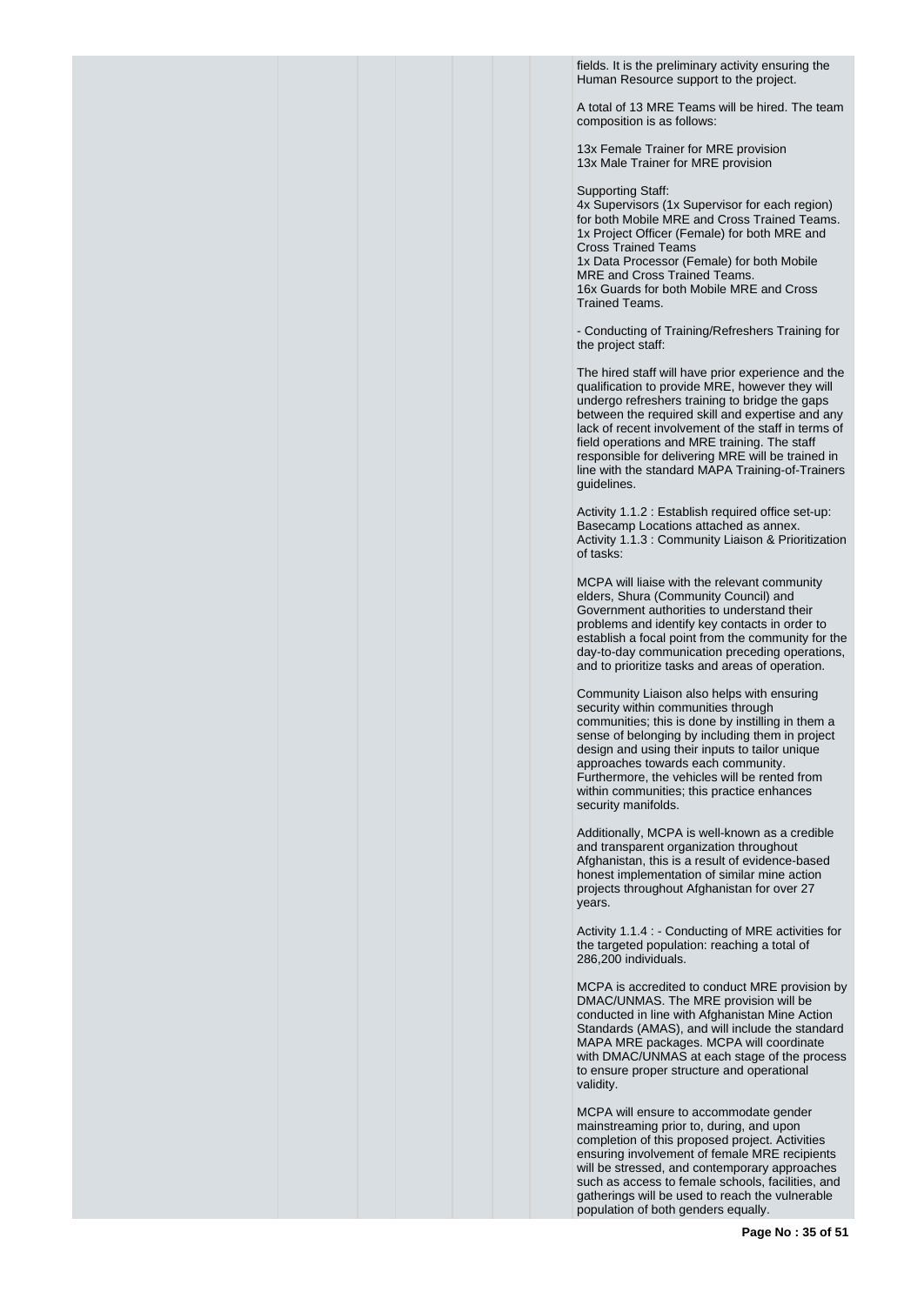MRE will not be limited to a classroom setting, the teams are trained to look for activities beyond the classroom involvement to ensure maximum awareness regarding mine/ERW risks and promote positive behavior.

MCPA will train Community Volunteers (both male and female). Community Volunteers will be trained on how to deliver MRE messages informally; this will help in reaching vulnerable population beyond the scope of the proposed project making it a sustainable activity. Activity 1.1.5 : Monitoring and Reporting.

-Monitoring of the deployed teams and their activities:

MCPA's Quality Management System is designed to coordinate activities aimed at directing and controlling the quality process and procedures. MCPA employs applied monitoring standards, in accordance with the organizational SOPs, and AMAS/IMAS; this is to ensure safe, effective and efficient demining activities and processes during field operations.

- Reporting of project outputs:

MCPA ensures on-time reports of its operations and activities and is liable to produce; Mobilization Report, Training Report, Monthly Progress Report (MRE), Monthly Monitoring (QA/QC) Report, Quarterly Narrative, Financial and Case Study Reports, and Final Narrative and Financial Reports.

Activity 1.1.6 : Demobilization and Closing of the Project

Upon completion of the project objectives, the teams will be called back and the reports will be shared with relevant authorities.

Activity 1.2.1 : Hiring and Training of required staff and trainers.

MCPA will ensure to hire the required staff based on their experience and expertise in the required fields. It is the preliminary activity ensuring the Human Resource support to the project.

A total of 7 cross-trained Teams will be hired. The team composition for both MRE and NTS/EOD Survey is as follows:

7x Team Leader cross trained in NTS/EOD Survey

7x EOD Operator cross trained in NTS 7x Female Trainers for MRE provision 7x Male Trainers for MRE provision

Supporting Staff:

4x Supervisors (1x Supervisor for each region) for both Mobile MRE and Cross Trained Teams. 1x Project Officer (Female) for both MRE and Cross Trained Teams 1x Data Processor (Female) for both Mobile MRE and Cross Trained Teams. 16x Guards both Mobile MRE and Cross Trained Teams.

- Conducting of Training/Refreshers Training for the project staff:

The hired staff will have prior experience and the qualification to provide MRE and conduct NTS/EOD, however they will undergo refreshers training to bridge the gaps between the required skill and expertise and any lack of recent involvement of the staff in terms of field operations and MRE training. The staff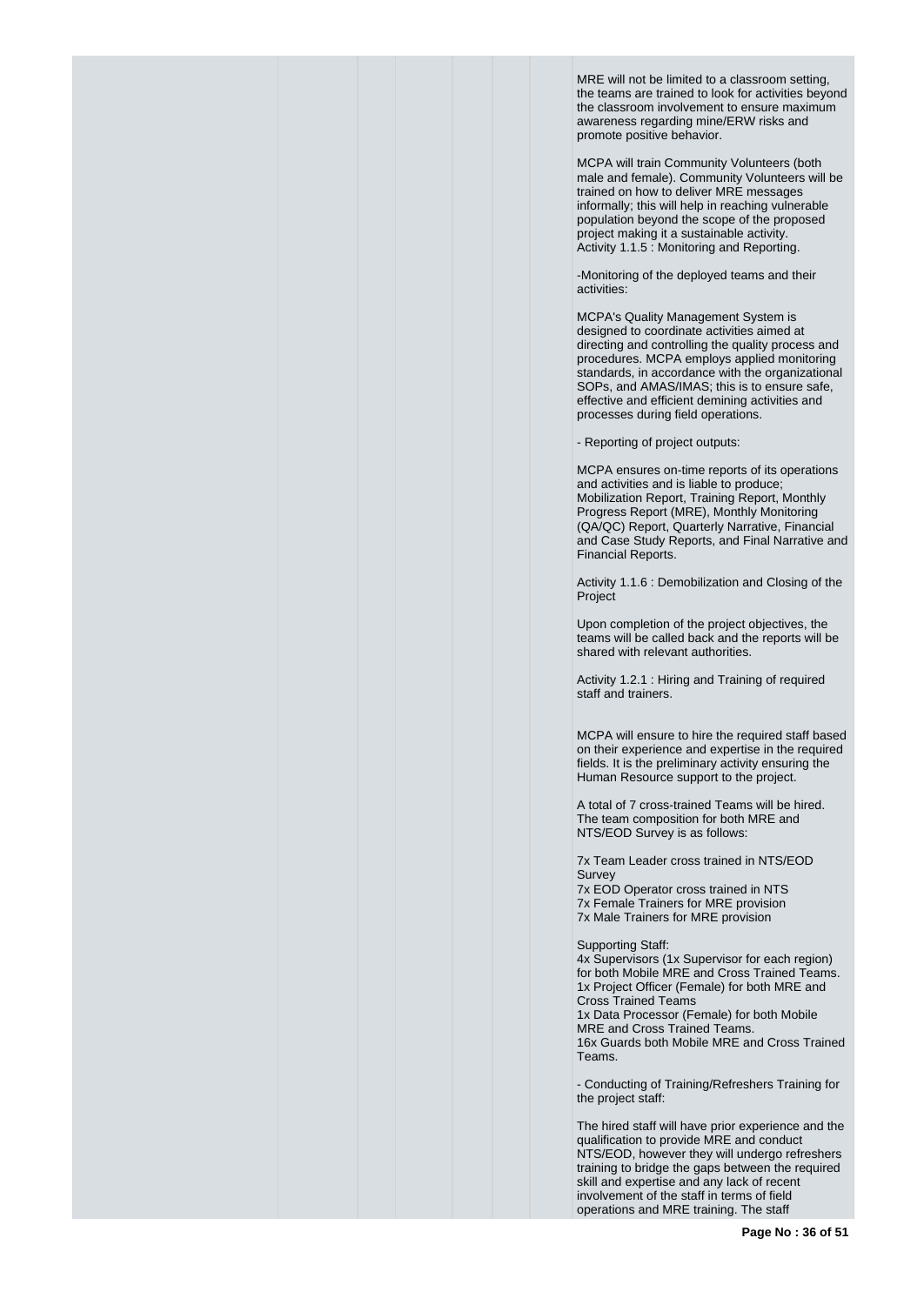responsible for delivering MRE will be trained in line with the standard MAPA Training-of-Trainers guidelines.

Activity 1.2.2 : Establish required office set-up: Basecamp locations attached as annex. Activity 1.2.3 : - Community Liaison & Prioritization of tasks:

MCPA will liaise with the relevant community elders, Shura (Community Council) and Government authorities to understand their problems and identify key contacts in order to establish a focal point from the community for the day-to-day communication preceding operations, and to prioritize tasks and areas of operation.

Community Liaison also helps with ensuring security within communities through communities; this is done by instilling in them a sense of belonging by including them in project design and using their inputs to tailor unique approaches towards each community. Furthermore, the vehicles will be rented from within communities; this practice enhances security manifolds.

Additionally, MCPA is well-known as a credible and transparent organization throughout Afghanistan, this is a result of evidence-based honest implementation of similar mine action projects throughout Afghanistan for over 27 years.

Activity 1.2.4 : - Conducting of MRE activities and NTS/EOD for the targeted population: reaching a total of 99,540 individuals.

MCPA is accredited to conduct MRE provision by DMAC/UNMAS. The MRE and NTS/EOD will be conducted in line with Afghanistan Mine Action Standards (AMAS), and will include the standard MAPA MRE packages. MCPA will coordinate with DMAC/UNMAS at each stage of the process to ensure proper structure and operational validity.

- Conducting EOD Spot Mine/ERW destruction in the targeted provinces:

7 cross-trained teams with EOD Spot ERW/Mine destruction qualification will destroy any Spot Mine/ERW identified in targeted regions (South, South-East ,North, North-East, East).

MCPA is well-experienced in conducting mine action surveys especially using cross-trained EOD teams. MCPA has conducted a project of the similar nature before under OCHA funds.

Activity 1.2.5 : Monitoring and Reporting.

-Monitoring of the deployed teams and their activities:

MCPA's Quality Management System is designed to coordinate activities aimed at directing and controlling the quality process and procedures. MCPA employs applied monitoring standards, in accordance with the organizational SOPs, and AMAS/IMAS; this is to ensure safe, effective and efficient demining activities and processes during field operations.

- Reporting of project outputs:

MCPA ensures on-time reports of its operations and activities and is liable to produce; Mobilization Report, Training Report, Monthly Progress Report (MRE and NTS/EOD), Monthly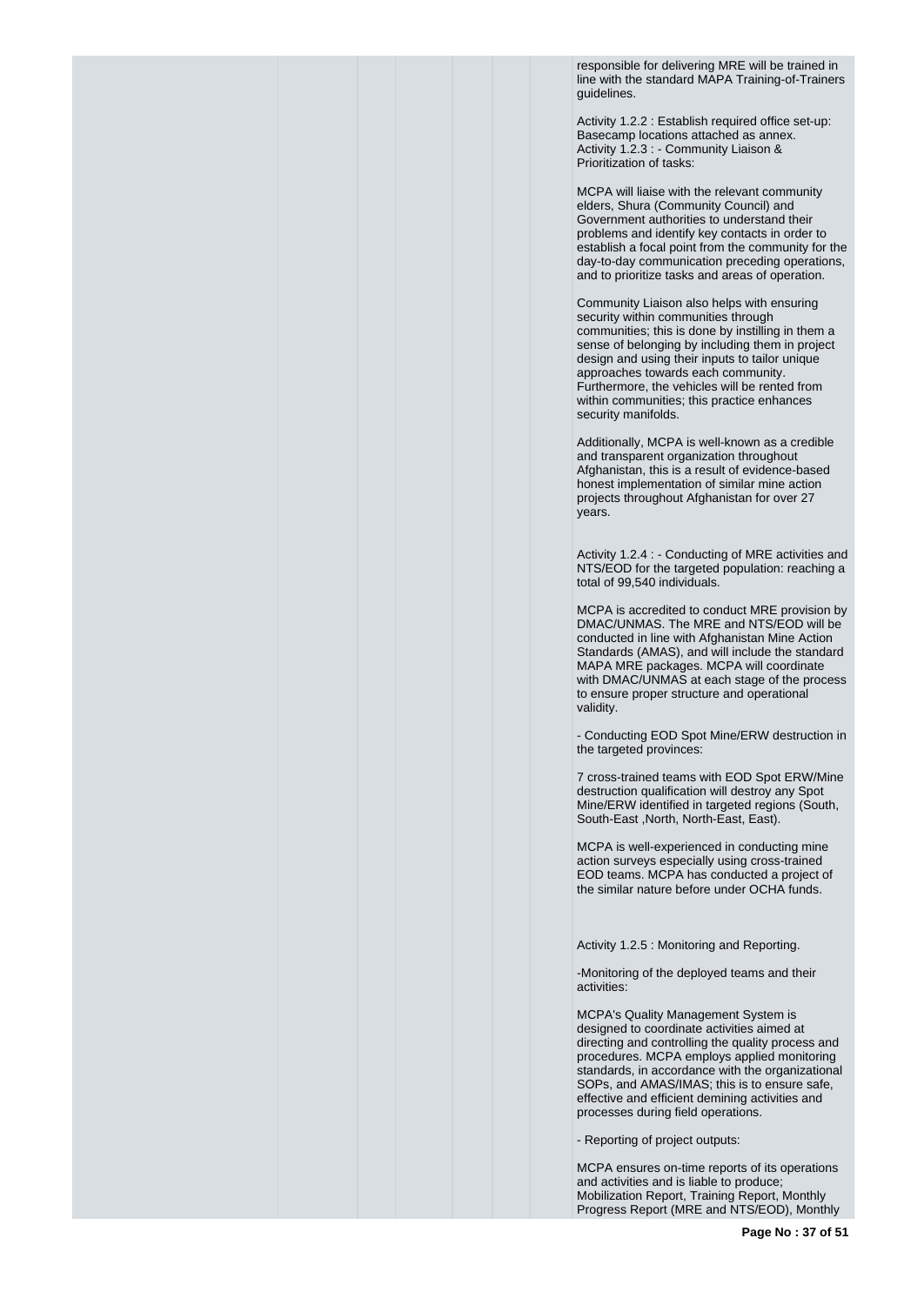|                      |         |                        |  | Monitoring (QA/QC) Report, Quarterly Narrative,<br>Financial and Case Study Reports, and Final<br>Narrative and Financial Reports.                                                                                                                                                                                                                                                                                                         |
|----------------------|---------|------------------------|--|--------------------------------------------------------------------------------------------------------------------------------------------------------------------------------------------------------------------------------------------------------------------------------------------------------------------------------------------------------------------------------------------------------------------------------------------|
|                      |         |                        |  | Activity 1.2.6 : Demobilization and Closing of the<br>Project                                                                                                                                                                                                                                                                                                                                                                              |
|                      |         |                        |  | Upon completion of the project objectives, the<br>teams will be called back and the reports will be<br>shared with relevant authorities.                                                                                                                                                                                                                                                                                                   |
| Faryab -> Pashtunkot | 8 6,044 | 4,533 12,08 7,556<br>9 |  | 30,22 Activity 1.1.1 : Hiring and Training of required<br>2 staff and trainers.                                                                                                                                                                                                                                                                                                                                                            |
|                      |         |                        |  | MCPA will ensure to hire the required staff based<br>on their experience and expertise in the required<br>fields. It is the preliminary activity ensuring the<br>Human Resource support to the project.                                                                                                                                                                                                                                    |
|                      |         |                        |  | A total of 13 MRE Teams will be hired. The team<br>composition is as follows:                                                                                                                                                                                                                                                                                                                                                              |
|                      |         |                        |  | 13x Female Trainer for MRE provision<br>13x Male Trainer for MRE provision                                                                                                                                                                                                                                                                                                                                                                 |
|                      |         |                        |  | <b>Supporting Staff:</b><br>4x Supervisors (1x Supervisor for each region)<br>for both Mobile MRE and Cross Trained Teams.<br>1x Project Officer (Female) for both MRE and<br><b>Cross Trained Teams</b><br>1x Data Processor (Female) for both Mobile<br>MRE and Cross Trained Teams.<br>16x Guards for both Mobile MRE and Cross<br>Trained Teams.                                                                                       |
|                      |         |                        |  | - Conducting of Training/Refreshers Training for<br>the project staff:                                                                                                                                                                                                                                                                                                                                                                     |
|                      |         |                        |  | The hired staff will have prior experience and the<br>qualification to provide MRE, however they will<br>undergo refreshers training to bridge the gaps<br>between the required skill and expertise and any<br>lack of recent involvement of the staff in terms of<br>field operations and MRE training. The staff<br>responsible for delivering MRE will be trained in<br>line with the standard MAPA Training-of-Trainers<br>guidelines. |
|                      |         |                        |  | Activity 1.1.2 : Establish required office set-up:<br>Basecamp Locations attached as annex.<br>Activity 1.1.3 : Community Liaison & Prioritization<br>of tasks:                                                                                                                                                                                                                                                                            |
|                      |         |                        |  | MCPA will liaise with the relevant community<br>elders, Shura (Community Council) and<br>Government authorities to understand their<br>problems and identify key contacts in order to<br>establish a focal point from the community for the<br>day-to-day communication preceding operations,<br>and to prioritize tasks and areas of operation.                                                                                           |
|                      |         |                        |  | Community Liaison also helps with ensuring<br>security within communities through<br>communities; this is done by instilling in them a<br>sense of belonging by including them in project<br>design and using their inputs to tailor unique<br>approaches towards each community.<br>Furthermore, the vehicles will be rented from<br>within communities; this practice enhances<br>security manifolds.                                    |
|                      |         |                        |  | Additionally, MCPA is well-known as a credible<br>and transparent organization throughout<br>Afghanistan, this is a result of evidence-based<br>honest implementation of similar mine action<br>projects throughout Afghanistan for over 27<br>years.                                                                                                                                                                                      |
|                      |         |                        |  | Activity 1.1.4 : - Conducting of MRE activities for<br>the targeted population: reaching a total of<br>286,200 individuals.                                                                                                                                                                                                                                                                                                                |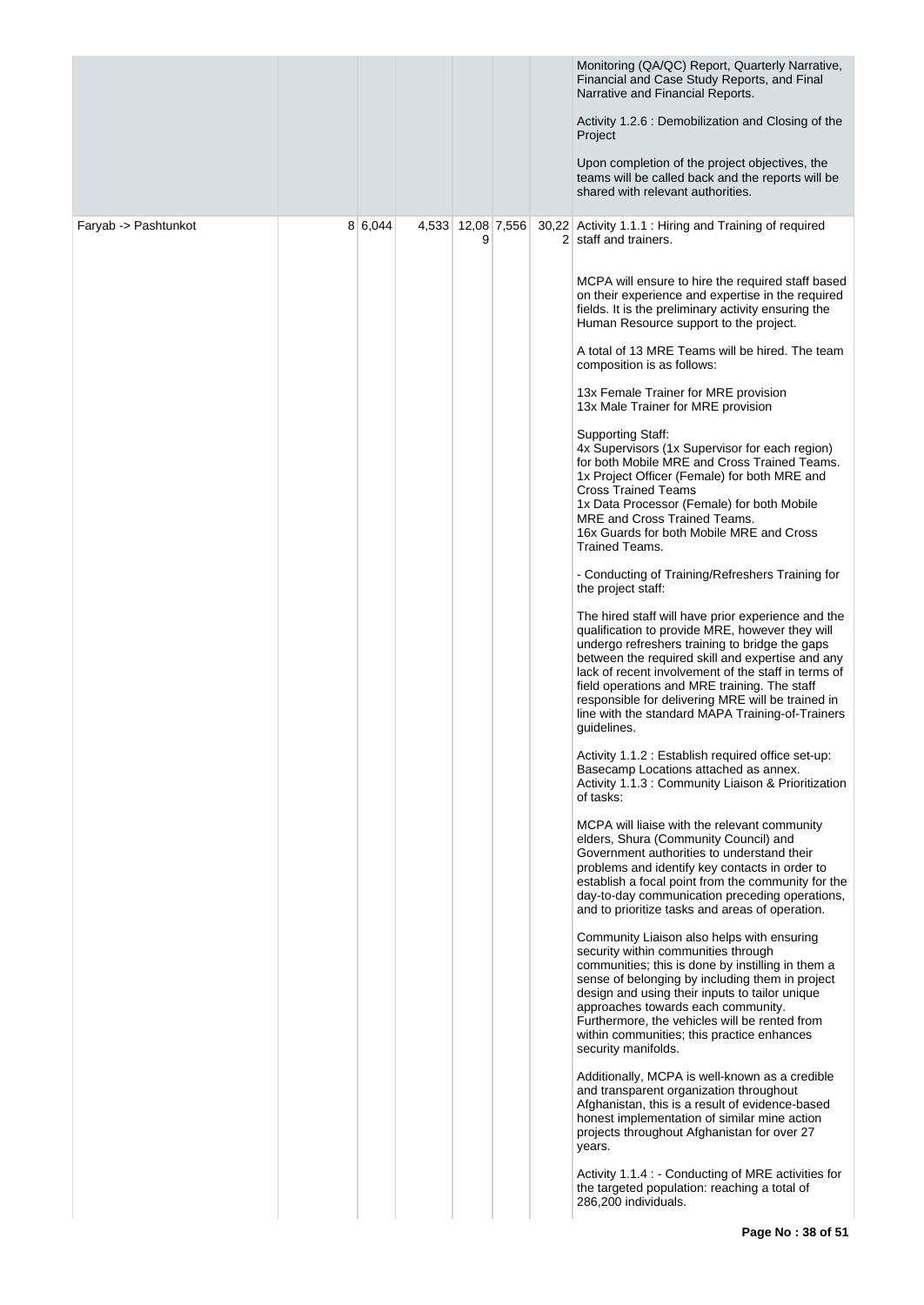MCPA is accredited to conduct MRE provision by DMAC/UNMAS. The MRE provision will be conducted in line with Afghanistan Mine Action Standards (AMAS), and will include the standard MAPA MRE packages. MCPA will coordinate with DMAC/UNMAS at each stage of the process to ensure proper structure and operational validity.

MCPA will ensure to accommodate gender mainstreaming prior to, during, and upon completion of this proposed project. Activities ensuring involvement of female MRE recipients will be stressed, and contemporary approaches such as access to female schools, facilities, and gatherings will be used to reach the vulnerable population of both genders equally.

MRE will not be limited to a classroom setting, the teams are trained to look for activities beyond the classroom involvement to ensure maximum awareness regarding mine/ERW risks and promote positive behavior.

MCPA will train Community Volunteers (both male and female). Community Volunteers will be trained on how to deliver MRE messages informally; this will help in reaching vulnerable population beyond the scope of the proposed project making it a sustainable activity. Activity 1.1.5 : Monitoring and Reporting.

-Monitoring of the deployed teams and their activities:

MCPA's Quality Management System is designed to coordinate activities aimed at directing and controlling the quality process and procedures. MCPA employs applied monitoring standards, in accordance with the organizational SOPs, and AMAS/IMAS; this is to ensure safe, effective and efficient demining activities and processes during field operations.

- Reporting of project outputs:

MCPA ensures on-time reports of its operations and activities and is liable to produce; Mobilization Report, Training Report, Monthly Progress Report (MRE), Monthly Monitoring (QA/QC) Report, Quarterly Narrative, Financial and Case Study Reports, and Final Narrative and Financial Reports.

Activity 1.1.6 : Demobilization and Closing of the Project

Upon completion of the project objectives, the teams will be called back and the reports will be shared with relevant authorities.

Activity 1.2.1 : Hiring and Training of required staff and trainers.

MCPA will ensure to hire the required staff based on their experience and expertise in the required fields. It is the preliminary activity ensuring the Human Resource support to the project.

A total of 7 cross-trained Teams will be hired. The team composition for both MRE and NTS/EOD Survey is as follows:

7x Team Leader cross trained in NTS/EOD Survey

7x EOD Operator cross trained in NTS 7x Female Trainers for MRE provision 7x Male Trainers for MRE provision

Supporting Staff: 4x Supervisors (1x Supervisor for each region)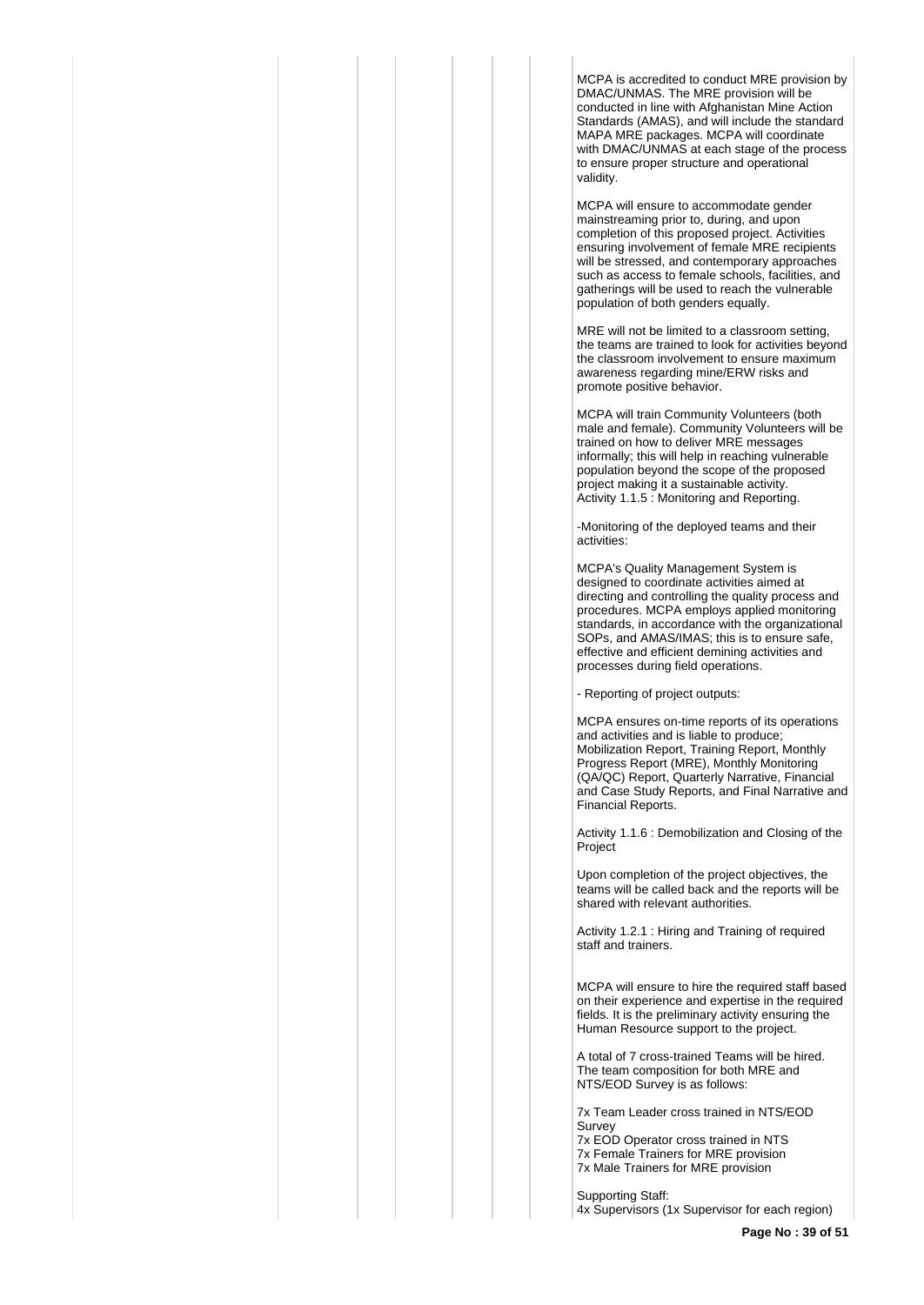for both Mobile MRE and Cross Trained Teams. 1x Project Officer (Female) for both MRE and Cross Trained Teams 1x Data Processor (Female) for both Mobile MRE and Cross Trained Teams. 16x Guards both Mobile MRE and Cross Trained Teams.

- Conducting of Training/Refreshers Training for the project staff:

The hired staff will have prior experience and the qualification to provide MRE and conduct NTS/EOD, however they will undergo refreshers training to bridge the gaps between the required skill and expertise and any lack of recent involvement of the staff in terms of field operations and MRE training. The staff responsible for delivering MRE will be trained in line with the standard MAPA Training-of-Trainers guidelines.

Activity 1.2.2 : Establish required office set-up: Basecamp locations attached as annex. Activity 1.2.3 : - Community Liaison & Prioritization of tasks:

MCPA will liaise with the relevant community elders, Shura (Community Council) and Government authorities to understand their problems and identify key contacts in order to establish a focal point from the community for the day-to-day communication preceding operations, and to prioritize tasks and areas of operation.

Community Liaison also helps with ensuring security within communities through communities; this is done by instilling in them a sense of belonging by including them in project design and using their inputs to tailor unique approaches towards each community. Furthermore, the vehicles will be rented from within communities; this practice enhances security manifolds.

Additionally, MCPA is well-known as a credible and transparent organization throughout Afghanistan, this is a result of evidence-based honest implementation of similar mine action projects throughout Afghanistan for over 27 years.

Activity 1.2.4 : - Conducting of MRE activities and NTS/EOD for the targeted population: reaching a total of 99,540 individuals.

MCPA is accredited to conduct MRE provision by DMAC/UNMAS. The MRE and NTS/EOD will be conducted in line with Afghanistan Mine Action Standards (AMAS), and will include the standard MAPA MRE packages. MCPA will coordinate with DMAC/UNMAS at each stage of the process to ensure proper structure and operational validity.

- Conducting EOD Spot Mine/ERW destruction in the targeted provinces:

7 cross-trained teams with EOD Spot ERW/Mine destruction qualification will destroy any Spot Mine/ERW identified in targeted regions (South, South-East ,North, North-East, East).

MCPA is well-experienced in conducting mine action surveys especially using cross-trained EOD teams. MCPA has conducted a project of the similar nature before under OCHA funds.

Activity 1.2.5 : Monitoring and Reporting.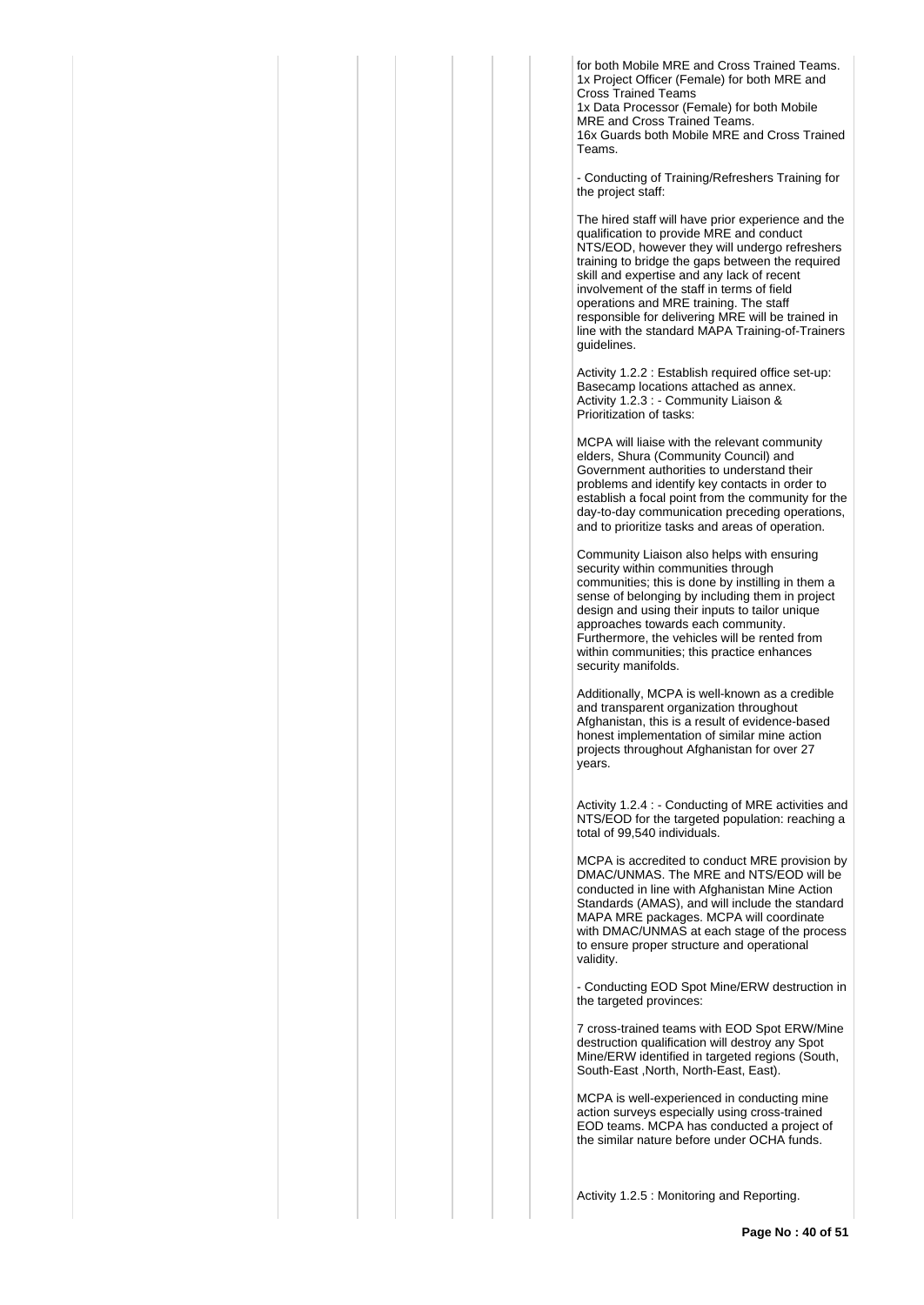|                 |         |                        |  | -Monitoring of the deployed teams and their<br>activities:<br><b>MCPA's Quality Management System is</b><br>designed to coordinate activities aimed at<br>directing and controlling the quality process and<br>procedures. MCPA employs applied monitoring<br>standards, in accordance with the organizational<br>SOPs, and AMAS/IMAS; this is to ensure safe,<br>effective and efficient demining activities and<br>processes during field operations.<br>- Reporting of project outputs:<br>MCPA ensures on-time reports of its operations                                                                                                                                                                                                                                                                                                                                                                                                                                                                                                                                                                                                                                                                                                                                                                                                                                                                                                                                                                                                                                                                                                                                                                                                                                                                                                                                                                   |
|-----------------|---------|------------------------|--|----------------------------------------------------------------------------------------------------------------------------------------------------------------------------------------------------------------------------------------------------------------------------------------------------------------------------------------------------------------------------------------------------------------------------------------------------------------------------------------------------------------------------------------------------------------------------------------------------------------------------------------------------------------------------------------------------------------------------------------------------------------------------------------------------------------------------------------------------------------------------------------------------------------------------------------------------------------------------------------------------------------------------------------------------------------------------------------------------------------------------------------------------------------------------------------------------------------------------------------------------------------------------------------------------------------------------------------------------------------------------------------------------------------------------------------------------------------------------------------------------------------------------------------------------------------------------------------------------------------------------------------------------------------------------------------------------------------------------------------------------------------------------------------------------------------------------------------------------------------------------------------------------------------|
|                 |         |                        |  | and activities and is liable to produce;<br>Mobilization Report, Training Report, Monthly<br>Progress Report (MRE and NTS/EOD), Monthly<br>Monitoring (QA/QC) Report, Quarterly Narrative,<br>Financial and Case Study Reports, and Final<br>Narrative and Financial Reports.<br>Activity 1.2.6 : Demobilization and Closing of the<br>Project                                                                                                                                                                                                                                                                                                                                                                                                                                                                                                                                                                                                                                                                                                                                                                                                                                                                                                                                                                                                                                                                                                                                                                                                                                                                                                                                                                                                                                                                                                                                                                 |
|                 |         |                        |  | Upon completion of the project objectives, the<br>teams will be called back and the reports will be<br>shared with relevant authorities.                                                                                                                                                                                                                                                                                                                                                                                                                                                                                                                                                                                                                                                                                                                                                                                                                                                                                                                                                                                                                                                                                                                                                                                                                                                                                                                                                                                                                                                                                                                                                                                                                                                                                                                                                                       |
| Faryab -> Almar | 7 5,332 | 3,999 10,66 6,664<br>3 |  | 26,65 Activity 1.1.1 : Hiring and Training of required<br>8 staff and trainers.<br>MCPA will ensure to hire the required staff based<br>on their experience and expertise in the required<br>fields. It is the preliminary activity ensuring the<br>Human Resource support to the project.<br>A total of 13 MRE Teams will be hired. The team<br>composition is as follows:<br>13x Female Trainer for MRE provision<br>13x Male Trainer for MRE provision<br><b>Supporting Staff:</b><br>4x Supervisors (1x Supervisor for each region)<br>for both Mobile MRE and Cross Trained Teams.<br>1x Project Officer (Female) for both MRE and<br><b>Cross Trained Teams</b><br>1x Data Processor (Female) for both Mobile<br>MRE and Cross Trained Teams.<br>16x Guards for both Mobile MRE and Cross<br>Trained Teams.<br>- Conducting of Training/Refreshers Training for<br>the project staff:<br>The hired staff will have prior experience and the<br>qualification to provide MRE, however they will<br>undergo refreshers training to bridge the gaps<br>between the required skill and expertise and any<br>lack of recent involvement of the staff in terms of<br>field operations and MRE training. The staff<br>responsible for delivering MRE will be trained in<br>line with the standard MAPA Training-of-Trainers<br>guidelines.<br>Activity 1.1.2 : Establish required office set-up:<br>Basecamp Locations attached as annex.<br>Activity 1.1.3 : Community Liaison & Prioritization<br>of tasks:<br>MCPA will liaise with the relevant community<br>elders, Shura (Community Council) and<br>Government authorities to understand their<br>problems and identify key contacts in order to<br>establish a focal point from the community for the<br>day-to-day communication preceding operations,<br>and to prioritize tasks and areas of operation.<br>Community Liaison also helps with ensuring |
|                 |         |                        |  | security within communities through                                                                                                                                                                                                                                                                                                                                                                                                                                                                                                                                                                                                                                                                                                                                                                                                                                                                                                                                                                                                                                                                                                                                                                                                                                                                                                                                                                                                                                                                                                                                                                                                                                                                                                                                                                                                                                                                            |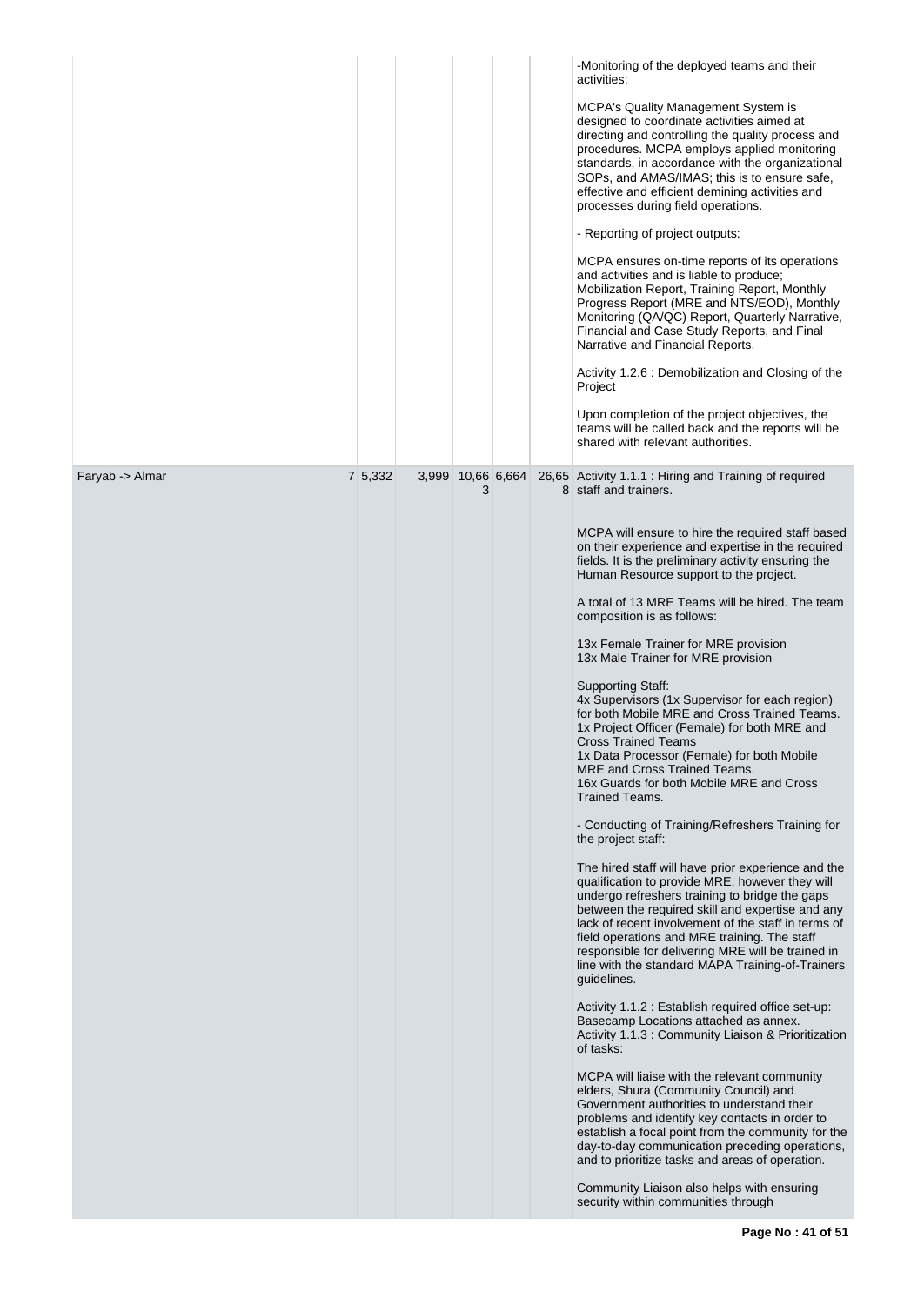communities; this is done by instilling in them a sense of belonging by including them in project design and using their inputs to tailor unique approaches towards each community. Furthermore, the vehicles will be rented from within communities; this practice enhances security manifolds.

Additionally, MCPA is well-known as a credible and transparent organization throughout Afghanistan, this is a result of evidence-based honest implementation of similar mine action projects throughout Afghanistan for over 27 years.

Activity 1.1.4 : - Conducting of MRE activities for the targeted population: reaching a total of 286,200 individuals.

MCPA is accredited to conduct MRE provision by DMAC/UNMAS. The MRE provision will be conducted in line with Afghanistan Mine Action Standards (AMAS), and will include the standard MAPA MRE packages. MCPA will coordinate with DMAC/UNMAS at each stage of the process to ensure proper structure and operational validity.

MCPA will ensure to accommodate gender mainstreaming prior to, during, and upon completion of this proposed project. Activities ensuring involvement of female MRE recipients will be stressed, and contemporary approaches such as access to female schools, facilities, and gatherings will be used to reach the vulnerable population of both genders equally.

MRE will not be limited to a classroom setting, the teams are trained to look for activities beyond the classroom involvement to ensure maximum awareness regarding mine/ERW risks and promote positive behavior.

MCPA will train Community Volunteers (both male and female). Community Volunteers will be trained on how to deliver MRE messages informally; this will help in reaching vulnerable population beyond the scope of the proposed project making it a sustainable activity. Activity 1.1.5 : Monitoring and Reporting.

-Monitoring of the deployed teams and their activities:

MCPA's Quality Management System is designed to coordinate activities aimed at directing and controlling the quality process and procedures. MCPA employs applied monitoring standards, in accordance with the organizational SOPs, and AMAS/IMAS; this is to ensure safe, effective and efficient demining activities and processes during field operations.

- Reporting of project outputs:

MCPA ensures on-time reports of its operations and activities and is liable to produce; Mobilization Report, Training Report, Monthly Progress Report (MRE), Monthly Monitoring (QA/QC) Report, Quarterly Narrative, Financial and Case Study Reports, and Final Narrative and Financial Reports.

Activity 1.1.6 : Demobilization and Closing of the Project

Upon completion of the project objectives, the teams will be called back and the reports will be shared with relevant authorities.

Activity 1.2.1 : Hiring and Training of required staff and trainers.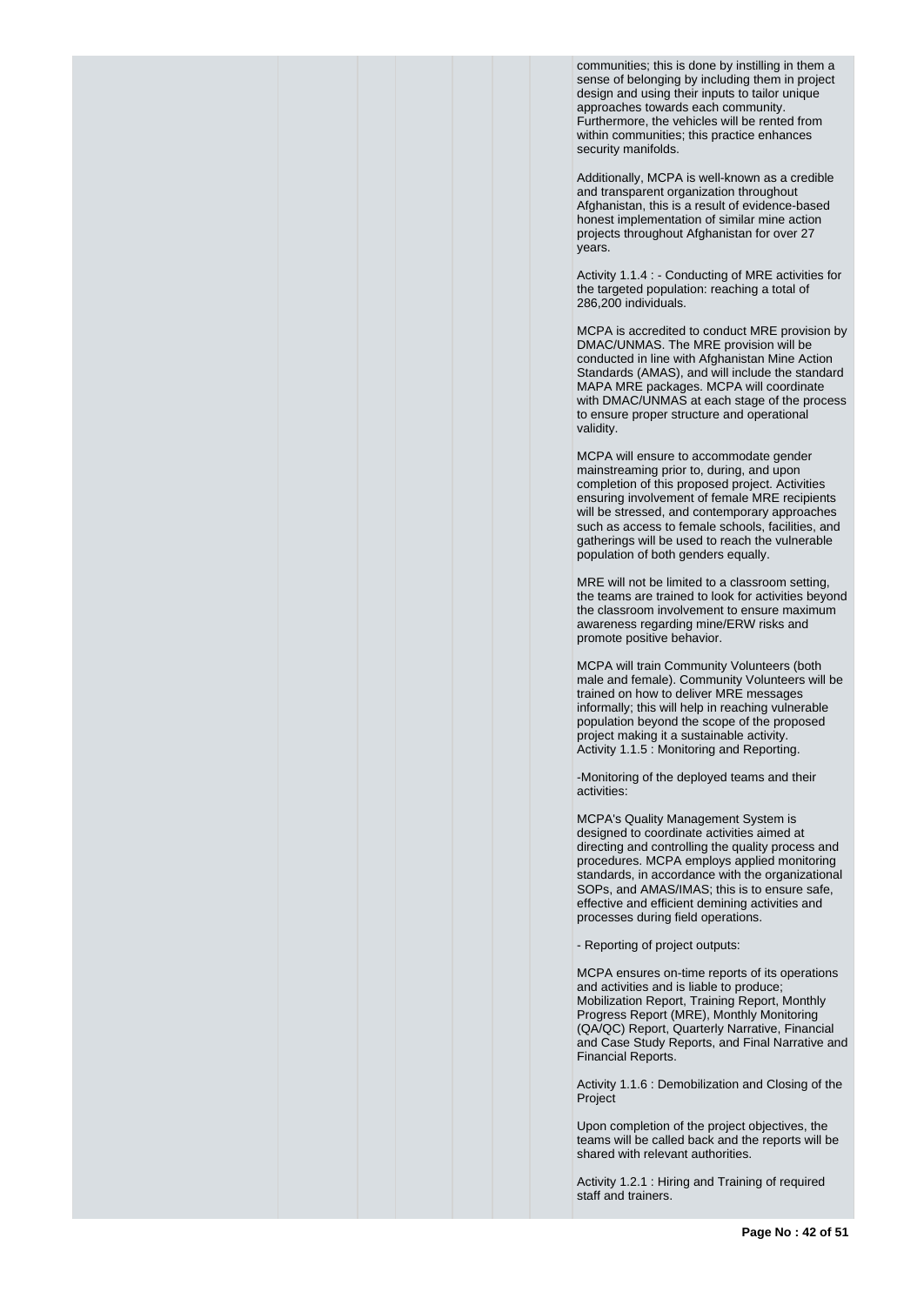MCPA will ensure to hire the required staff based on their experience and expertise in the required fields. It is the preliminary activity ensuring the Human Resource support to the project.

A total of 7 cross-trained Teams will be hired. The team composition for both MRE and NTS/EOD Survey is as follows:

7x Team Leader cross trained in NTS/EOD Survey 7x EOD Operator cross trained in NTS

7x Female Trainers for MRE provision 7x Male Trainers for MRE provision

Supporting Staff:

4x Supervisors (1x Supervisor for each region) for both Mobile MRE and Cross Trained Teams. 1x Project Officer (Female) for both MRE and Cross Trained Teams 1x Data Processor (Female) for both Mobile MRE and Cross Trained Teams. 16x Guards both Mobile MRE and Cross Trained Teams.

- Conducting of Training/Refreshers Training for the project staff:

The hired staff will have prior experience and the qualification to provide MRE and conduct NTS/EOD, however they will undergo refreshers training to bridge the gaps between the required skill and expertise and any lack of recent involvement of the staff in terms of field operations and MRE training. The staff responsible for delivering MRE will be trained in line with the standard MAPA Training-of-Trainers guidelines.

Activity 1.2.2 : Establish required office set-up: Basecamp locations attached as annex. Activity 1.2.3 : - Community Liaison & Prioritization of tasks:

MCPA will liaise with the relevant community elders, Shura (Community Council) and Government authorities to understand their problems and identify key contacts in order to establish a focal point from the community for the day-to-day communication preceding operations, and to prioritize tasks and areas of operation.

Community Liaison also helps with ensuring security within communities through communities; this is done by instilling in them a sense of belonging by including them in project design and using their inputs to tailor unique approaches towards each community. Furthermore, the vehicles will be rented from within communities; this practice enhances security manifolds.

Additionally, MCPA is well-known as a credible and transparent organization throughout Afghanistan, this is a result of evidence-based honest implementation of similar mine action projects throughout Afghanistan for over 27 years.

Activity 1.2.4 : - Conducting of MRE activities and NTS/EOD for the targeted population: reaching a total of 99,540 individuals.

MCPA is accredited to conduct MRE provision by DMAC/UNMAS. The MRE and NTS/EOD will be conducted in line with Afghanistan Mine Action Standards (AMAS), and will include the standard MAPA MRE packages. MCPA will coordinate with DMAC/UNMAS at each stage of the process to ensure proper structure and operational validity.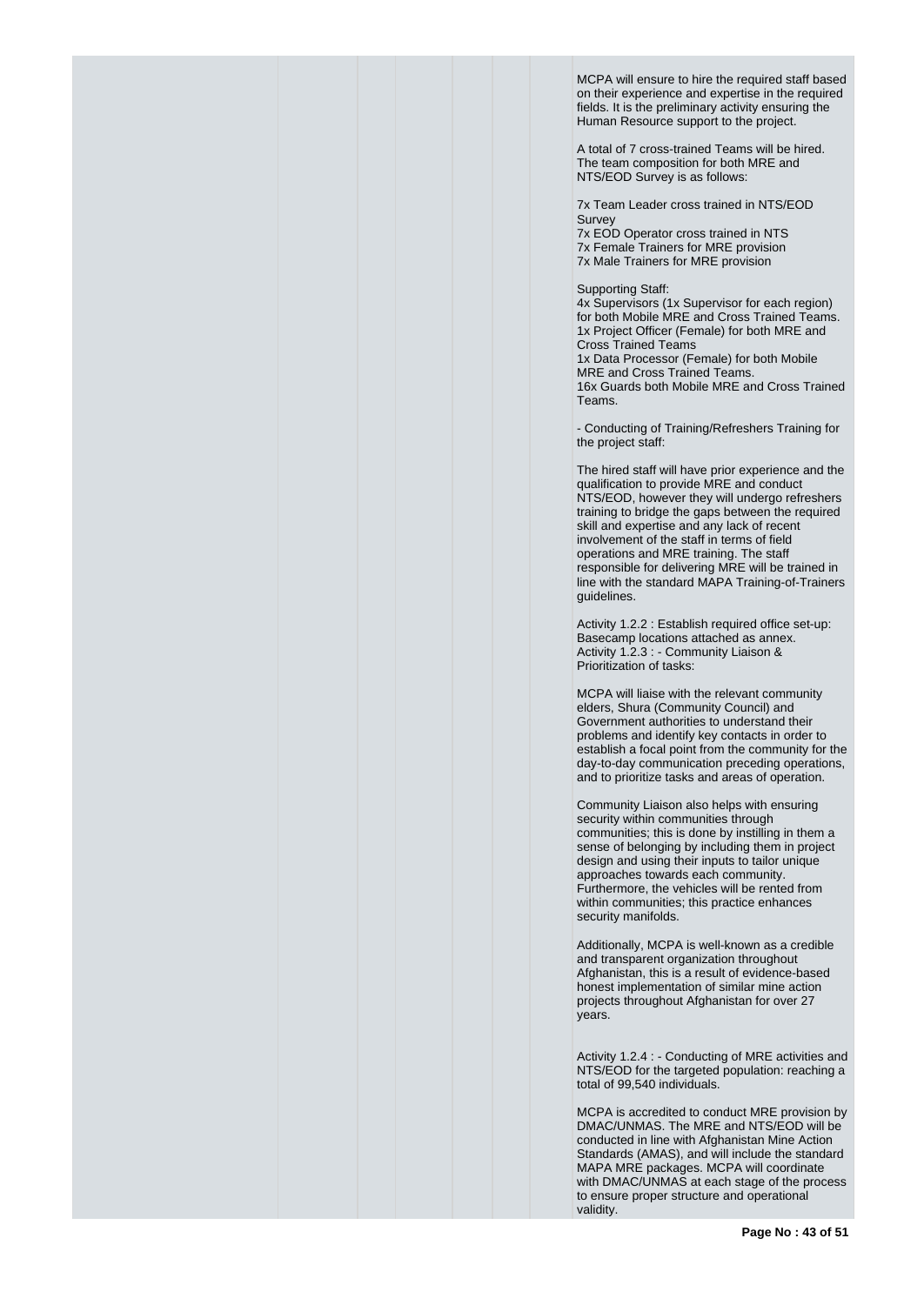|                       |               |                        |   | - Conducting EOD Spot Mine/ERW destruction in<br>the targeted provinces:<br>7 cross-trained teams with EOD Spot ERW/Mine<br>destruction qualification will destroy any Spot<br>Mine/ERW identified in targeted regions (South,<br>South-East, North, North-East, East).<br>MCPA is well-experienced in conducting mine<br>action surveys especially using cross-trained<br>EOD teams. MCPA has conducted a project of<br>the similar nature before under OCHA funds.<br>Activity 1.2.5 : Monitoring and Reporting.<br>-Monitoring of the deployed teams and their<br>activities:<br><b>MCPA's Quality Management System is</b><br>designed to coordinate activities aimed at<br>directing and controlling the quality process and<br>procedures. MCPA employs applied monitoring<br>standards, in accordance with the organizational<br>SOPs, and AMAS/IMAS; this is to ensure safe,<br>effective and efficient demining activities and<br>processes during field operations.<br>- Reporting of project outputs:<br>MCPA ensures on-time reports of its operations<br>and activities and is liable to produce;<br>Mobilization Report, Training Report, Monthly<br>Progress Report (MRE and NTS/EOD), Monthly<br>Monitoring (QA/QC) Report, Quarterly Narrative,<br>Financial and Case Study Reports, and Final<br>Narrative and Financial Reports.<br>Activity 1.2.6 : Demobilization and Closing of the<br>Project<br>Upon completion of the project objectives, the<br>teams will be called back and the reports will be<br>shared with relevant authorities. |
|-----------------------|---------------|------------------------|---|------------------------------------------------------------------------------------------------------------------------------------------------------------------------------------------------------------------------------------------------------------------------------------------------------------------------------------------------------------------------------------------------------------------------------------------------------------------------------------------------------------------------------------------------------------------------------------------------------------------------------------------------------------------------------------------------------------------------------------------------------------------------------------------------------------------------------------------------------------------------------------------------------------------------------------------------------------------------------------------------------------------------------------------------------------------------------------------------------------------------------------------------------------------------------------------------------------------------------------------------------------------------------------------------------------------------------------------------------------------------------------------------------------------------------------------------------------------------------------------------------------------------------------------------------------------|
| Hilmand -> Lashkargah | 15 11,37<br>6 | 8,532 22,75 14,22<br>2 | 0 | 56,88 Activity 1.1.1 : Hiring and Training of required<br>0 staff and trainers.<br>MCPA will ensure to hire the required staff based<br>on their experience and expertise in the required<br>fields. It is the preliminary activity ensuring the<br>Human Resource support to the project.<br>A total of 13 MRE Teams will be hired. The team<br>composition is as follows:<br>13x Female Trainer for MRE provision<br>13x Male Trainer for MRE provision<br>Supporting Staff:<br>4x Supervisors (1x Supervisor for each region)<br>for both Mobile MRE and Cross Trained Teams.<br>1x Project Officer (Female) for both MRE and<br><b>Cross Trained Teams</b><br>1x Data Processor (Female) for both Mobile<br>MRE and Cross Trained Teams.<br>16x Guards for both Mobile MRE and Cross<br>Trained Teams.<br>- Conducting of Training/Refreshers Training for<br>the project staff:<br>The hired staff will have prior experience and the<br>qualification to provide MRE, however they will<br>undergo refreshers training to bridge the gaps<br>between the required skill and expertise and any<br>lack of recent involvement of the staff in terms of<br>field operations and MRE training. The staff<br>responsible for delivering MRE will be trained in                                                                                                                                                                                                                                                                                                  |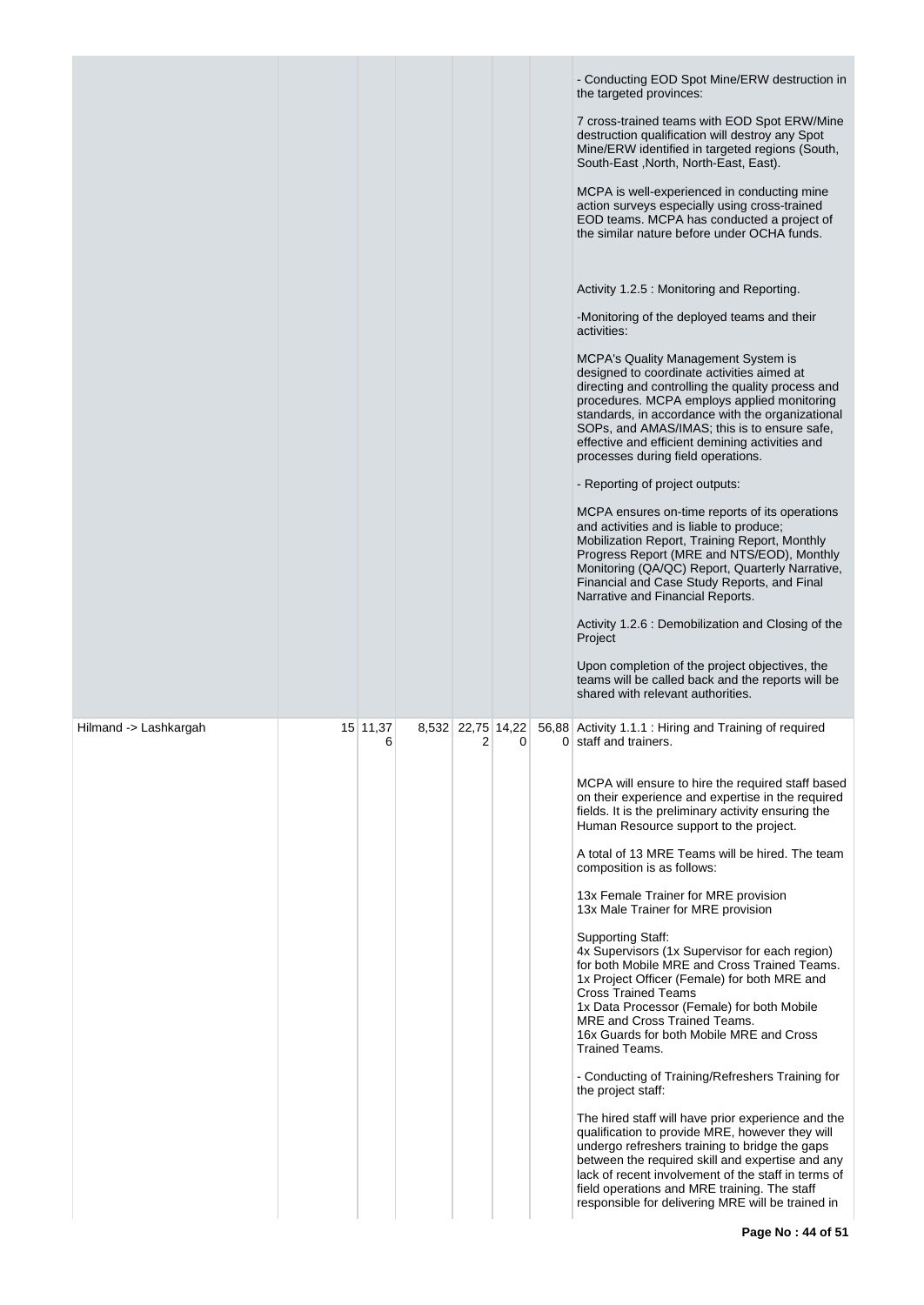line with the standard MAPA Training-of-Trainers guidelines.

Activity 1.1.2 : Establish required office set-up: Basecamp Locations attached as annex. Activity 1.1.3 : Community Liaison & Prioritization of tasks:

MCPA will liaise with the relevant community elders, Shura (Community Council) and Government authorities to understand their problems and identify key contacts in order to establish a focal point from the community for the day-to-day communication preceding operations, and to prioritize tasks and areas of operation.

Community Liaison also helps with ensuring security within communities through communities; this is done by instilling in them a sense of belonging by including them in project design and using their inputs to tailor unique approaches towards each community. Furthermore, the vehicles will be rented from within communities; this practice enhances security manifolds.

Additionally, MCPA is well-known as a credible and transparent organization throughout Afghanistan, this is a result of evidence-based honest implementation of similar mine action projects throughout Afghanistan for over 27 years.

Activity 1.1.4 : - Conducting of MRE activities for the targeted population: reaching a total of 286,200 individuals.

MCPA is accredited to conduct MRE provision by DMAC/UNMAS. The MRE provision will be conducted in line with Afghanistan Mine Action Standards (AMAS), and will include the standard MAPA MRE packages. MCPA will coordinate with DMAC/UNMAS at each stage of the process to ensure proper structure and operational validity.

MCPA will ensure to accommodate gender mainstreaming prior to, during, and upon completion of this proposed project. Activities ensuring involvement of female MRE recipients will be stressed, and contemporary approaches such as access to female schools, facilities, and gatherings will be used to reach the vulnerable population of both genders equally.

MRE will not be limited to a classroom setting, the teams are trained to look for activities beyond the classroom involvement to ensure maximum awareness regarding mine/ERW risks and promote positive behavior.

MCPA will train Community Volunteers (both male and female). Community Volunteers will be trained on how to deliver MRE messages informally; this will help in reaching vulnerable population beyond the scope of the proposed project making it a sustainable activity. Activity 1.1.5 : Monitoring and Reporting.

-Monitoring of the deployed teams and their activities:

MCPA's Quality Management System is designed to coordinate activities aimed at directing and controlling the quality process and procedures. MCPA employs applied monitoring standards, in accordance with the organizational SOPs, and AMAS/IMAS; this is to ensure safe, effective and efficient demining activities and processes during field operations.

- Reporting of project outputs: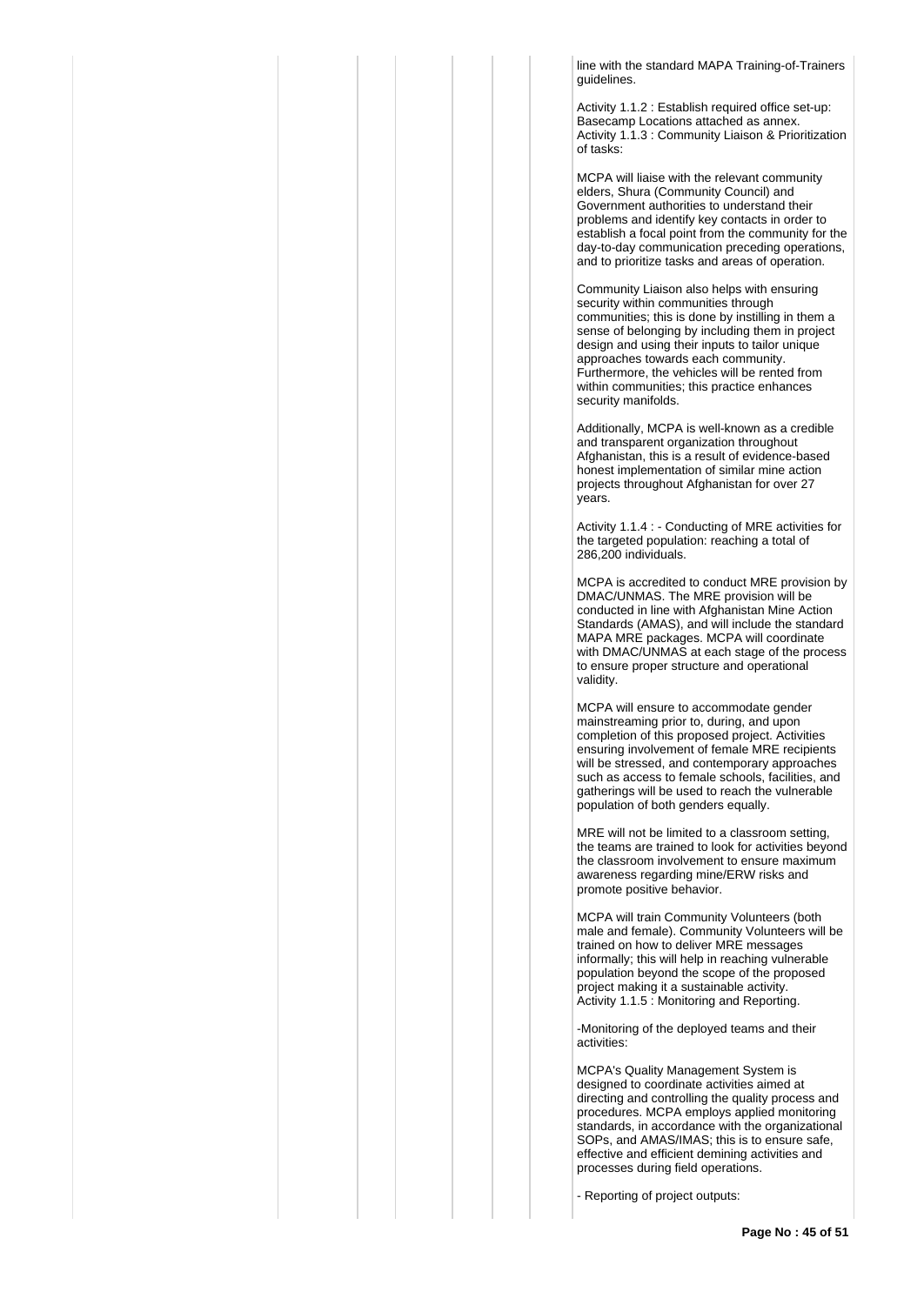MCPA ensures on-time reports of its operations and activities and is liable to produce; Mobilization Report, Training Report, Monthly Progress Report (MRE), Monthly Monitoring (QA/QC) Report, Quarterly Narrative, Financial and Case Study Reports, and Final Narrative and Financial Reports.

Activity 1.1.6 : Demobilization and Closing of the Project

Upon completion of the project objectives, the teams will be called back and the reports will be shared with relevant authorities.

Activity 1.2.1 : Hiring and Training of required staff and trainers.

MCPA will ensure to hire the required staff based on their experience and expertise in the required fields. It is the preliminary activity ensuring the Human Resource support to the project.

A total of 7 cross-trained Teams will be hired. The team composition for both MRE and NTS/EOD Survey is as follows:

7x Team Leader cross trained in NTS/EOD **Survey** 7x EOD Operator cross trained in NTS

7x Female Trainers for MRE provision 7x Male Trainers for MRE provision

Supporting Staff: 4x Supervisors (1x Supervisor for each region) for both Mobile MRE and Cross Trained Teams. 1x Project Officer (Female) for both MRE and Cross Trained Teams 1x Data Processor (Female) for both Mobile MRE and Cross Trained Teams. 16x Guards both Mobile MRE and Cross Trained Teams.

- Conducting of Training/Refreshers Training for the project staff:

The hired staff will have prior experience and the qualification to provide MRE and conduct NTS/EOD, however they will undergo refreshers training to bridge the gaps between the required skill and expertise and any lack of recent involvement of the staff in terms of field operations and MRE training. The staff responsible for delivering MRE will be trained in line with the standard MAPA Training-of-Trainers guidelines.

Activity 1.2.2 : Establish required office set-up: Basecamp locations attached as annex. Activity 1.2.3 : - Community Liaison & Prioritization of tasks:

MCPA will liaise with the relevant community elders, Shura (Community Council) and Government authorities to understand their problems and identify key contacts in order to establish a focal point from the community for the day-to-day communication preceding operations, and to prioritize tasks and areas of operation.

Community Liaison also helps with ensuring security within communities through communities; this is done by instilling in them a sense of belonging by including them in project design and using their inputs to tailor unique approaches towards each community. Furthermore, the vehicles will be rented from within communities; this practice enhances security manifolds.

Additionally, MCPA is well-known as a credible and transparent organization throughout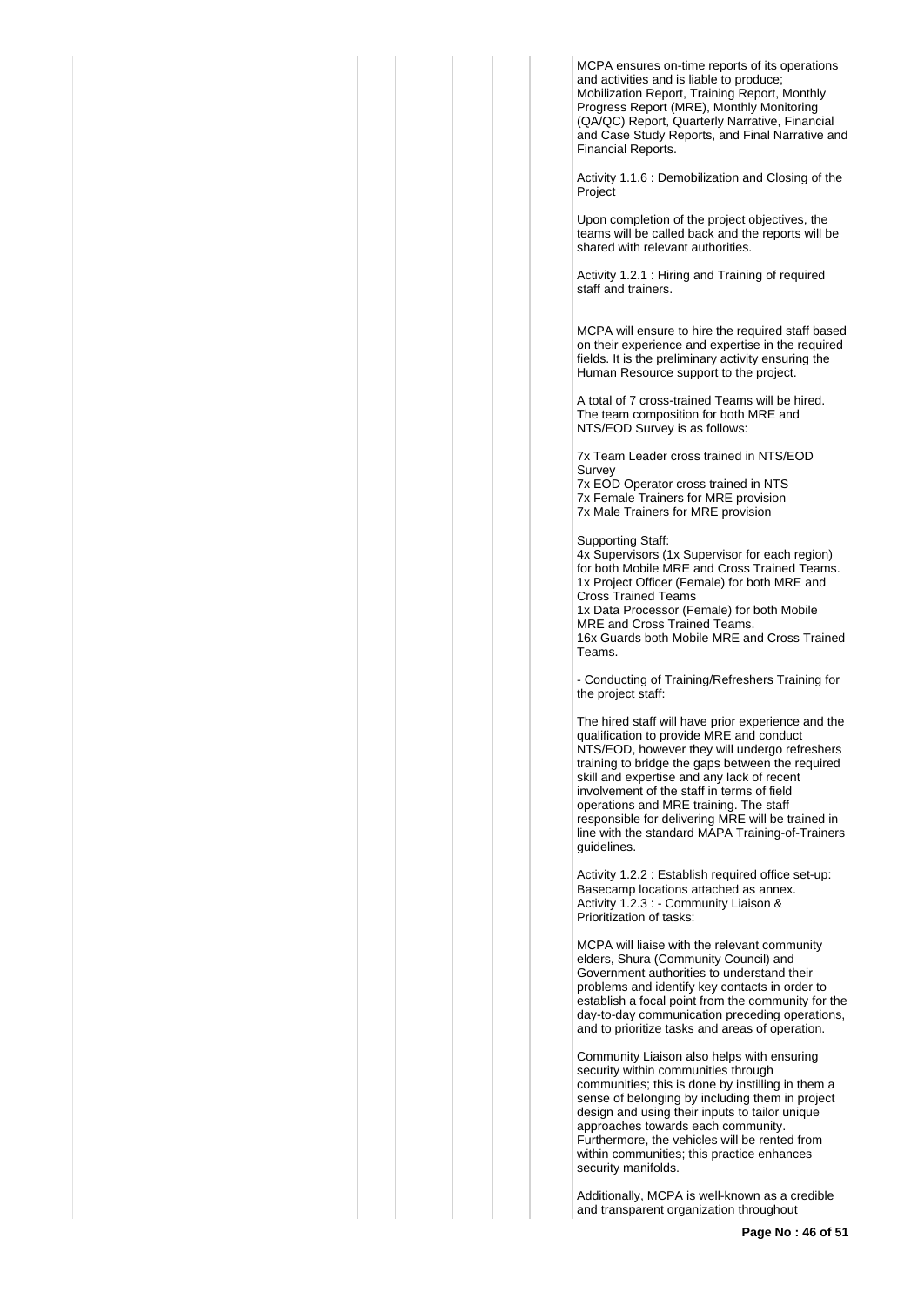|                     |               |                        |          | Afghanistan, this is a result of evidence-based<br>honest implementation of similar mine action<br>projects throughout Afghanistan for over 27<br>years.                                                                                                                                                                                                                           |
|---------------------|---------------|------------------------|----------|------------------------------------------------------------------------------------------------------------------------------------------------------------------------------------------------------------------------------------------------------------------------------------------------------------------------------------------------------------------------------------|
|                     |               |                        |          | Activity 1.2.4 : - Conducting of MRE activities and<br>NTS/EOD for the targeted population: reaching a<br>total of 99,540 individuals.                                                                                                                                                                                                                                             |
|                     |               |                        |          | MCPA is accredited to conduct MRE provision by<br>DMAC/UNMAS. The MRE and NTS/EOD will be<br>conducted in line with Afghanistan Mine Action<br>Standards (AMAS), and will include the standard<br>MAPA MRE packages. MCPA will coordinate<br>with DMAC/UNMAS at each stage of the process<br>to ensure proper structure and operational<br>validity.                               |
|                     |               |                        |          | - Conducting EOD Spot Mine/ERW destruction in<br>the targeted provinces:                                                                                                                                                                                                                                                                                                           |
|                     |               |                        |          | 7 cross-trained teams with EOD Spot ERW/Mine<br>destruction qualification will destroy any Spot<br>Mine/ERW identified in targeted regions (South,<br>South-East, North, North-East, East).                                                                                                                                                                                        |
|                     |               |                        |          | MCPA is well-experienced in conducting mine<br>action surveys especially using cross-trained<br>EOD teams. MCPA has conducted a project of<br>the similar nature before under OCHA funds.                                                                                                                                                                                          |
|                     |               |                        |          | Activity 1.2.5 : Monitoring and Reporting.                                                                                                                                                                                                                                                                                                                                         |
|                     |               |                        |          | -Monitoring of the deployed teams and their<br>activities:                                                                                                                                                                                                                                                                                                                         |
|                     |               |                        |          | MCPA's Quality Management System is<br>designed to coordinate activities aimed at<br>directing and controlling the quality process and<br>procedures. MCPA employs applied monitoring<br>standards, in accordance with the organizational<br>SOPs, and AMAS/IMAS; this is to ensure safe,<br>effective and efficient demining activities and<br>processes during field operations. |
|                     |               |                        |          | - Reporting of project outputs:                                                                                                                                                                                                                                                                                                                                                    |
|                     |               |                        |          | MCPA ensures on-time reports of its operations<br>and activities and is liable to produce;<br>Mobilization Report, Training Report, Monthly<br>Progress Report (MRE and NTS/EOD), Monthly<br>Monitoring (QA/QC) Report, Quarterly Narrative,<br>Financial and Case Study Reports, and Final<br>Narrative and Financial Reports.                                                    |
|                     |               |                        |          | Activity 1.2.6 : Demobilization and Closing of the<br>Project                                                                                                                                                                                                                                                                                                                      |
|                     |               |                        |          | Upon completion of the project objectives, the<br>teams will be called back and the reports will be<br>shared with relevant authorities.                                                                                                                                                                                                                                           |
| Kandahar -> Maywand | 15 11,37<br>6 | 8,532 22,75 14,22<br>2 | $\Omega$ | 56,88 Activity 1.1.1 : Hiring and Training of required<br>0 staff and trainers.                                                                                                                                                                                                                                                                                                    |
|                     |               |                        |          | MCPA will ensure to hire the required staff based<br>on their experience and expertise in the required<br>fields. It is the preliminary activity ensuring the<br>Human Resource support to the project.                                                                                                                                                                            |
|                     |               |                        |          | A total of 13 MRE Teams will be hired. The team<br>composition is as follows:                                                                                                                                                                                                                                                                                                      |
|                     |               |                        |          | 13x Female Trainer for MRE provision<br>13x Male Trainer for MRE provision                                                                                                                                                                                                                                                                                                         |
|                     |               |                        |          | Supporting Staff:<br>4x Supervisors (1x Supervisor for each region)                                                                                                                                                                                                                                                                                                                |

**Page No : 47 of 51**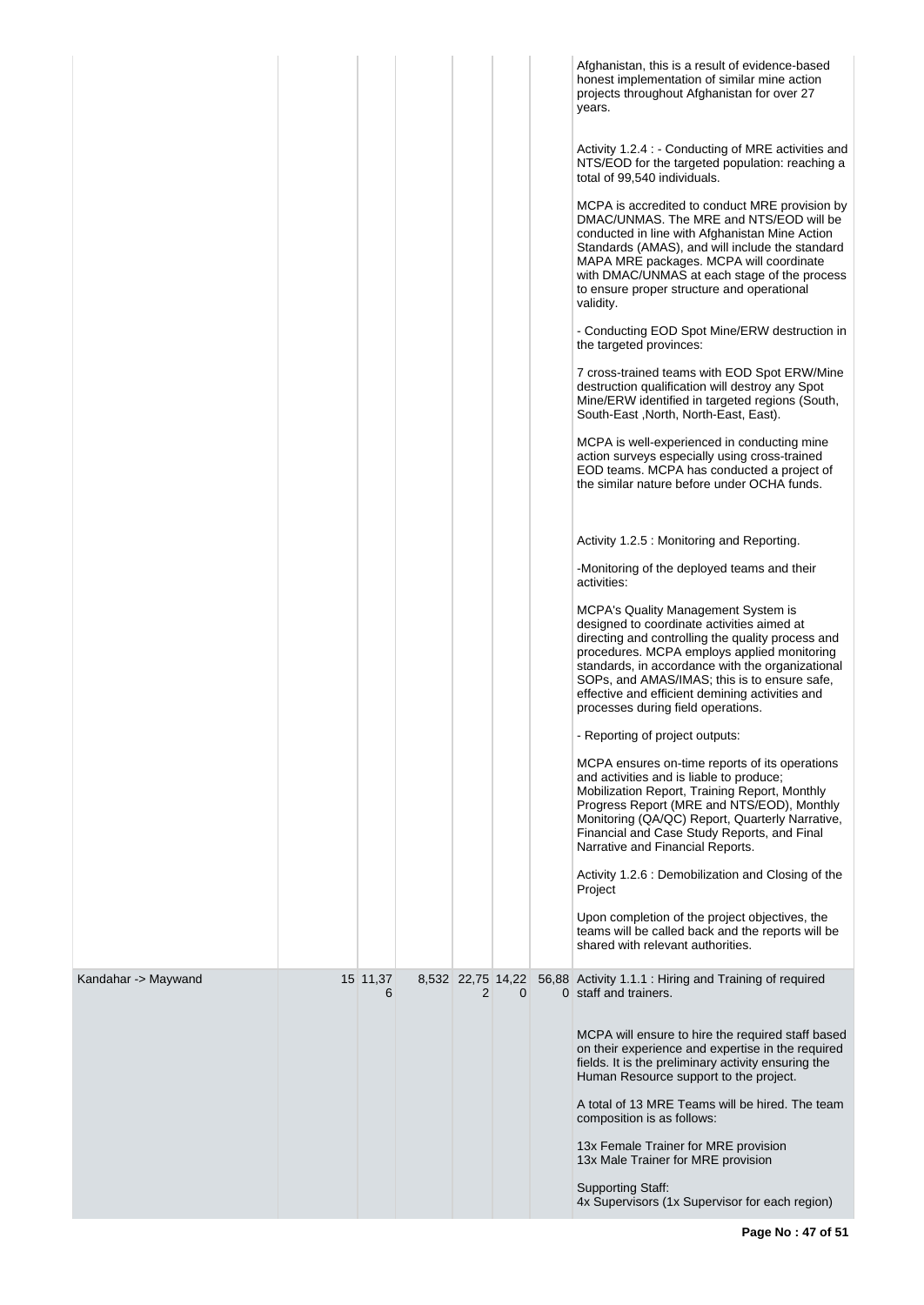for both Mobile MRE and Cross Trained Teams. 1x Project Officer (Female) for both MRE and Cross Trained Teams 1x Data Processor (Female) for both Mobile MRE and Cross Trained Teams. 16x Guards for both Mobile MRE and Cross Trained Teams.

- Conducting of Training/Refreshers Training for the project staff:

The hired staff will have prior experience and the qualification to provide MRE, however they will undergo refreshers training to bridge the gaps between the required skill and expertise and any lack of recent involvement of the staff in terms of field operations and MRE training. The staff responsible for delivering MRE will be trained in line with the standard MAPA Training-of-Trainers guidelines.

Activity 1.1.2 : Establish required office set-up: Basecamp Locations attached as annex. Activity 1.1.3 : Community Liaison & Prioritization of tasks:

MCPA will liaise with the relevant community elders, Shura (Community Council) and Government authorities to understand their problems and identify key contacts in order to establish a focal point from the community for the day-to-day communication preceding operations, and to prioritize tasks and areas of operation.

Community Liaison also helps with ensuring security within communities through communities; this is done by instilling in them a sense of belonging by including them in project design and using their inputs to tailor unique approaches towards each community. Furthermore, the vehicles will be rented from within communities; this practice enhances security manifolds.

Additionally, MCPA is well-known as a credible and transparent organization throughout Afghanistan, this is a result of evidence-based honest implementation of similar mine action projects throughout Afghanistan for over 27 years.

Activity 1.1.4 : - Conducting of MRE activities for the targeted population: reaching a total of 286,200 individuals.

MCPA is accredited to conduct MRE provision by DMAC/UNMAS. The MRE provision will be conducted in line with Afghanistan Mine Action Standards (AMAS), and will include the standard MAPA MRE packages. MCPA will coordinate with DMAC/UNMAS at each stage of the process to ensure proper structure and operational validity.

MCPA will ensure to accommodate gender mainstreaming prior to, during, and upon completion of this proposed project. Activities ensuring involvement of female MRE recipients will be stressed, and contemporary approaches such as access to female schools, facilities, and gatherings will be used to reach the vulnerable population of both genders equally.

MRE will not be limited to a classroom setting, the teams are trained to look for activities beyond the classroom involvement to ensure maximum awareness regarding mine/ERW risks and promote positive behavior.

MCPA will train Community Volunteers (both male and female). Community Volunteers will be trained on how to deliver MRE messages informally; this will help in reaching vulnerable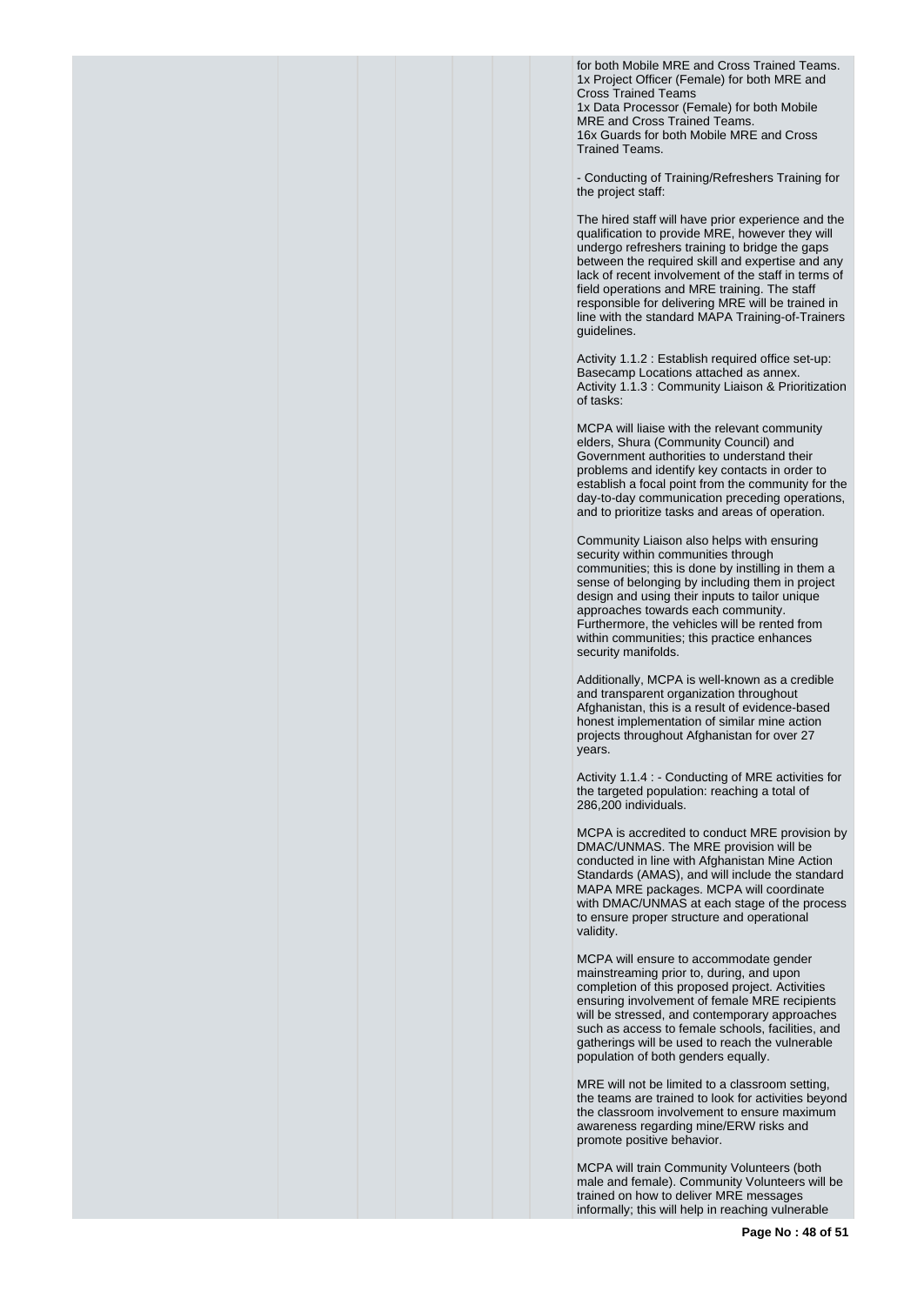population beyond the scope of the proposed project making it a sustainable activity. Activity 1.1.5 : Monitoring and Reporting.

-Monitoring of the deployed teams and their activities:

MCPA's Quality Management System is designed to coordinate activities aimed at directing and controlling the quality process and procedures. MCPA employs applied monitoring standards, in accordance with the organizational SOPs, and AMAS/IMAS; this is to ensure safe, effective and efficient demining activities and processes during field operations.

- Reporting of project outputs:

MCPA ensures on-time reports of its operations and activities and is liable to produce; Mobilization Report, Training Report, Monthly Progress Report (MRE), Monthly Monitoring (QA/QC) Report, Quarterly Narrative, Financial and Case Study Reports, and Final Narrative and Financial Reports.

Activity 1.1.6 : Demobilization and Closing of the Project

Upon completion of the project objectives, the teams will be called back and the reports will be shared with relevant authorities.

Activity 1.2.1 : Hiring and Training of required staff and trainers.

MCPA will ensure to hire the required staff based on their experience and expertise in the required fields. It is the preliminary activity ensuring the Human Resource support to the project.

A total of 7 cross-trained Teams will be hired. The team composition for both MRE and NTS/EOD Survey is as follows:

7x Team Leader cross trained in NTS/EOD Survey

7x EOD Operator cross trained in NTS 7x Female Trainers for MRE provision 7x Male Trainers for MRE provision

Supporting Staff:

4x Supervisors (1x Supervisor for each region) for both Mobile MRE and Cross Trained Teams. 1x Project Officer (Female) for both MRE and Cross Trained Teams 1x Data Processor (Female) for both Mobile MRE and Cross Trained Teams. 16x Guards both Mobile MRE and Cross Trained Teams.

- Conducting of Training/Refreshers Training for the project staff:

The hired staff will have prior experience and the qualification to provide MRE and conduct NTS/EOD, however they will undergo refreshers training to bridge the gaps between the required skill and expertise and any lack of recent involvement of the staff in terms of field operations and MRE training. The staff responsible for delivering MRE will be trained in line with the standard MAPA Training-of-Trainers guidelines.

Activity 1.2.2 : Establish required office set-up: Basecamp locations attached as annex. Activity 1.2.3 : - Community Liaison & Prioritization of tasks:

MCPA will liaise with the relevant community elders, Shura (Community Council) and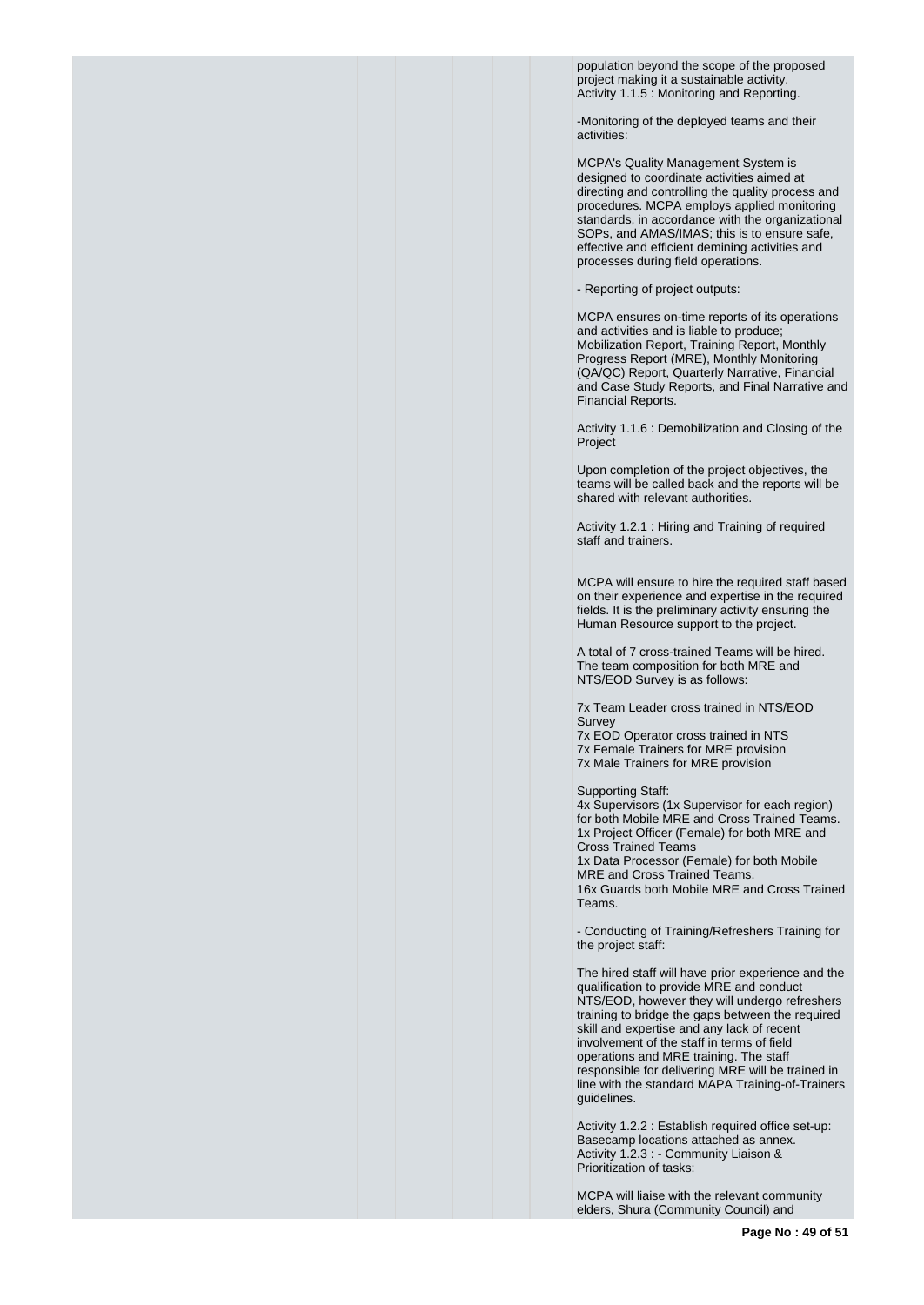Government authorities to understand their problems and identify key contacts in order to establish a focal point from the community for the day-to-day communication preceding operations, and to prioritize tasks and areas of operation.

Community Liaison also helps with ensuring security within communities through communities; this is done by instilling in them a sense of belonging by including them in project design and using their inputs to tailor unique approaches towards each community. Furthermore, the vehicles will be rented from within communities; this practice enhances security manifolds.

Additionally, MCPA is well-known as a credible and transparent organization throughout Afghanistan, this is a result of evidence-based honest implementation of similar mine action projects throughout Afghanistan for over 27 years.

Activity 1.2.4 : - Conducting of MRE activities and NTS/EOD for the targeted population: reaching a total of 99,540 individuals.

MCPA is accredited to conduct MRE provision by DMAC/UNMAS. The MRE and NTS/EOD will be conducted in line with Afghanistan Mine Action Standards (AMAS), and will include the standard MAPA MRE packages. MCPA will coordinate with DMAC/UNMAS at each stage of the process to ensure proper structure and operational validity.

- Conducting EOD Spot Mine/ERW destruction in the targeted provinces:

7 cross-trained teams with EOD Spot ERW/Mine destruction qualification will destroy any Spot Mine/ERW identified in targeted regions (South, South-East ,North, North-East, East).

MCPA is well-experienced in conducting mine action surveys especially using cross-trained EOD teams. MCPA has conducted a project of the similar nature before under OCHA funds.

Activity 1.2.5 : Monitoring and Reporting.

-Monitoring of the deployed teams and their activities:

MCPA's Quality Management System is designed to coordinate activities aimed at directing and controlling the quality process and procedures. MCPA employs applied monitoring standards, in accordance with the organizational SOPs, and AMAS/IMAS; this is to ensure safe, effective and efficient demining activities and processes during field operations.

- Reporting of project outputs:

MCPA ensures on-time reports of its operations and activities and is liable to produce; Mobilization Report, Training Report, Monthly Progress Report (MRE and NTS/EOD), Monthly Monitoring (QA/QC) Report, Quarterly Narrative, Financial and Case Study Reports, and Final Narrative and Financial Reports.

Activity 1.2.6 : Demobilization and Closing of the Project

Upon completion of the project objectives, the teams will be called back and the reports will be shared with relevant authorities.